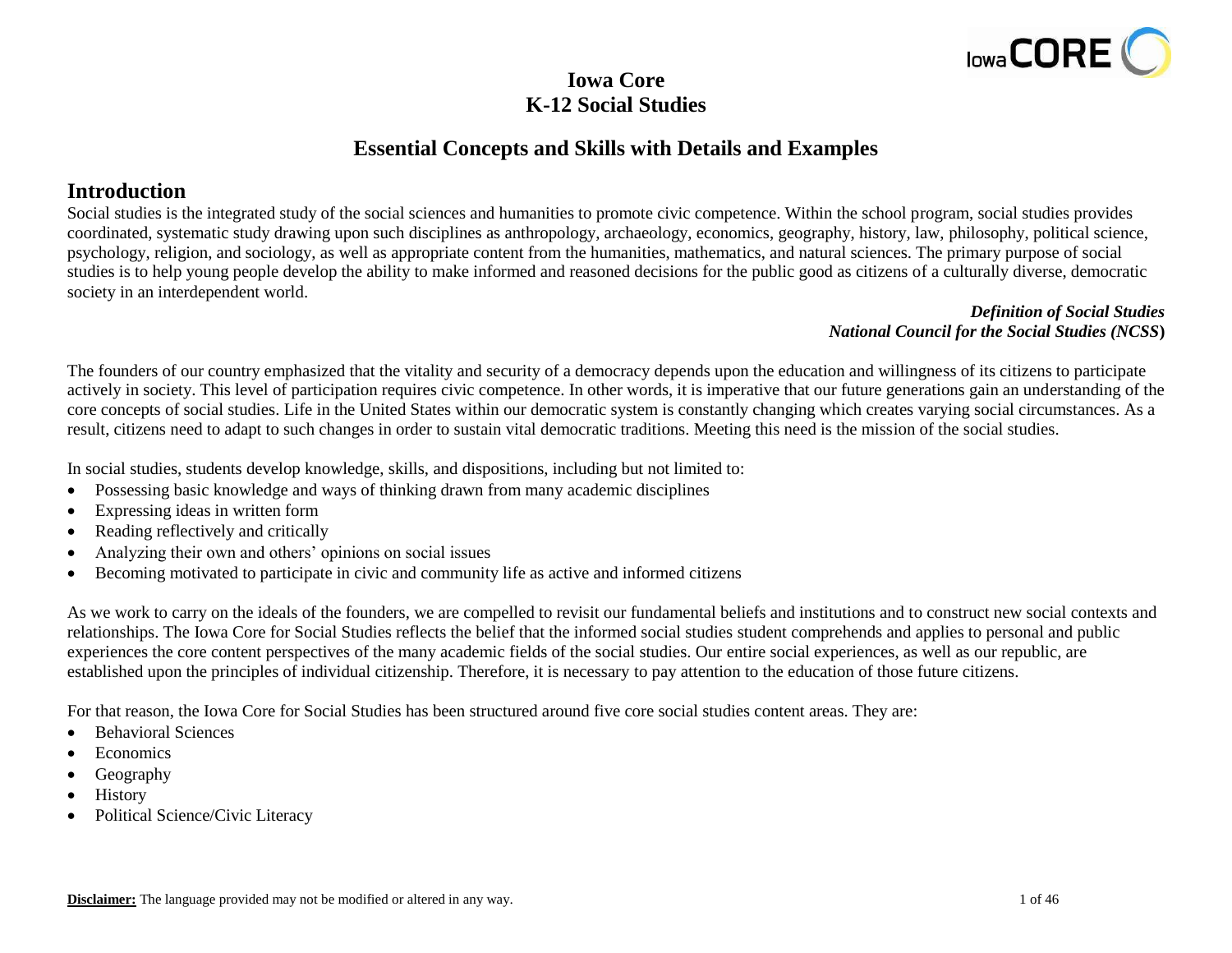

**For each area, knowledge and skills have been identified and defined in terms of detailed understandings that students should be able to apply. It is of key** importance that students possess the knowledge and skills associated with the economic, political, and social forces that make up the human systems in which they live. In addition, they must possess the historical knowledge which created the spatial, temporal, and cultural perspectives present in our world.

The Iowa Core for Social Studies is premised upon a rigorous and relevant  $K - 12$  social studies program. Engaging students in the pursuit of active informed citizenship will require a broad range of understandings and skills. It will also require an articulated curriculum which connects students to the social world through informed instructional experiences led by teachers who are committed to active civic participation. This represents a bold step toward a vision of social and civic literacy for all of Iowa's students.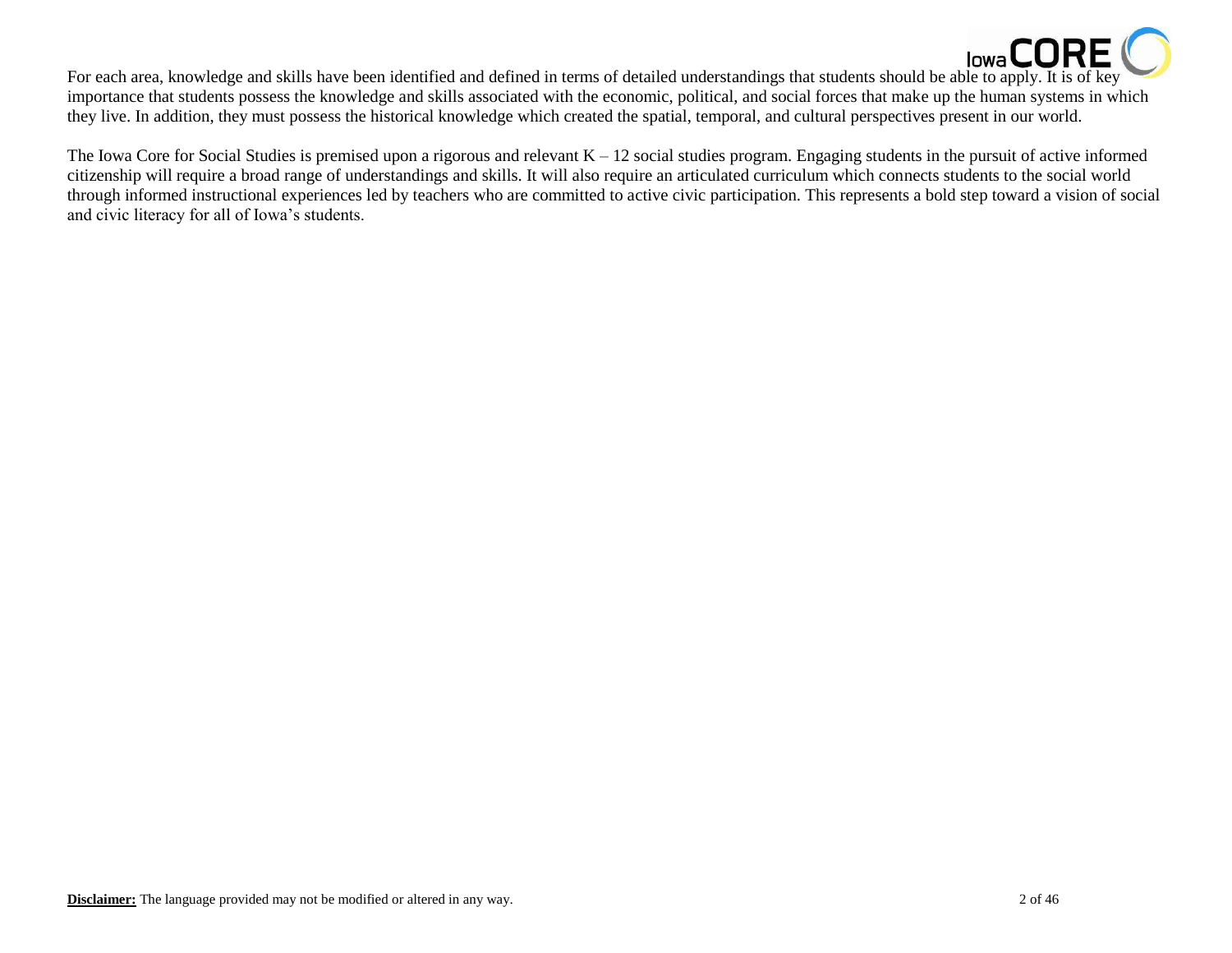

# **Behavioral Sciences**

Behavioral sciences include, but are not limited to, the areas of sociology, anthropology and psychology. In addressing these disciplines the actions and reactions of humans are studied through observational and experimental methods.

# **High School (9 – 12) Details and Example**

# **Essential Concept and/or Skill:** *Understand the historical development of the behavioral sciences and the changing nature of society. (SS.9-12.BS.1)*

- Understand the fields of psychology and sociology developed in response to social and economic changes.
- Understand the role of major social institutions of American society.
- Understand the role of social institutions as well as individual and group behaviors, in bringing about social change.
- Understand that mass media, migrations, and conquest have affected social change by exposing one culture to another.
- Understand change and development in institutions further both continuity and change in societies.

#### **Essential Concept and/or Skill:** *Understand the influences on individual and group behavior and group decision making. (SS.9-12.BS.2)*

- Understand the components of social structure and how social structure affects the individual in society.
- Understand society practices social control through the use of norms and sanctions.
- Understand the role of deviance in society and its effects on individual and group behavior.
- Understand that a group may act, hold beliefs, and/or present itself as a cohesive whole, and yet individual members may hold varying beliefs.
- Understand that people might ignore evidence that challenges their beliefs and more readily accept evidence that supports them.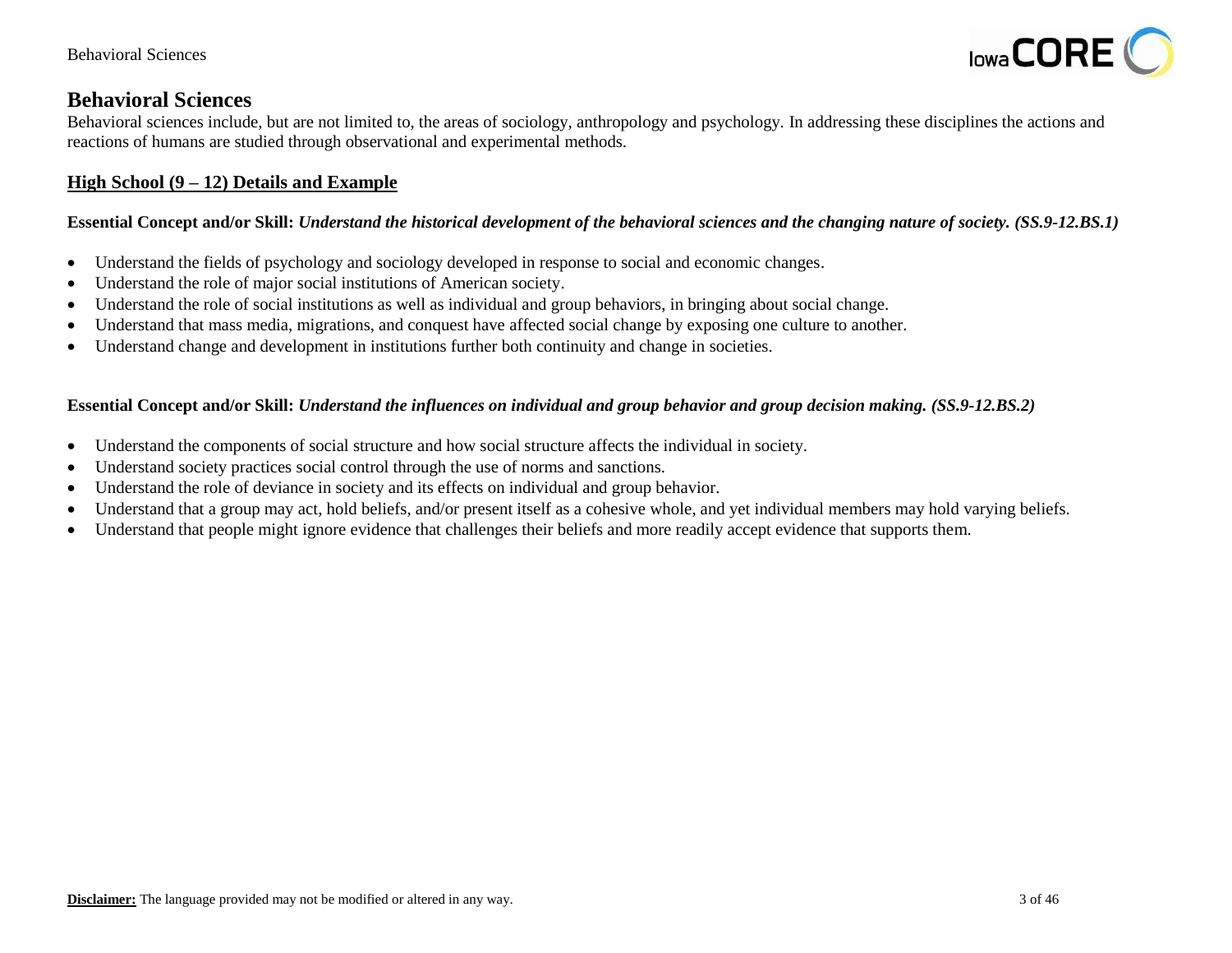

#### **Essential Concept and/or Skill:** *Understand the appropriate research procedures and skills of the behavioral scientist. (SS.9-12.BS.3)*

- Understand the appropriate uses of the research methods used by behavioral scientists.
- Understand the types of research methods used by behavioral scientists to study human behavior, social groups, social issues and problems.

| Illustration of Understand the appropriate research procedures and skills of the behavioral scientist in the ICLE's Rigor and Relevance |                                                                               |
|-----------------------------------------------------------------------------------------------------------------------------------------|-------------------------------------------------------------------------------|
| Framework                                                                                                                               |                                                                               |
| <b>Quadrant C</b>                                                                                                                       | <b>Quadrant D</b>                                                             |
| Compare and contrast which research methods would work best                                                                             | Create and administer a survey to a group, interpret the results, and present |
| based on various scenarios.                                                                                                             | findings in an appropriate format.                                            |
| <b>Quadrant A</b>                                                                                                                       | <b>Quadrant B</b>                                                             |
| Create a chart of the various methods of conducting research in                                                                         | Students administer a survey to a group and tally the results.                |
| the behavioral sciences.                                                                                                                |                                                                               |

## **Essential Concept and/or Skill:** *Understand current social issues to determine how the individual is able to formulate opinions and responds to those issues. (SS.9-12.BS.4)*

- Understand past and current cultural, religious, and social reform movements.
- Understand that differences in the behavior of individuals arise from the interaction of heredity and experience.
- Understand that conflict between people or groups may arise from competition over ideas, resources, power, and/or status.
- Understand that personal values influence the types of conclusions people make.
- Understand that even when the majority of people in a society agree on a social decision, the minority who disagree must be protected from oppression.
- Understand ideas and modes of inquiry drawn from behavioral science and social theory in the examination of persistent issues and social problems.

## **Essential Concept and/or Skill:** *Understand how social status, social groups, social change, and social institutions influence individual and group behaviors. (SS.9-12.BS.5)*

- Understand the concept of stratification.
- Understand gender, age, health, and socioeconomic status affect social inequality.
- Understand changes in social and political institutions reflect and affect individuals' values and behaviors.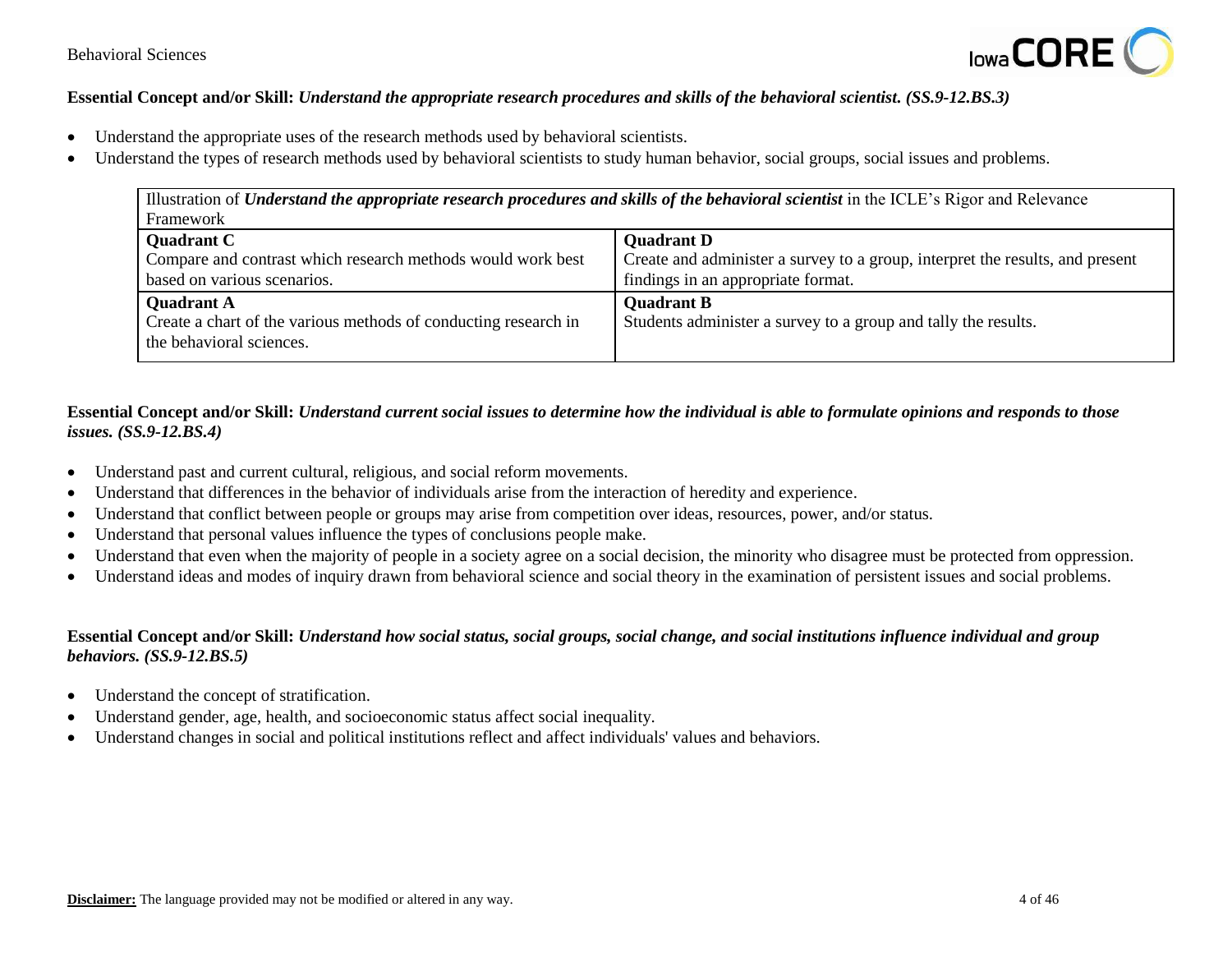#### Behavioral Sciences



## **Essential Concept and/or Skill**: *Understand the process of how humans develop, learn, adapt to their environment, and internalize their culture. (SS.9- 12.BS.6)*

- Understand that heredity, culture, and personal experience interact in shaping human behavior.
- Understand the stages of physical, perceptual, and intellectual development that humans experience from infancy to old age.
- Understand the concept of culture.
- Understand that peoples' values and behavior are shaped by their culture.
- Understand the processes of cultural transmission and cultural change.

#### **Essential Concept and/or Skill:** *Understand how personality and agents of socialization impact the individual. (SS.9-12.BS.7)*

- Understand the factors that shape personality and identity
- Understand the process of socialization leads individuals to become functioning members of society.
- Understand groups and institutions sometimes promote social conformity.

# **Middle (6 – 8) Details and Example**

#### **Essential Concept and/or Skill:** *Understand the changing nature of society. (SS.6-8.BS.1)*

- Understand that a large society may be made up of many groups, and these groups may contain many different subcultures.
- Understand various institutions influence people.
- Understand various institutions influence elements of culture.
- Understand that technology is important in spreading the ideas, values, and behavior patterns within a society.
- Understand the role of institutions in furthering both continuity and change.
- Understand the means by which individuals, groups, and institutions may contribute to social continuity and change within a community.

#### **Essential Concept and/or Skill:** *Understand how personality and socialization impact the individual. (SS.6-8.BS.2)*

- Understand the ways family, gender, ethnicity, nationality, socioeconomic factors and institutional affiliations contribute to personal identity.
- Understand the influence of perception, attitudes, values, and beliefs on personal identity.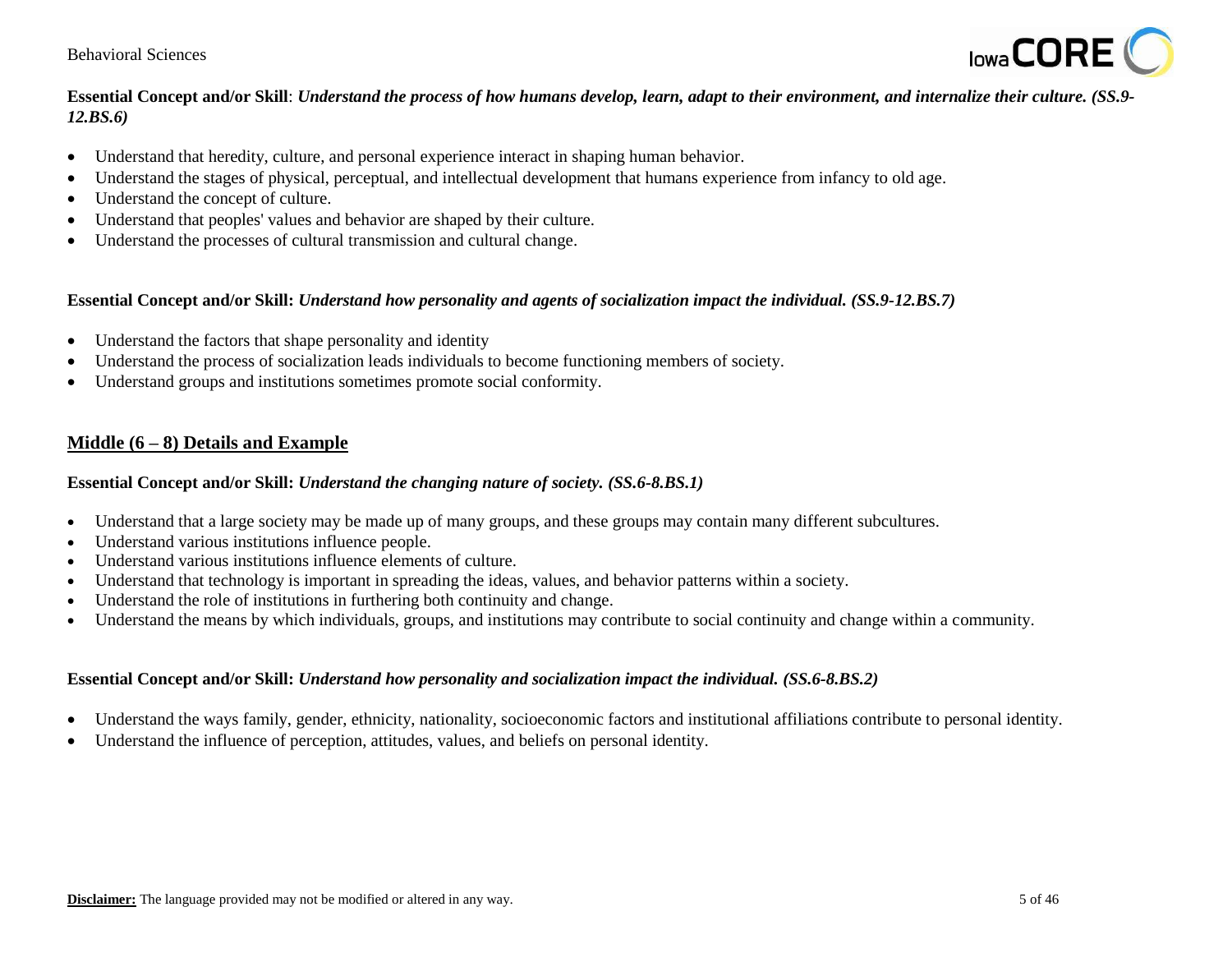

## **Essential Concept and/or Skill:** *Understand the influences on individual and group behavior and group decision making. (SS.6-8.BS.3)*

- Understand that various factors affect decisions that individuals make.
- Understand role, status, and social class affect interactions of individuals and social groups.
- Understand that each culture has distinctive patterns of behavior that are usually practiced by most of the people who grow up in it.
- Understand that standards used to judge behaviors vary for different settings and societal groups.
- Understand that technology is important in spreading ideas, values, and behavior patterns within a society and among different societies.
- Understand that the media may influence the behavior and decision-making of individuals and groups.

Illustration of *Understand the influences on individual and group behavior and group decision making* in the ICLE's Rigor and Relevance Framework

| <b>Quadrant C</b>                                                | <b>Quadrant D</b>                                                                |
|------------------------------------------------------------------|----------------------------------------------------------------------------------|
| In groups students research the actions of the Civil Rights      | Student groups choose a primary group from a list they have created and          |
| Movement of the '50s and '60s. The students identify how the     | develop a short skit that demonstrates how the group influences the individual   |
| actions of participants and groups in the Civil Rights Movement  | (e.g. peer pressure) or how the individual influences the group. The skits are   |
| impacted the lives of the individual and changed group decision- | presented to the class. After each skit, the class identifies how the individual |
| making.                                                          | influenced the group, how the group influenced the individual and if group       |
|                                                                  | decision-making was influenced.                                                  |
| <b>Quadrant A</b>                                                | <b>Quadrant B</b>                                                                |
| In small groups students brainstorm ways that individuals        | Students choose a primary group to which they belong and keep a journal          |
| participate in primary groups (e.g. family, nuclear and extended | (for a few days) as to how the group has impacted their behavior as well as      |
| family) and how the group may impact the individual and their    | how they may have impacted group behavior. Students develop a Venn               |
| development. The groups share their ideas with the class and a   | Diagram comparing the journal observations of how they impact group              |
| list is formed and posted in the classroom.                      | behavior and how their primary group has impacted their own behavior.            |

## **Essential Concept and/or Skill:** *Understand the process of how humans develop, learn, adapt to their environment, and internalize their culture. (SS.6- 8.BS.4*

- Understand that all behavior is affected by both inheritance and experience
- Understand values, language, beliefs, and behaviors contribute to the transmission of culture.
- Understand that language and tools enable human beings to learn complicated and varied things from others.
- Understand that technology is important in spreading the ideas, values, and behavior patterns within a society.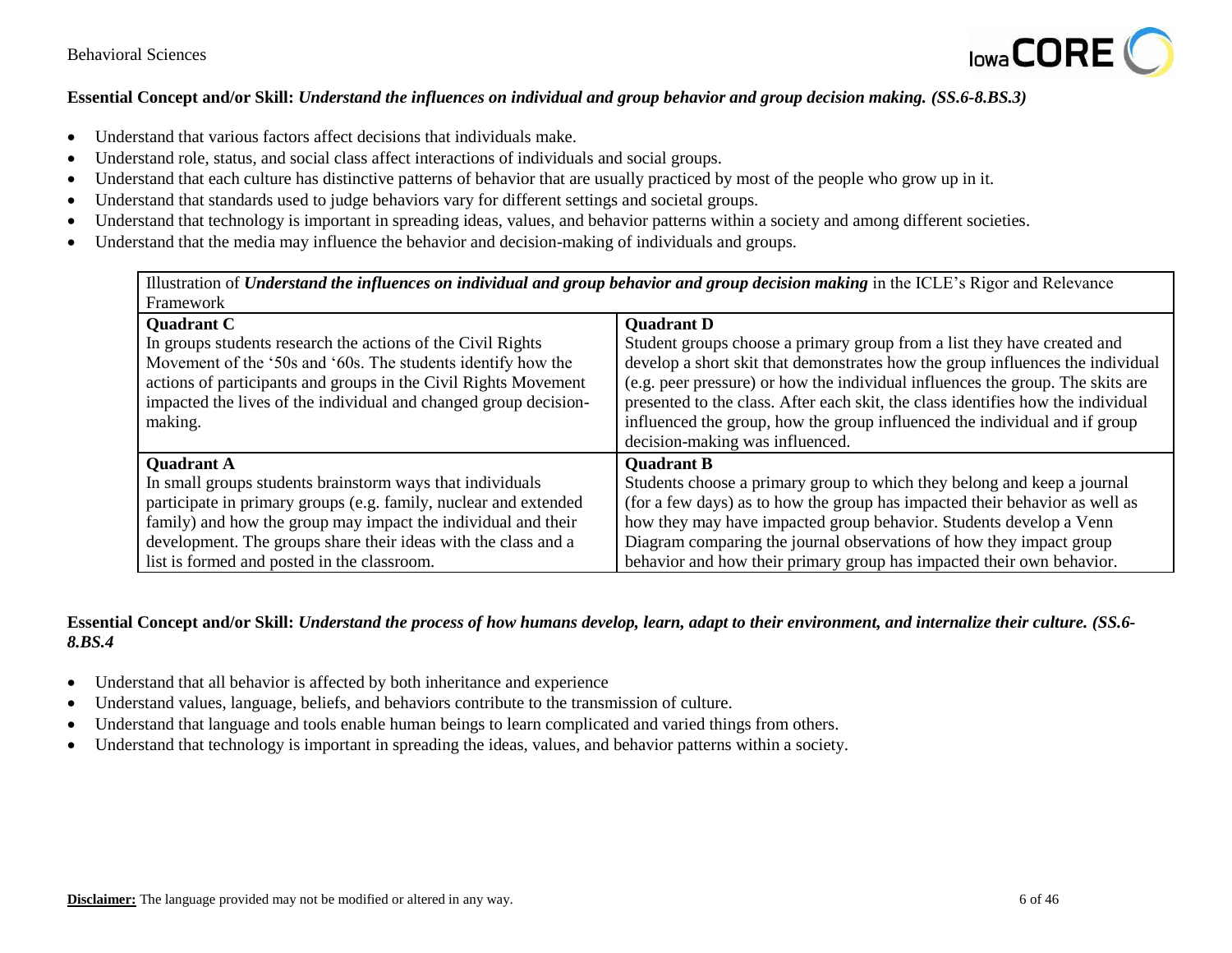#### Behavioral Sciences



## **Essential Concept and/or Skill:** *Understand current social issues to determine how the individual is able to formulate opinions and respond to those issues. (SS.6-8.BS.5)*

- Understand that personal values influence the types of conclusions people make.
- Understand the concepts of bias, prejudice, stereotyping, power, role, status, justice.
- Understand group and institutional influences on people, events, and elements of culture.

#### **Essential Concept and/or Skill:** *Understand how to evaluate social research and information. (SS.6-8.BS.6)*

- Understand that human behavior is studied using scientific methods.
- Understand basic distinctions between information that is based on fact and information that is based on opinion.

## **Intermediate (3 – 5) Details and Example**

#### **Essential Concept and/or Skill:** *Understand the changing nature of society. (SS.3-5.BS.1)*

- Understand various institutions, ideas, values and behavior patterns change over time.
- Understand that the decisions of one generation provide the range of possibilities open to the next generation.
- Understand that human beings can use the memory of their past experiences to make judgments about new situations.

| Illustration of <i>Understand the changing nature of society</i> in the ICLE's Rigor and Relevance Framework |                                                                           |
|--------------------------------------------------------------------------------------------------------------|---------------------------------------------------------------------------|
| <b>Quadrant C</b>                                                                                            | <b>Quadrant D</b>                                                         |
| Students create a chart comparing the societal characteristics of a                                          | Students invite the interviewees to the class and make presentations      |
| previous era with characteristics of today's society. They offer various                                     | about the different characteristics in today's society compared to a      |
| hypotheses about why the changes came about from one generation to the                                       | previous era. The presentation will be concluded with predictions for     |
| next. They evaluate the hypotheses generated.                                                                | the future of society.                                                    |
| <b>Quadrant A</b>                                                                                            | <b>Quadrant B</b>                                                         |
| Students create a questionnaire designed to be completed by a person                                         | Students create a definition for the terms "society" and "culture" and    |
| who lived in a previous era. The questionnaire should address                                                | determine the characteristics of each. The class creates a list of        |
| characteristics of society and culture during the era. Each student shares                                   | societal topics students want to investigate. (e.g. relationships, music, |
| the findings with the class.                                                                                 | communication technology, values etc.)                                    |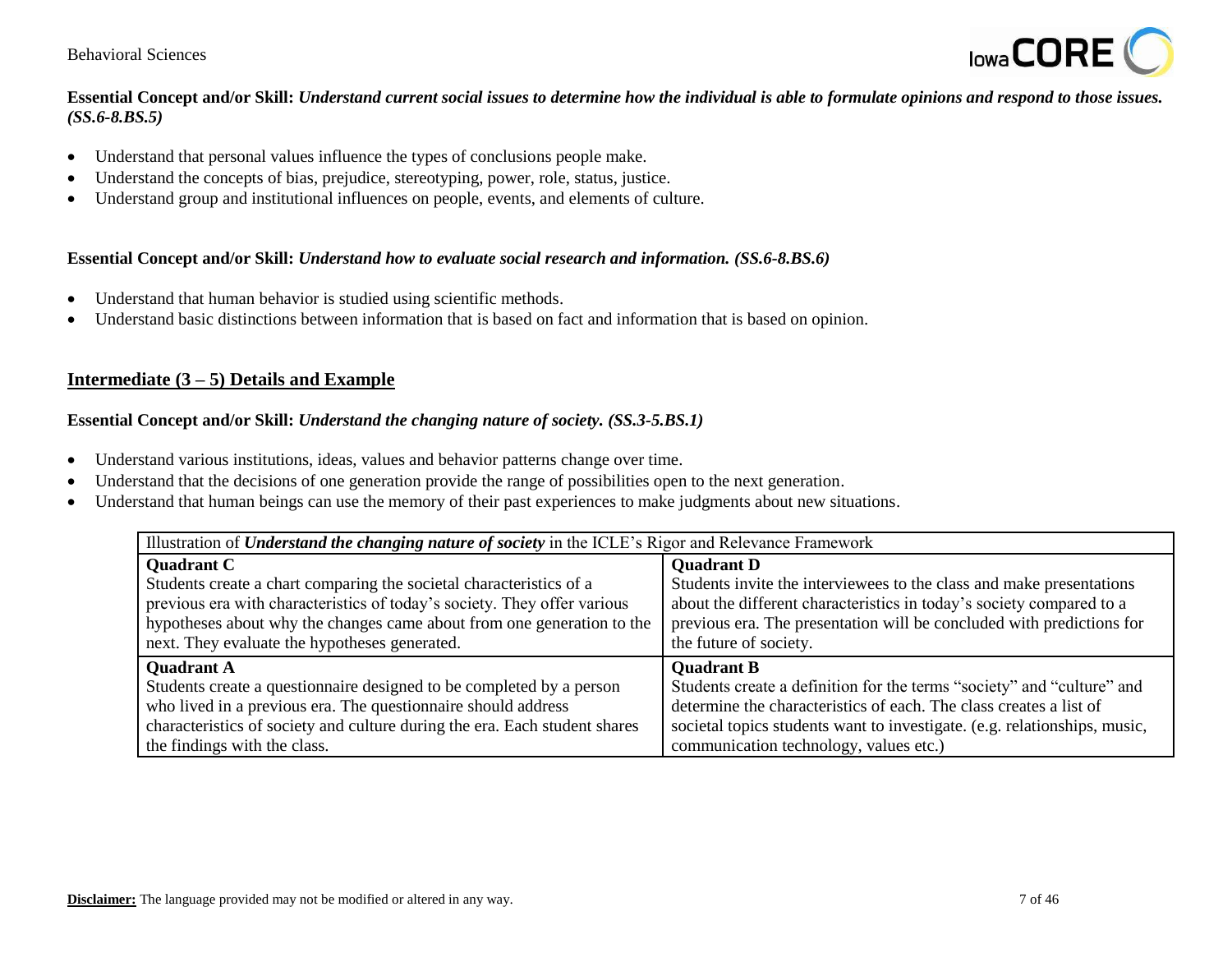

## **Essential Concept and/or Skill:** *Understand the influences on individual and group behavior and group decision making. (SS.3-5.BS.2)*

- Understand that people involved in a dispute often have different points of view.
- Understand that communicating different points of view in a dispute can often help people to find a satisfactory compromise.
- Understand that resolving a conflict by force rather than compromise can lead to more problems.
- Understand that if a conflict cannot be settled by compromise, it may be decided by a vote if everyone agrees to accept the results.
- Understand that family, groups and community influence the individual's daily life and personal choices.
- Understand stereotyping.
- Understand the role of cultural unity and diversity within and across groups.

#### **Essential Concept and/or Skill:** *Understand how personality and socialization impact the individual. (SS.3-5.BS.3)*

- Understand that various factors contribute to the shaping of a person's identity.
- Understand that human beings have different interests, motivations, skills, and talents.
- Understand the rights and responsibilities of the individual in relation to his/her social group.
- Understand various meanings of social group, general implications of group membership, and different ways that groups function.

## **Essential Concept and/or Skill:** *Understand the process of how humans develop, learn, adapt to their environment, and internalize their culture. (SS.3- 5.BS.4)*

- Understand the fundamental concepts of growth and development.
- Understand learning and physical development affect behavior.
- Understand personal changes over time, such as those related to physical development and personal issues.
- Understand that language, stories, folktales, music, and artistic creations are expressions of culture.
- Understand that interactions among learning, inheritance, and physical development affect human behavior.
- Understand that group and cultural influences contribute to human development, identity, and behavior.

#### **Essential Concept and/or Skill:** *Understand current social issues to determine how the individual formulates opinions and responds to issues. (SS.3-* 5.BS.5)

Understand that the way a person views an issue reflects personal beliefs, experiences, and attitudes.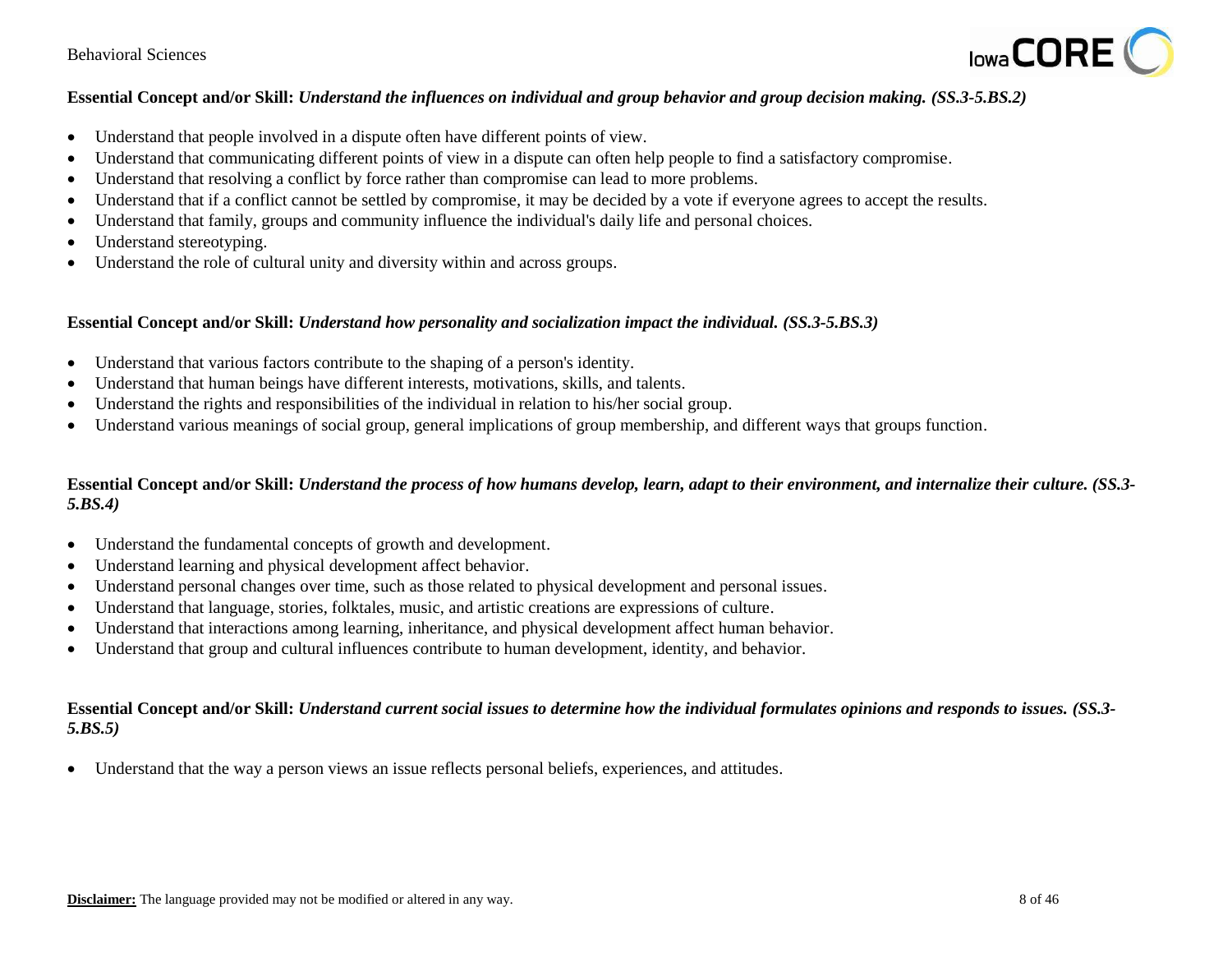

#### **Essential Concept and/or Skill:** *Understand how to evaluate social research and information. (SS.3-5.BS.6)*

Understand the use of research procedures and skills to investigate an issue.

## **Primary (K – 2) Details and Example**

#### **Essential Concept and/or Skill:** *Understand the changing nature of society. (SS.K-2.BS.1)*

- Understand that people and institutions change over time.
- Understand past, present and future.
- Understand that people in different times and places view the world differently.

#### **Essential Concept and/or Skill:** *Understand all people have individual traits. (SS.K-2.BS.2)*

- Understand that people are alike and different in many ways.
- Understand that individuals will respond to events differently.

## **Essential Concept and/or Skill:** *Understand interactions between self and the peer group. (SS.K-2.BS.3)*

- Understand that people often choose to dress, talk, and act like their friends.
- Understand that people often choose to do certain things their own way.
- Understand that telling and listening is a way that people can learn from others.
- Understand that disagreements occur between friends.
- Understand that rules let people understand what to expect and so can reduce the number of disputes.

| Illustration of <i>Understand interactions between self and the peer group</i> in the ICLE's Rigor and Relevance Framework |                                                                                                                                                                                                                                              |
|----------------------------------------------------------------------------------------------------------------------------|----------------------------------------------------------------------------------------------------------------------------------------------------------------------------------------------------------------------------------------------|
| <b>Quadrant C</b>                                                                                                          | <b>Quadrant D</b>                                                                                                                                                                                                                            |
| Students categorize and compare the types of                                                                               | The class creates questions about individual responsibilities to the group and the benefits of                                                                                                                                               |
| activities in which these groups engage. (e.g.<br>class, sports groups, music groups, etc.)                                | belonging to the group. Using their questions, the class interviews older students. The class<br>examines the older students' responses and writes a statement of their future responsibilities to peer<br>groups, to which they may belong. |
| <b>Quadrant A</b>                                                                                                          | <b>Quadrant B</b>                                                                                                                                                                                                                            |
| Students define what a peer group is and                                                                                   | Students examine the list of peer groups and choose one group to which they belong or would like                                                                                                                                             |
| make a list of possible peer groups.                                                                                       | to belong. Students list their responsibilities to that group and share with the class.                                                                                                                                                      |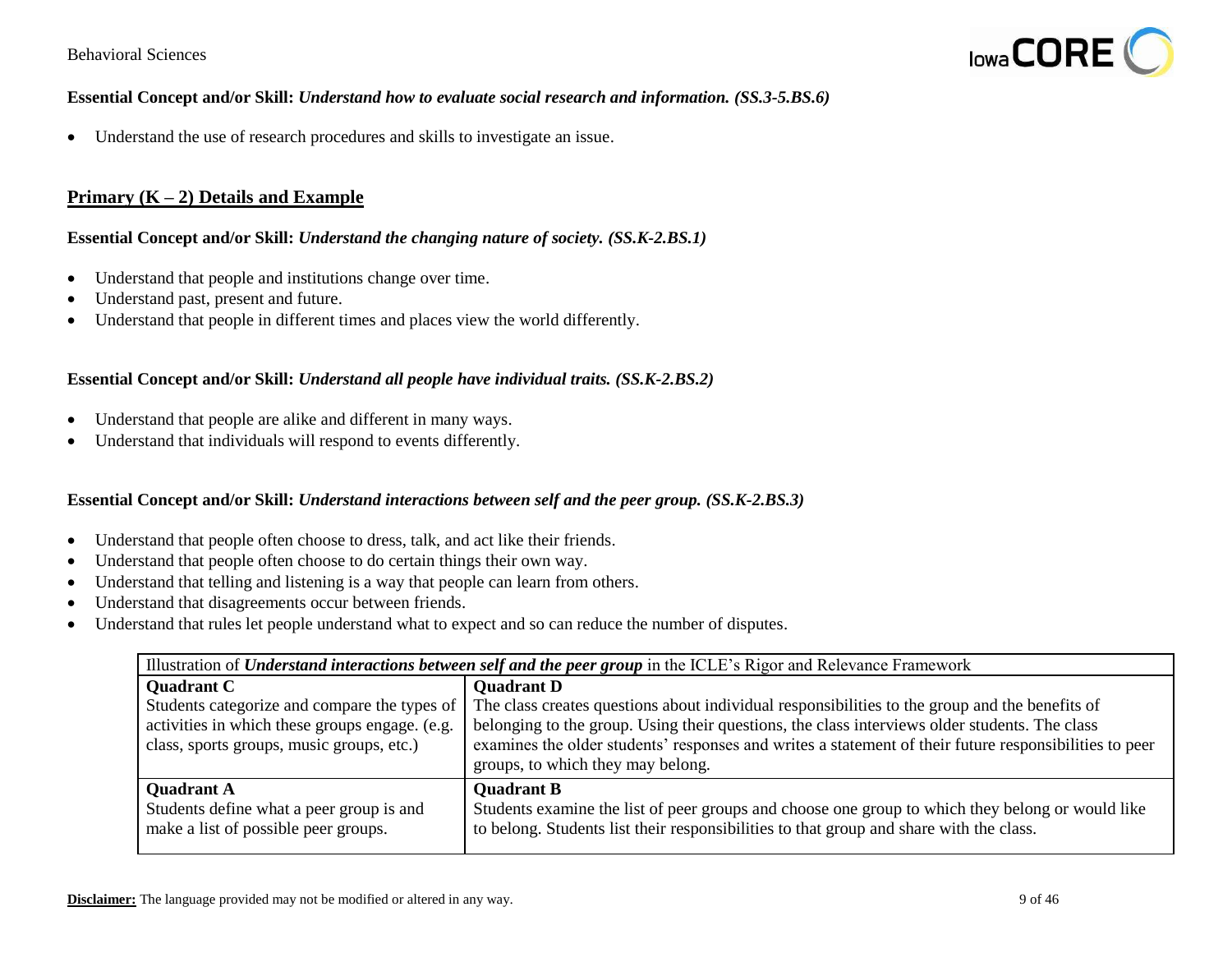

## **Essential Concept and/or Skill:** *Understand the relationship of the individual to the components of society and culture. (SS.K-2.BS.4)*

- Understand that different groups may have different rules and patterns of acceptable behavior.
- Understand that people belong to some groups because they are born into them and some because they join them.
- Understand that groups influence one's thoughts and actions.
- Understand that a community is a group to which a person may belong.
- Understand that people tend to live in families in which individuals have different roles.
- Understand the features of nuclear and extended families.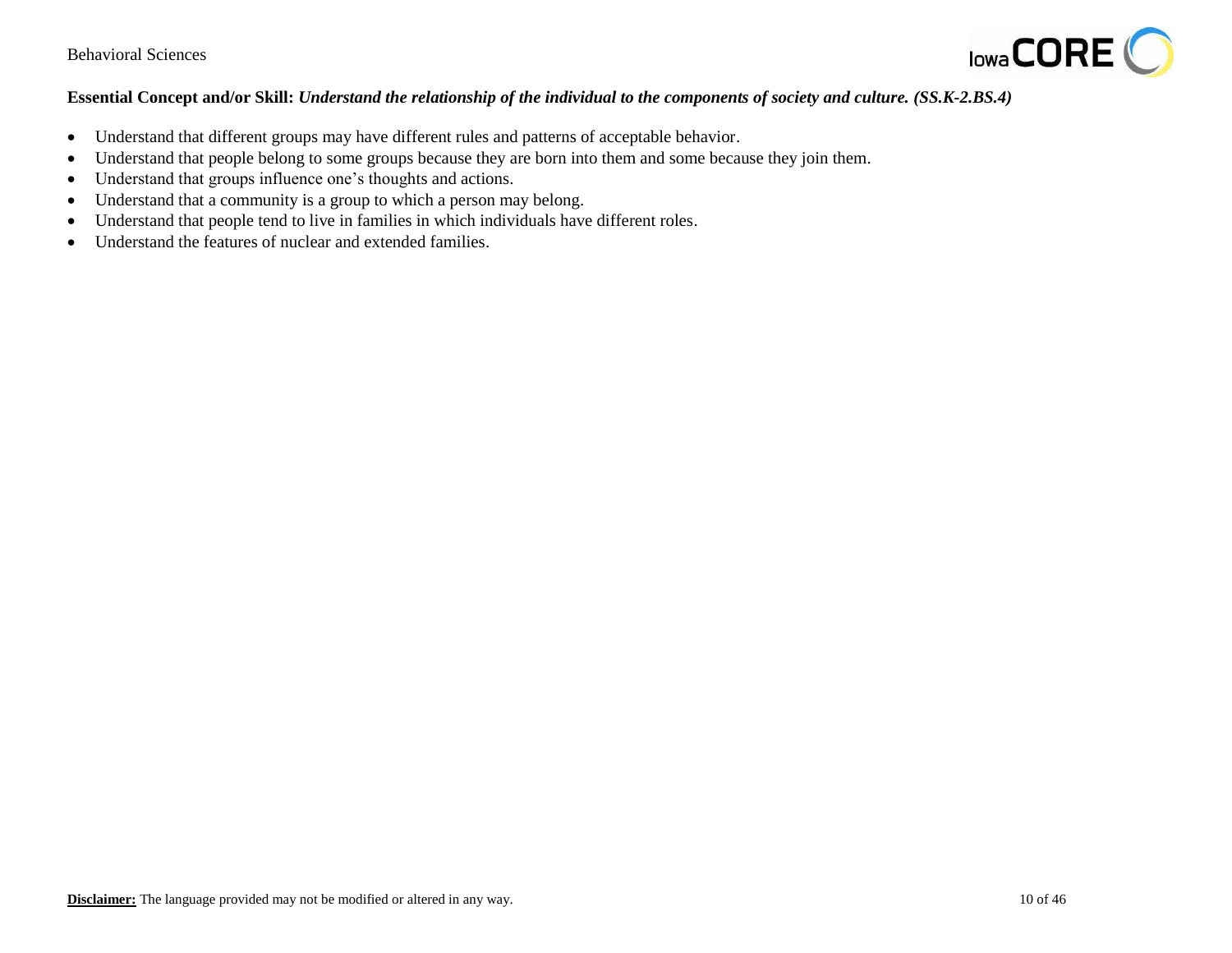

Economics addresses the production, distribution, and consumption of goods and services. The concept of scarcity is understood to mean that available resources are insufficient to satisfy the wants and needs of everyone. Economics is therefore founded upon the alternative use of available resources and the study of choices.

# **High School (9 – 12) Details and Example**

# **Essential Concept and/or Skill:** *Understand the function of common financial instruments. (SS.9-12.E.1)*

- Understand the cost of borrowing money over long periods of time.
- Understand the concept of insurance.
- Understand credit cards.
- Understand the role of personal taxes in society.
- Understand different financial investments, such as mutual funds, stocks and bonds.
- Understand saving for retirement.

| Illustration of <i>Understand the function of common financial instruments</i> in the ICLE's Rigor and Relevance Framework |                                                                                   |  |
|----------------------------------------------------------------------------------------------------------------------------|-----------------------------------------------------------------------------------|--|
| <b>Quadrant C</b>                                                                                                          | <b>Quadrant D</b>                                                                 |  |
| Students participate in a debate arguing for or against personal                                                           | Students create a retirement portfolio for three individuals representing varying |  |
| investment in the stock market as a retirement strategy.                                                                   | family circumstances and income levels.                                           |  |
| <b>Quadrant A</b>                                                                                                          | <b>Quadrant B</b>                                                                 |  |
| Students read an informative passage on the nature and                                                                     | Using the Internet, students research the price of selected Dow Jones Industrial  |  |
| function of the stock market. They subsequently write a one                                                                | Average companies over the past five years. Students then make a virtual \$5000   |  |
| page summary of their findings.                                                                                            | investment in those companies and track profits and/or losses for the semester.   |  |

## **Essential Concept and/or Skill:** *Understand the role of scarcity and economic trade-offs and how economic conditions impact people's lives. (SS.9-12.E.2)*

- Understand the concepts of marginal benefit and marginal cost in connection to economic actions.
- Understand increases and decreases in productivity are influenced by positive and negative incentives.
- Understand production possibilities curves.
- Understand the impact of increases in wages or a change in government policy (new taxes, interest rate, subsidies) on consumers, producers, workers, savers and investors.
- Understand the role of business plans.
- Understand long-term unintended consequences of economic choices made by individuals, businesses, and governments.
- Understand the unemployment rate.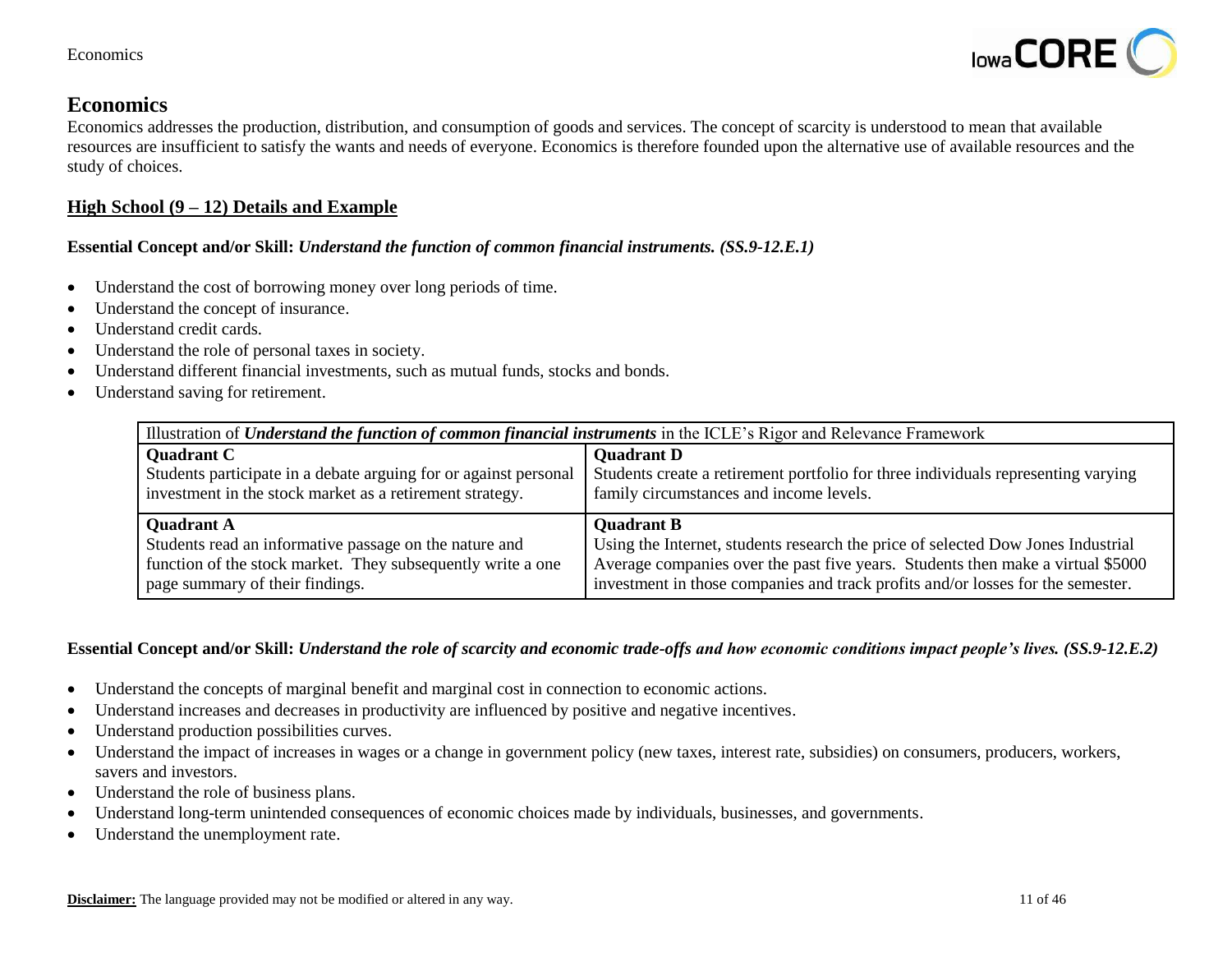#### **Essential Concept and/or Skill:** *Understand the functions of economic institutions. (SS.9-12.E.3)*



- Understand the basic functions of money.
- Understand the composition of the money supply.
- Understand that economic institutions have different goals, rules, and constraints.
- Understand banks and other financial institutions affect the economy.
- Understand government policies affect economic institutions.
- Understand the role of non-profit organizations.

#### **Essential Concept and/or Skill:** *Understand how governments throughout the world influence economic behavior. (SS.9-12.E.4)*

- Understand the role of fiscal and monetary policies in governments.
- Understand government regulation of industries.
- Understand the economic trade-offs of government assistance programs.
- Understand the impact of the federal budget on the economy at the individual, household, and business levels.
- Understand changes in spending and taxation affect national deficits, surpluses, and debt.
- Understand the role of the Federal Reserve.

#### **Essential Concept and/or Skill:** *Understand how universal economic concepts present themselves in various types of economies throughout the world. (SS.9-12.E.5)*

- Understand the law of supply and demand affects the price of products.
- Understand major world economic systems.
- Understand factors that influence Gross Domestic Product for specific countries.
- Understand different policies and actions that combat inflation, deflation, and recession.
- Understand economic self-interest influences economic decisions.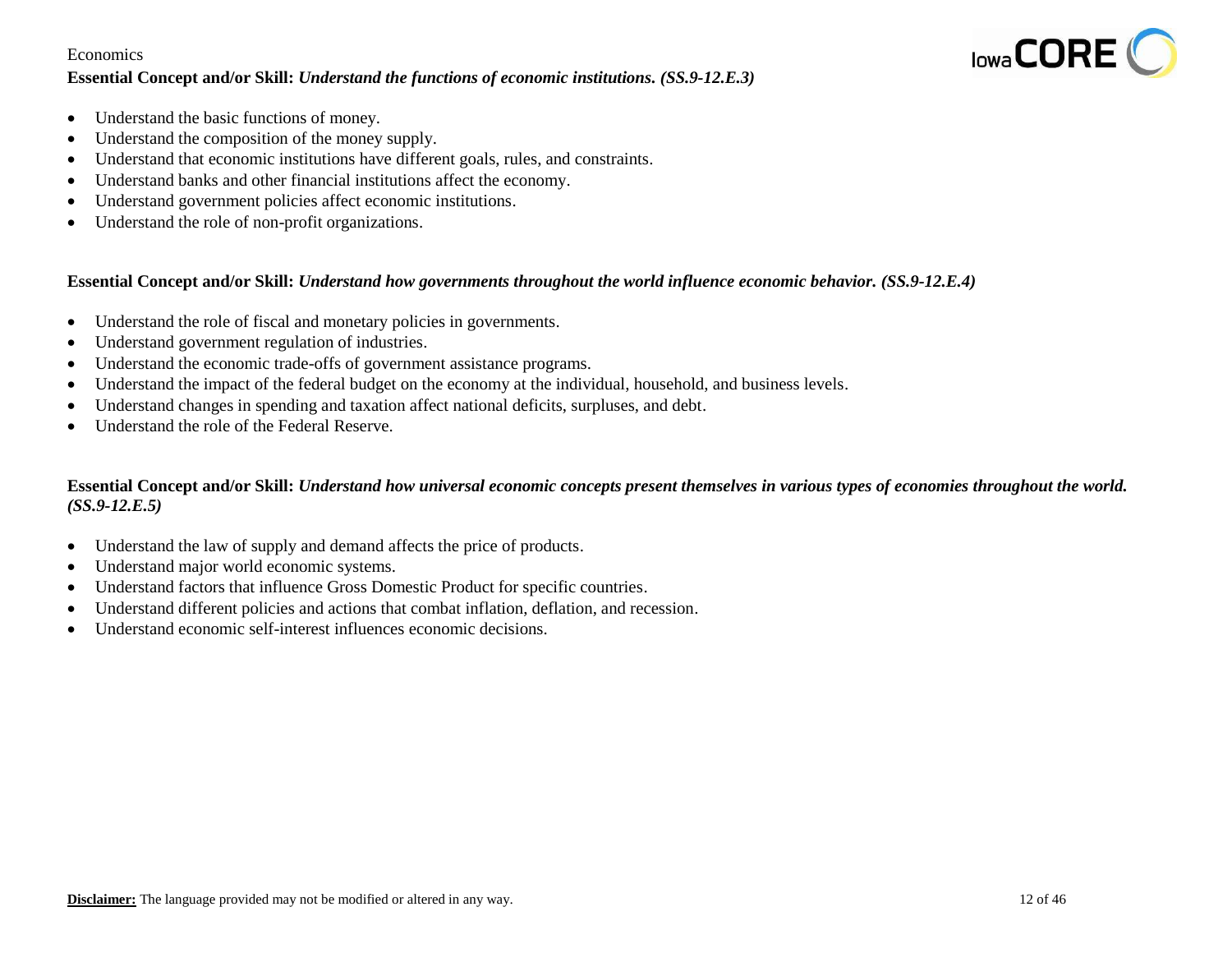

# **Essential Concept and/or Skill:** *Understand the local, state, regional, national, and international factors that create patterns of interdependence in the global economy. (SS.9-12.E.6)*

- Understand the difference between domestic and global economic systems and how the two interact.
- Understand absolute and comparative advantage.
- Understand the costs and benefits of free trade among countries.
- Understand trade barriers imposed by the United States from a historical perspective and the impact of those actions.
- Understand the role of exchange rates between countries and their effect on purchasing power.
- Understand government subsidies to industries and the effect on global trade.

#### **Essential Concept and/or Skill:** *Understand the impact of advancing technologies on the global economy. (SS.9-12.E.7)*

- Understand the role of technologies that interlock the global economy.
- Understand the role of investment and government support in advancing technologies.
- Understand the impact of green technologies in the global economy.

## **Middle (6 – 8) Details and Example**

**Essential Concept and/or Skill:** *Understand the role of scarcity and economic trade-offs and how economic conditions impact people's lives. (SS.6-8.E.1)*

- Understand the cost and benefits of economic trade-offs and how scarcity of resources affects costs and benefits.
- Understand economic trade-offs at different levels (personal, business, local government).
- Understand the short term and long term impact of economic trade-offs on society.

#### **Essential Concept and/or Skill:** *Understand the functions of economic institutions. (SS.6-8.E.2)*

- Understand the services that are available at banks and credit unions.
- Understand the process of interests and payments for goods.
- Understand the role banks play among savers, borrowers, and investors.
- Understand the types of specialized economic institutions found in market economies (corporations, partnerships, cooperatives, labor unions, banks, and nonprofit organizations).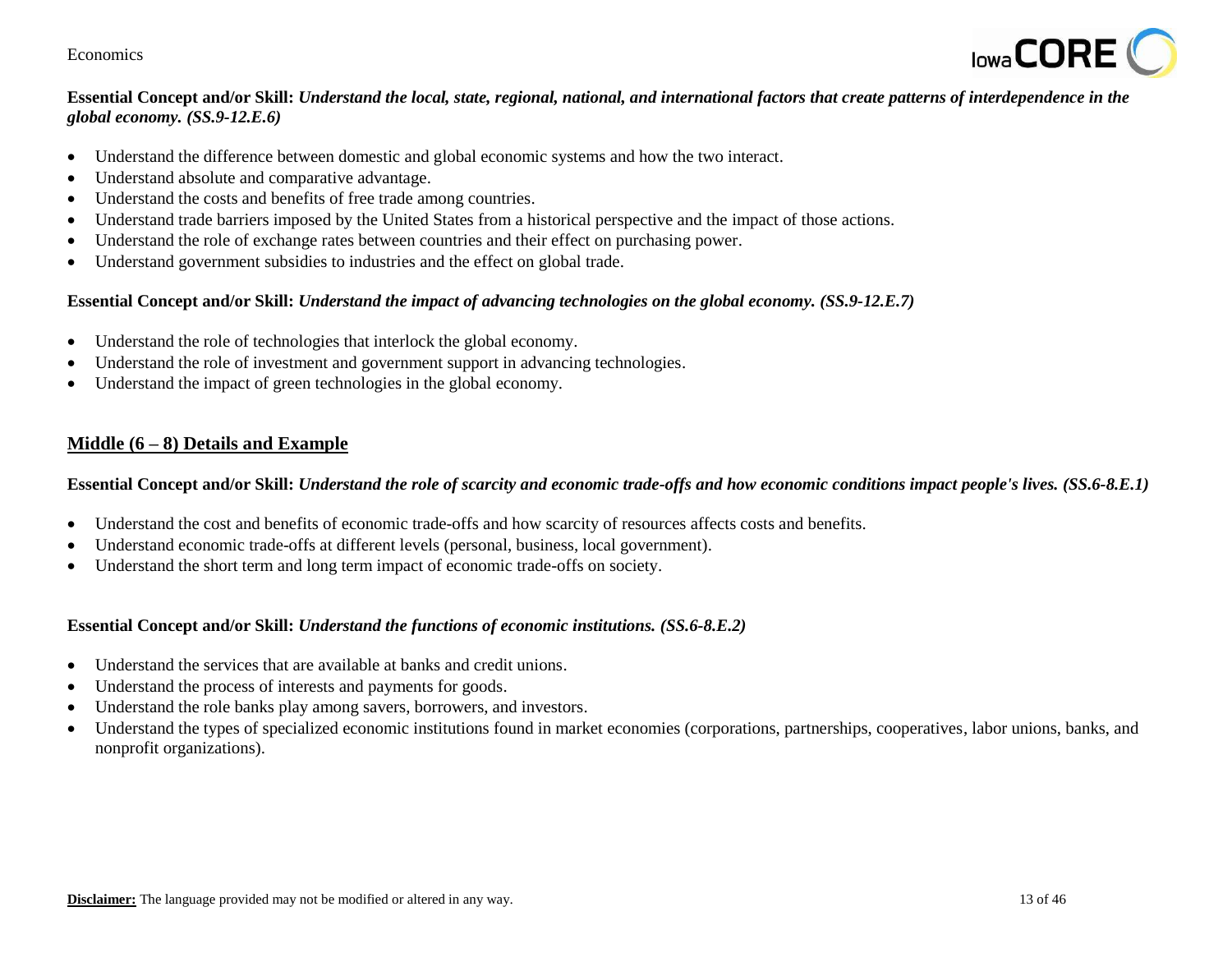

## **Essential Concept and/or Skill:** *Understand how governments throughout the world influence economic behavior. (SS.6-8.E.3)*

- Understand goods and services that the government provides.
- Understand the government's purpose in preventing monopolies.
- Understand how taxes are used at the local, state, and national levels.
- Understand revenues and expenditures in the federal budget.
- Understand the concepts of balanced budget, budget deficit, budget surplus, and national debt.
- Understand the role of the Federal Reserve on the economy.
- Understand the process of filing personal tax returns.

#### **Essential Concept and/or Skill:** *Understand factors that create patterns of interdependence in the world economy. (SS.6-8.E.4)*

- Understand the impact of imported and exported goods and services in the local community.
- Understand the concepts of free trade and trade barriers.
- Understand trade barriers imposed by the United States from a historical perspective and the impact of those actions.
- Understand the interdependence of America and other regions of the world in terms of imports and exports.
- Understand balance of trade and trade deficits and their impact on the price of goods.
- Understand that the increased interdependence of the world market causes economic conditions in one country to affect others.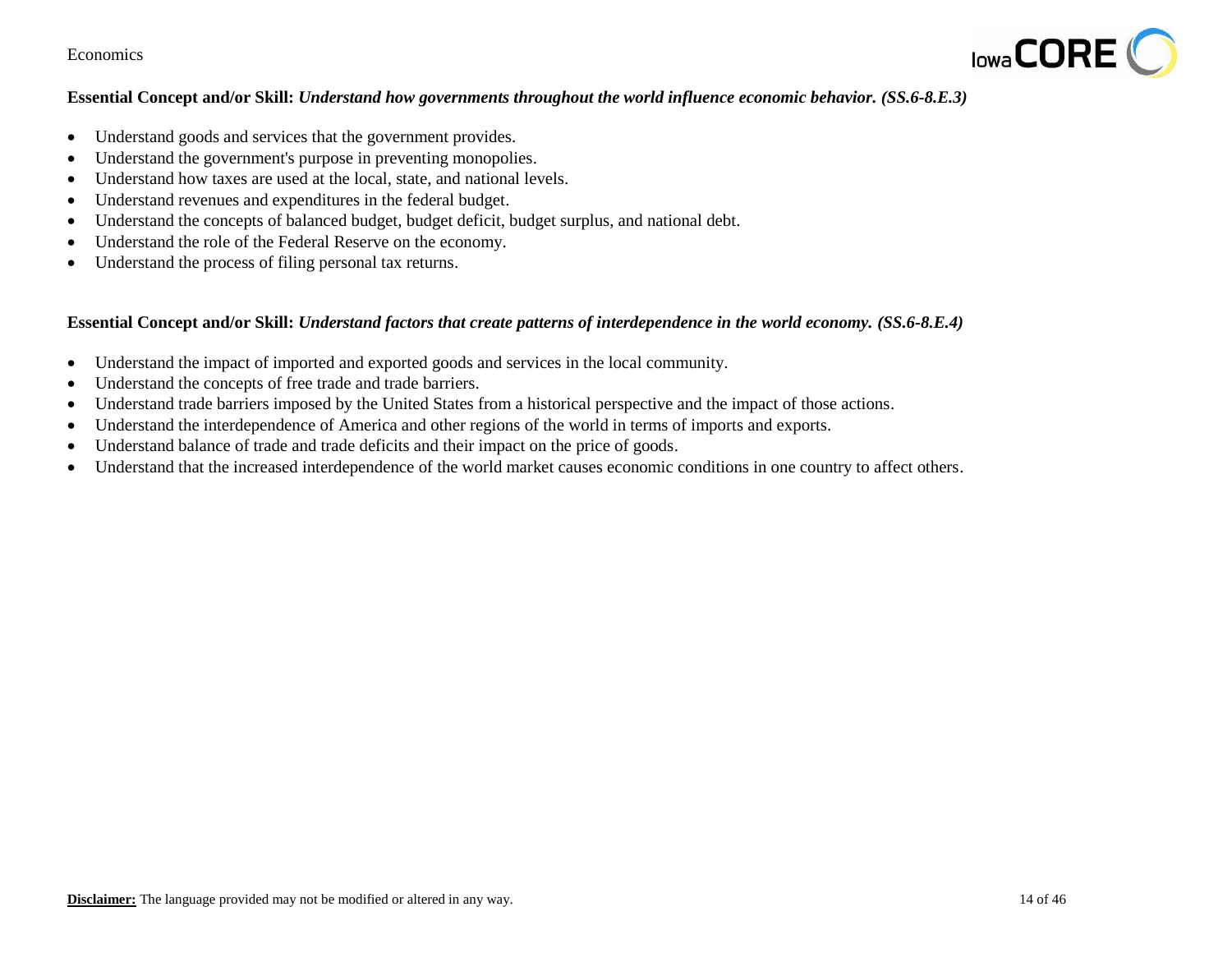

## **Essential Concept and/or Skill:** *Understand the impact of advancing technologies on the global economy. (SS.6-8.E.5)*

- Understand the evolution of technology over time.
- Understand the role of technologies that interlock the global economy.
- Understand the role of investment and government support in advancing technologies.

| Illustration of <i>Understand the impact of advancing technologies on the global economy</i> in the ICLE's Rigor and Relevance Framework |                                                                                    |
|------------------------------------------------------------------------------------------------------------------------------------------|------------------------------------------------------------------------------------|
| <b>Quadrant C</b>                                                                                                                        | <b>Quadrant D</b>                                                                  |
| In groups students research the country a product came from                                                                              | Students create an economic technology fair. In groups students create a           |
| to find out the impact of that industry on the country's                                                                                 | presentation that demonstrates the economic impact of technology produced by a     |
| economy. The students then compare that country's economy                                                                                | given country. The students invite other classes, parents and community members    |
| of today with its economy of an earlier time. Students make                                                                              | to attend the fair.                                                                |
| hypothesis regarding the growth of the industry and the impact                                                                           |                                                                                    |
| of that growth on the country today.                                                                                                     |                                                                                    |
| <b>Quadrant A</b>                                                                                                                        | <b>Quadrant B</b>                                                                  |
| Students do research to identify countries that manufacture                                                                              | Using the data gathered by students from their list of countries that manufacture  |
| products. The students make a list of items and where the                                                                                | devices, the data is placed into like groupings (e.g. TV, computer, phone, kitchen |
| item was manufactured. The list is shared with the class.                                                                                | devices etc.). Students then choose a grouping (e.g. TV, computer, phone,          |
|                                                                                                                                          | kitchen devices etc.) to research the economic impact of that industry on the      |
|                                                                                                                                          | country or countries where it is manufactured.                                     |

## **Essential Concept and/or Skill:** *Understand how universal economic concepts present themselves in various types of economies throughout the world. (SS.6-8.E.6)*

- Understand the different types of economies and universal economic concepts (supply and demand, production, consumption, labor, capital, etc.) and their influence on each other.
- Understand how the laws of supply and demand affect price and consumers' responses to prices.
- Understand how the change of price for one good or service can affect the price for other goods and services.
- Understand causes of inflation, deflation, and recessions and who gains or loses from them.
- Understand the relation between gross domestic products and standards of living among countries.
- Understand unemployment.
- Understand the role of profit in motivating entrepreneurs in starting new businesses.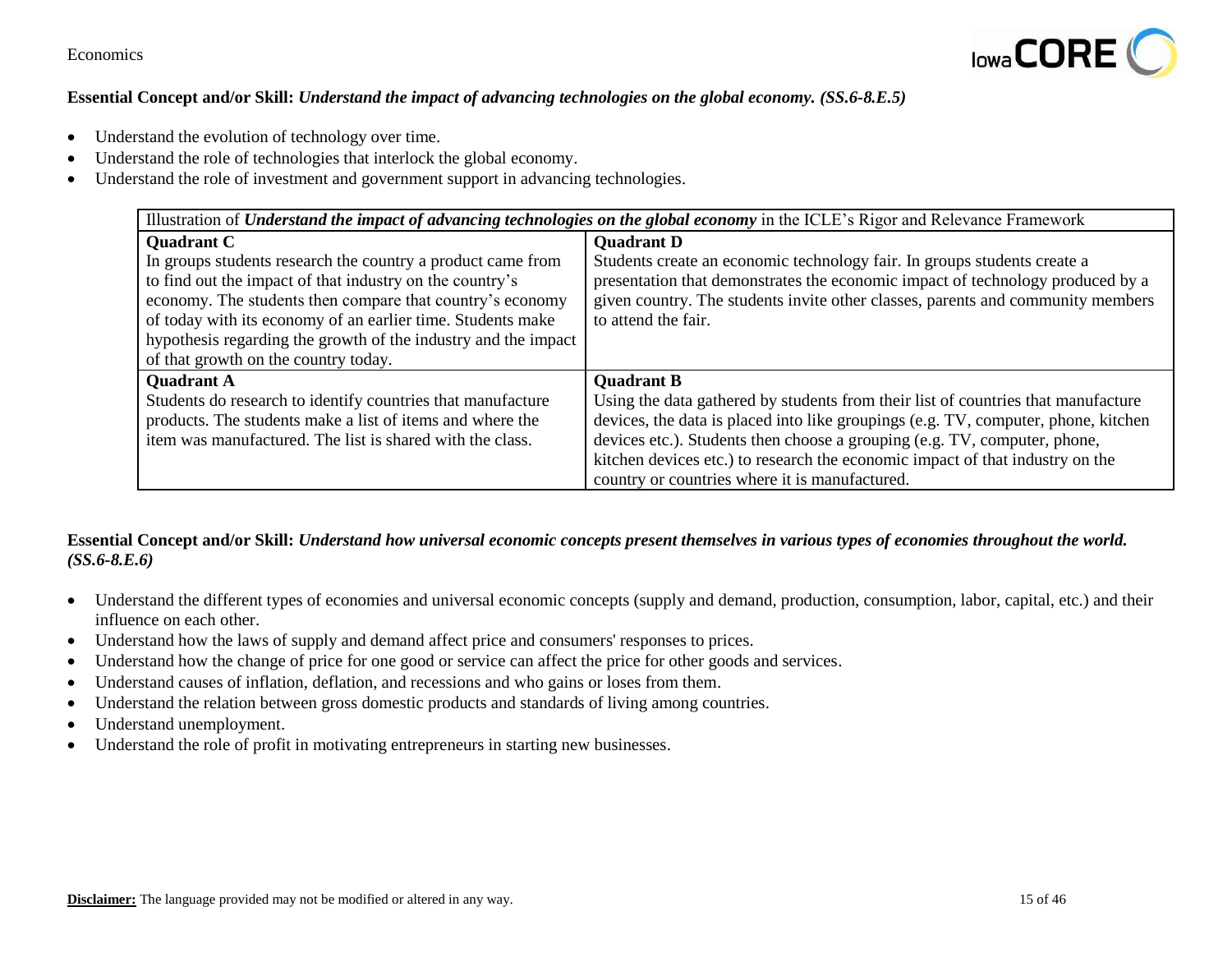

## **Essential Concept and/or Skill:** *Understand the function of common financial instruments. (SS.6-8.E.7)*

- Understand checking accounts.
- Understand that bank accounts, loans and other services vary from one bank to another.

# **Intermediate (3 – 5) Details and Example**

## **Essential Concept and/or Skill:** *Understand the role of scarcity and economic trade-offs and how economic conditions impact people's lives. (SS.3-5.E.1)*

- Understand that goods and services are scarce because there are not enough resources to satisfy all of the wants of individuals, governments, and societies
- Understand that consumers buy less of products and services when prices go up and buy more when prices go down.
- Understand that businesses are willing to sell more products and services when prices go up and less when the price goes down.
- Understand the concept of unemployment.
- Understand the importance of work.
- Understand how competition among sellers results in lowers costs and higher product quality.

Illustration of *Understand the role of scarcity and economic trade-offs and how economic conditions impact people's lives* in the ICLE's Rigor and Relevance Framework

| <b>Quadrant C</b>                               | <b>Quadrant D</b>                                                                                      |
|-------------------------------------------------|--------------------------------------------------------------------------------------------------------|
| Students are placed in small groups. Each group | The teacher asks the students to create a list of outside-of-school activities they like to do. The    |
| will be provided with a family profile of a     | students share their list with the class and the teacher creates a master list. Once the list is       |
| family receiving food stamps. The profile       | complete the teacher tells the students that every activity will cost something. No activity will      |
| includes a number of family members in a        | cost less than \$1 and some activities may already have a real cost associated with them (e.g.         |
| family, their ages and the family budget        | going to a movie, bowling, swimming etc.). Once all of the costs are determined the teacher tells      |
| (including income and expenses). From a given   | the students that they have \$15 (or an amount determined by the teacher and class) to spend on        |
| list of grocery items the students will decide  | the activities for the week. The students then choose the activities they would like to do and         |
| which items to purchase. The students use a     | eliminate those they can't afford. Students will create a T-chart that lists the impact of scarcity in |
| chart to list their food selections, the dollar | their decisions and the impact of economic tradeoffs (what they received for their money).             |
| amounts and the reasons for their choices.      |                                                                                                        |
| <b>Quadrant A</b>                               | <b>Quadrant B</b>                                                                                      |
| The teacher leads a class discussion about the  | The teacher brings in a bag of popcorn. The teacher distributes the popcorn so there is not            |
| term "scarcity" listing students' examples.     | enough for everyone. The teacher explains that this is an example of scarcity. The teacher             |
|                                                 | facilitates a class discussion about scarcity. In groups students create webs to identify ways to      |
|                                                 | lessen the impact of popcorn scarcity in the class that day. Each group shares their web ideas         |
|                                                 | with the classfollowed by a popcorn party for everyone.                                                |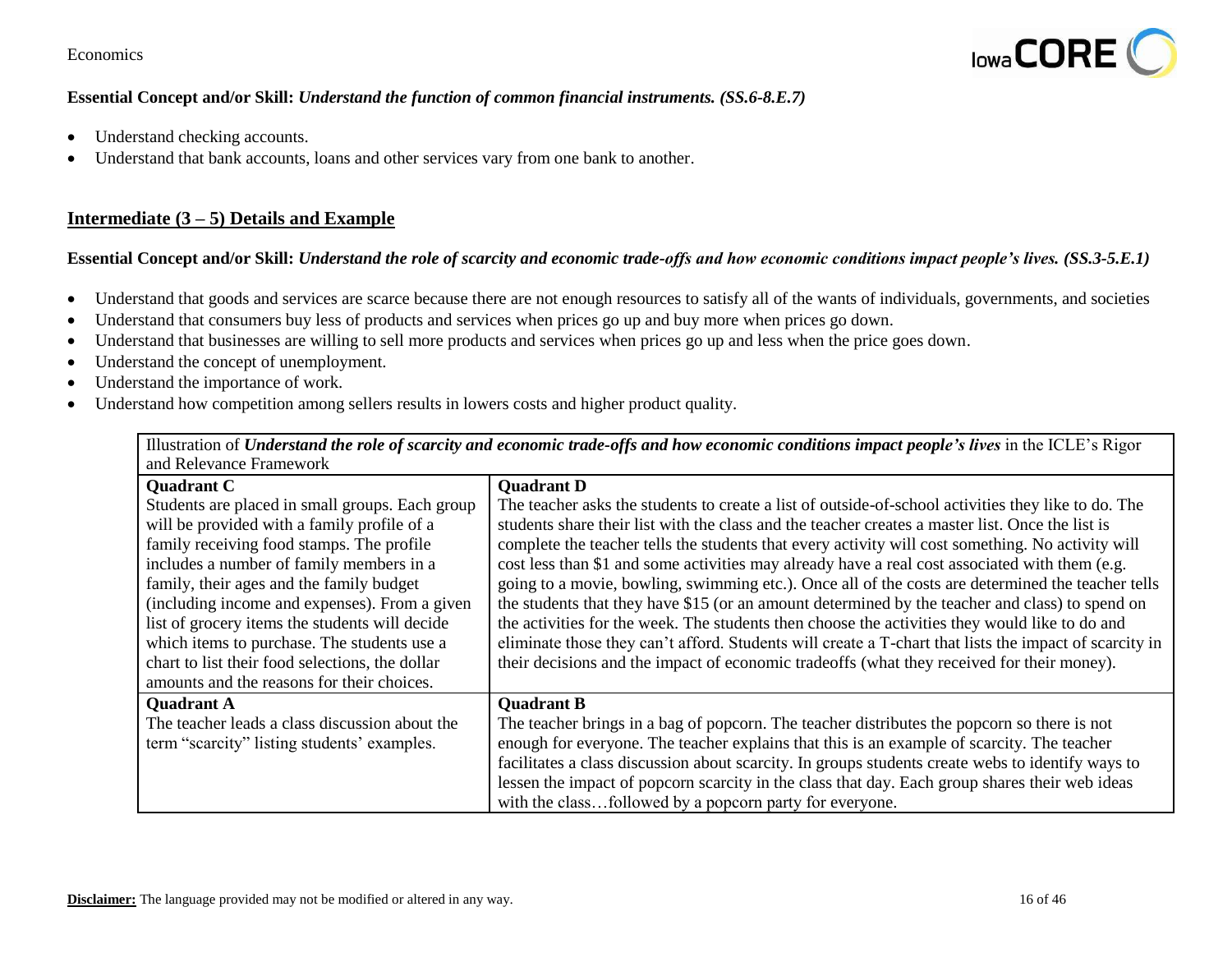

## **Essential Concept and/or Skill:** *Understand the functions of economic institutions. (SS.3-5.E.2)*

Understand that banks provide money to consumers and serve as the intermediary between savers and borrowers.

#### **Essential Concept and/or Skill:** *Understand how governments throughout the world influence economic behavior. (SS.3-5.E.3)*

- Understand that the government pays for goods and services it provides by taxing and borrowing.
- Understand that all societies have developed economic systems and there are advantages and disadvantages to each type of system.
- Understand when consumers buy goods some of the money that goes to the business is used to pay for resources and taxes.

#### **Essential Concept and/or Skill:** *Understand factors that create patterns of interdependence in the world economy. (SS.3-5.E.4)*

- Understand that when countries specialize they become more interdependent.
- Understand the impact of increasing economic interdependence in different regions of the world.
- Understand that local goods and services are part of the global economy.
- Understand the concepts of exports and imports.

#### **Essential Concept and/or Skill:** *Understand that advancing technologies impact the global economy. (SS.3-5.E.5)*

- Understand that technologies have costs and benefits associated with them.
- Understand that new inventions reflect people's needs and wants; and when these change, technology changes to reflect the new needs and wants.
- Understand that the design process is a series of methodical steps for turning ideas into useful products and systems.
- Understand that the manufacturing process includes designing product, gathering the resources, and producing a finished product.

#### **Essential Concept and/or Skill:** *Understand that all economies throughout the world rely upon universal concepts. (SS.3-5.E.6)*

- Understand that there are producers and consumers in all economies.
- Understand supply and demand in various types of economies.
- Understand that production, distribution, exchange, and consumption of goods and services are economic decisions with which all societies and nations must deal.
- Understand how nations throughout the world have joined with one another to promote economic development and growth.
- Understand barriers to trade among people across nations.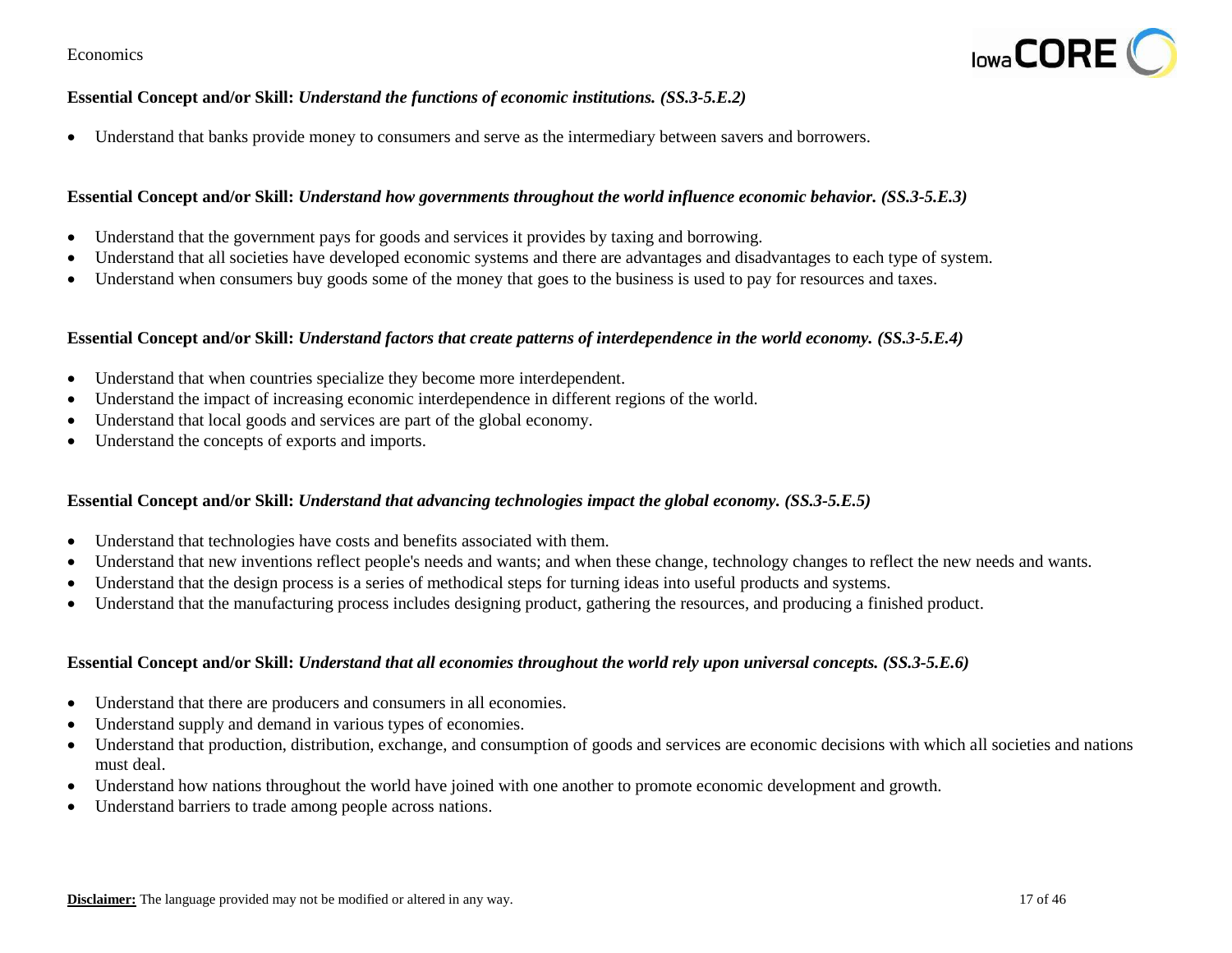

# **Primary (K – 2) Details and Example**

#### **Essential Concept and/or Skill:** *Understand the role of scarcity and economic trade-offs and how economic conditions impact people's lives. (SS.K-2.E.1)*

- Understand people are both consumers and producers.
- Understand that a cost is what you give up when you decide to do something, and a benefit is something that satisfies your wants.
- Understand that since people cannot have everything they want, they must make choices about using goods and services to satisfy wants.

#### **Essential Concept and/or Skill:** *Understand that the basic nature of economics is an exchange of resources. (SS.K-2.E.2)*

- Understand the role of money in everyday life.
- Understand that a price is the amount of money people pay for a good or service.
- Understand that people sell resources to businesses to earn income.
- Understand that in an exchange people trade goods and services for other goods and services or for money.
- Understand that money is a good that can be used to buy all other goods and services.
- Understand that barter is trading goods and services for other goods and services without using money.
- Understand natural resources are from nature; capital resources are made by humans; human resources (labor) are the efforts of people who produce goods and services.

#### **Essential Concept and/or Skill:** *Understand how governments throughout the world influence economic behavior. (SS.K-2.E.3)*

- Understand that some goods and services are provided by governments.
- Understand the purpose of taxes.
- Understand the concept of capitalism.

#### **Essential Concept and/or Skill:** *Understand people in all parts of the world trade with one another. (SS.K-2.E.4)*

- Understand the basic concept of trading.
- Understand that different currencies are used throughout the world.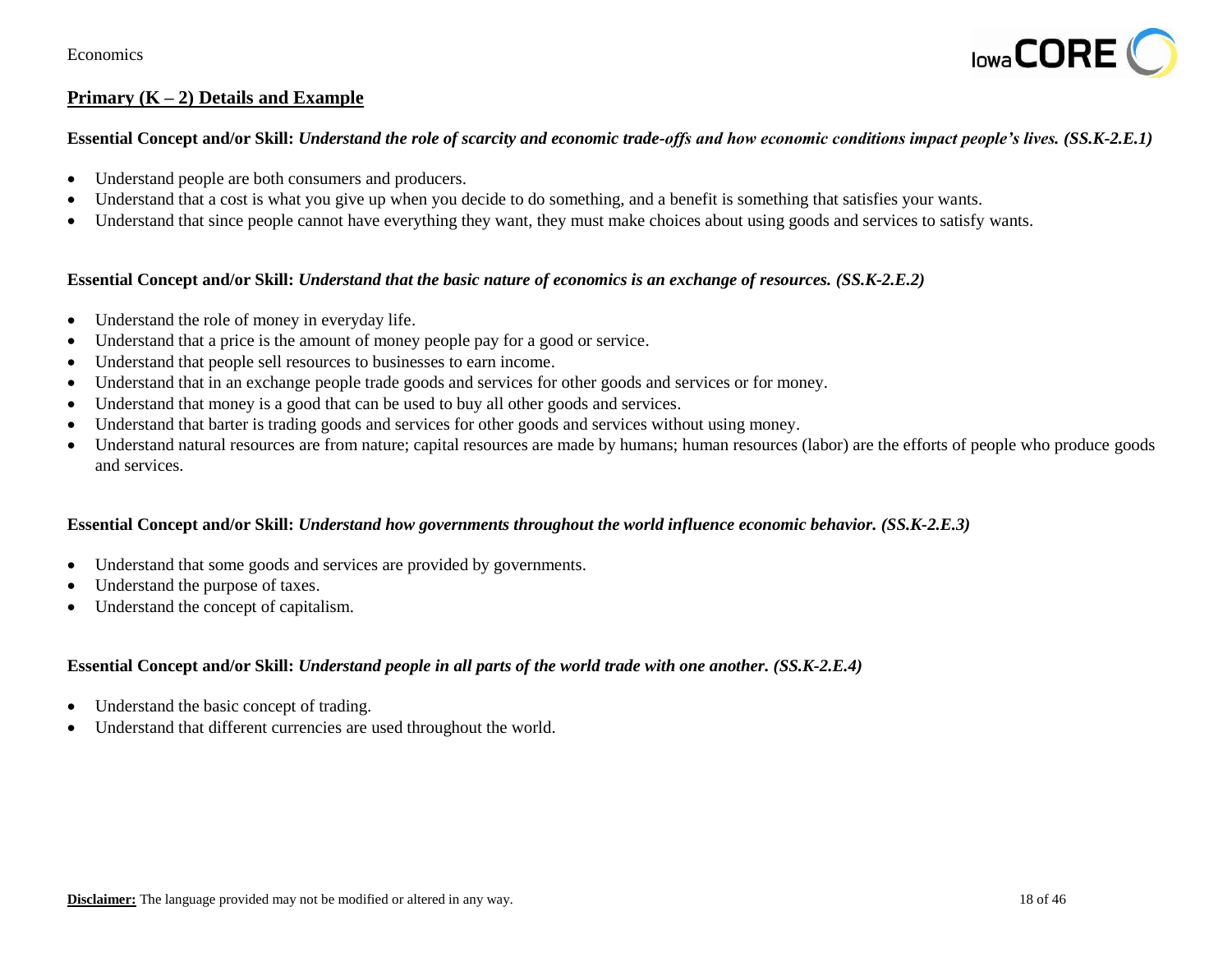

## **Essential Concept and/or Skill:** *Understand that changes in technology impact individuals, the economy and society. (SS.K-2.E.5)*

- Understand that the types of jobs and goods and services change over time.
- Understand the technological developments that influenced changes in communication and transportation.
- Understand that people are always inventing new ways to solve problems and accomplish work.
- Understand that manufacturing technology creates a design of a product and then produces the product in quantity.

#### **Essential Concept and/or Skill:** *Understand the universal economic concept of needs and wants. (SS.K-2.E.6)*

- Understand the difference between needs and wants.
- Understand the concepts of consumers and producers.
- Understand that people make choices because they cannot have everything they want.

| Illustration of <i>Understand the universal economic concepts of needs and wants</i> in the ICLE's Rigor and Relevance Framework |                                                                                      |
|----------------------------------------------------------------------------------------------------------------------------------|--------------------------------------------------------------------------------------|
| <b>Quadrant C</b>                                                                                                                | <b>Ouadrant D</b>                                                                    |
| The teacher shows students cards that have pictures of                                                                           | As a class students plan a 30-minute party for another class to celebrate a success. |
| everyday objects (e.g. food, TV, car, etc.) As a class the                                                                       | Placed in groups, students become responsible for certain aspects of the celebration |
| students identify the objects as wants or needs. Then students                                                                   | (e.g. food, activities, theme etc.) and interview the other class investigating what |
| look at pictures of people living in various cultures. They                                                                      | they want in a party. The groups make their plans then decide what they need for     |
| analyze the picture to determine the associated needs and                                                                        | their plan to work. The party takes place. At the conclusion the students determine  |
| wants of those persons pictured.                                                                                                 | the successes of the party by conducting interviews with the other class focused on  |
|                                                                                                                                  | what the other class wanted. The students take their responses and report back to    |
|                                                                                                                                  | their home class to identify wants and needs in the activity.                        |
| <b>Quadrant A</b>                                                                                                                | <b>Quadrant B</b>                                                                    |
| The teacher defines "needs" and "wants." Students                                                                                | Teacher generates a list of people and activities in the school that meet the        |
| brainstorm a list of needs and wants.                                                                                            | students' needs and wants. The name of each person or activity is written on a       |
|                                                                                                                                  | slip of paper and placed in a container. Each day a slip of paper is drawn from the  |
|                                                                                                                                  | container. Students decide whether a want or a need is reflected in the activity or  |
|                                                                                                                                  | provided by the person.                                                              |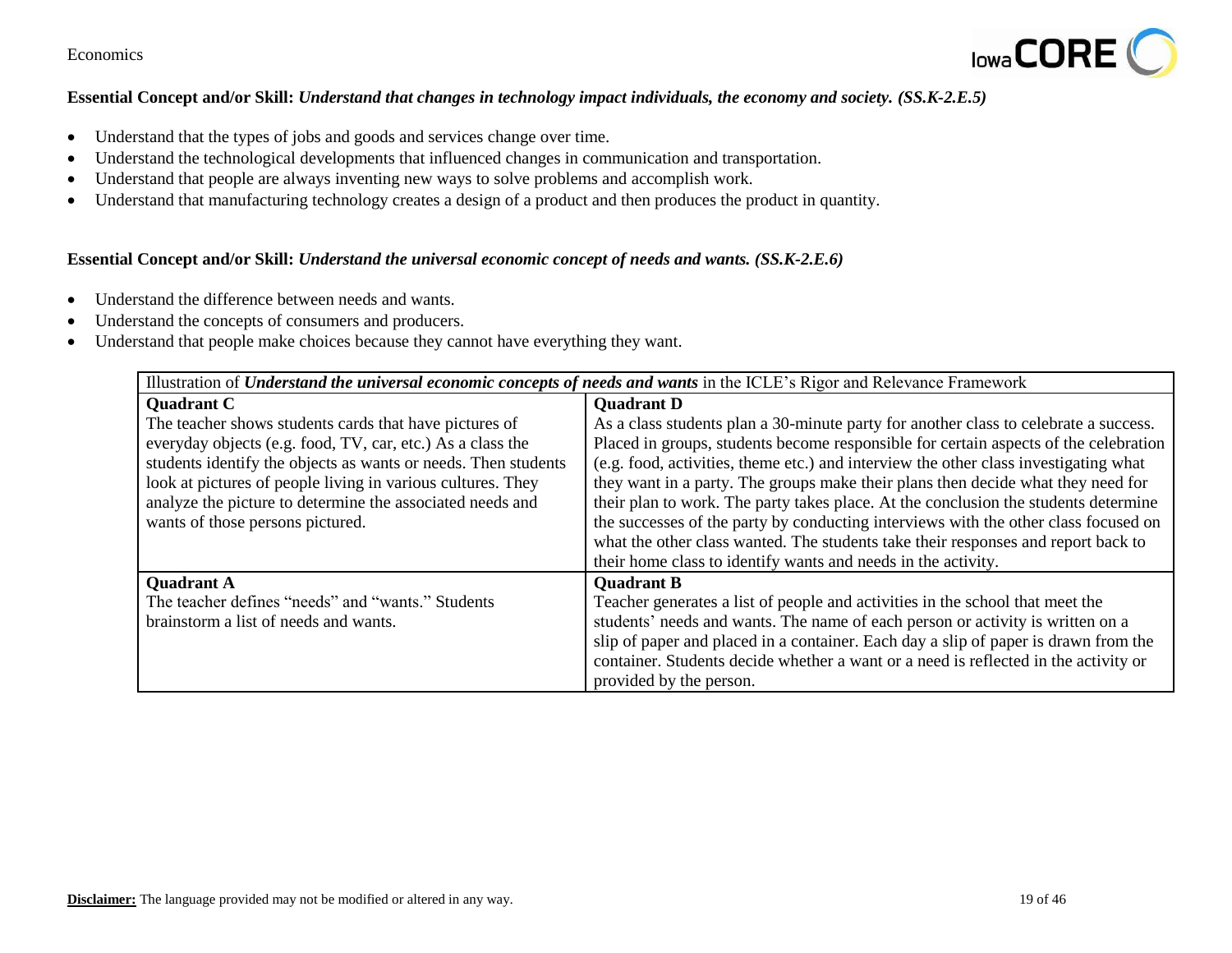

# **Geography**

Geography is the study of the interaction between people and their environments. Geography therefore looks at the world through the concepts of location, place, human-environmental interaction, movement, and region.

## **High School (9 – 12) Details and Example**

**Essential Concept and/or Skill:** *Understand the use of geographic tools to locate and analyze information about people, places, and environments. (SS.9- 12.G.1)*

- Understand the characteristics and uses of geographic technologies.
- Understand geographic representations and tools used to analyze, explain and solve geographic problems.
- Understand the use of mental maps of physical and human features of the world to answer complex geographic questions.
- Understand perspective and point of view in interpreting data on maps.
- Understand the value of using maps from different sources and points of view.

Illustration of *Understand the use of geographic tools to locate and analyze information about people, places, and environments in the ICLE's* Rigor and Relevance Framework

| <b>Quadrant C</b>                                                | <b>Quadrant D</b>                                                                    |
|------------------------------------------------------------------|--------------------------------------------------------------------------------------|
| Students use the geography tool OSAE (Observe, Speculate,        | Students identify a real or potential land use conflict in their community.          |
| Analyze, Evaluate) to examine a specific location in their       | Students use various types of geographic tools (maps, photographs, community         |
| community. Using Internet resources, students complete an        | questionnaires, GIS data, air photos, data tables and related information) to study  |
| OSAE on a corresponding location from three other countries.     | the issue. Students evaluate and weigh data to formulate a land use policy           |
| Students write a paper comparing and contrasting land use in the | related to the real or potential conflict. Students create a presentation related to |
| selected countries.                                              | their policy.                                                                        |
| <b>Quadrant A</b>                                                | <b>Quadrant B</b>                                                                    |
| Students complete a World Atlas Scavenger Hunt to become         | Students use the geography tool OSAE (Observe, Speculate, Analyze,                   |
| familiar with the structure of atlases.                          | Evaluate) to examine several locations in their community. These locations           |
|                                                                  | might include a residential area, a city center, a suburb, or a rural area. From     |
|                                                                  | the completed OSAE, students summarize how each area is used.                        |

## **Essential Concept and/or Skill:** *Understand how physical and human characteristics create and define regions. (SS.9-12.G.2)*

- Understand culture as an integrated whole that explains the function and interactions of language, literature, the arts, traditions, beliefs and values and behavior patterns.
- Understand regional boundaries change.
- Understand places and regions are important to individual human identity and as symbols for unifying or fragmenting society.
- Understand external forces can conflict economically and politically with internal interests in a region.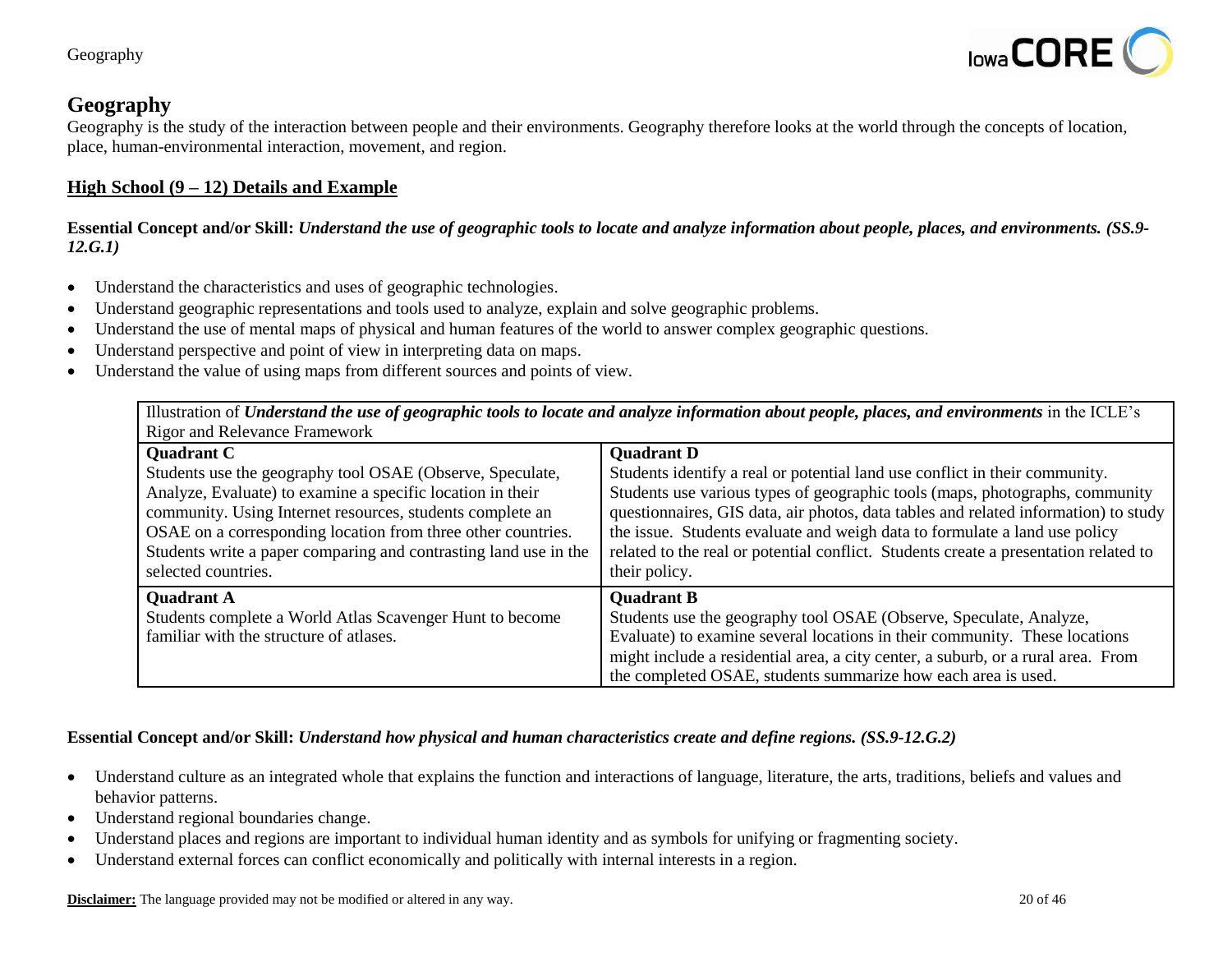

# **Essential Concept and/or Skill:** *Understand how human factors and the distribution of resources affect the development of society and the movement of populations. (SS.9-12.G.3)*

- Understand population issues.
- Understand international migrations are shaped by push and pull factors.
- Understand the impact of human migration on physical and human systems.
- Understand the impact of policy decisions regarding the use of resources in different regions of the world.
- Understand issues related to the reuse and recycling of resources.
- Understand the physical and human factors that have led to famines and large-scale refugee movements.
- Understand competition for and conflict over natural resources.

#### **Essential Concept and/or Skill:** *Understand how physical and human processes shape the Earth's surface and major ecosystems. (SS.9-12.G.4)*

- Understand relationships between soil, climate, plant and animal life affect the distributions of ecosystems.
- Understand the importance of ecosystems in understanding the environment.
- Understand physical processes affect different regions of the United States and the world.
- Understand social, cultural and economic processes shape the features of places.
- Understand the effects of human and physical changes in ecosystems both locally and globally.

#### **Essential Concept and/or Skill:** *Understand how human actions modify the environment and how the environment affects humans. (SS.9-12.G.5)*

- Understand competition for control of the Earth's surface can have a positive or negative effect on the planet and its inhabitants.
- Understand the global impact of human changes in the physical environment.
- Understand programs and positions related to the use of resources on a local to global scale.

## **Essential Concept and/or Skill:** *Understand how culture affects the interaction of human populations through time and space. (SS.9-12.G.6)*

- Understand technology and human mobility have changed various cultural landscapes.
- Understand the processes of spatial change have affected history.
- Understand the role culture plays in incidences of cooperation and conflict in the present day world.
- Understand the causes of boundary conflicts and internal disputes between culture groups.
- Understand diverse cultural responses to persistent human issues.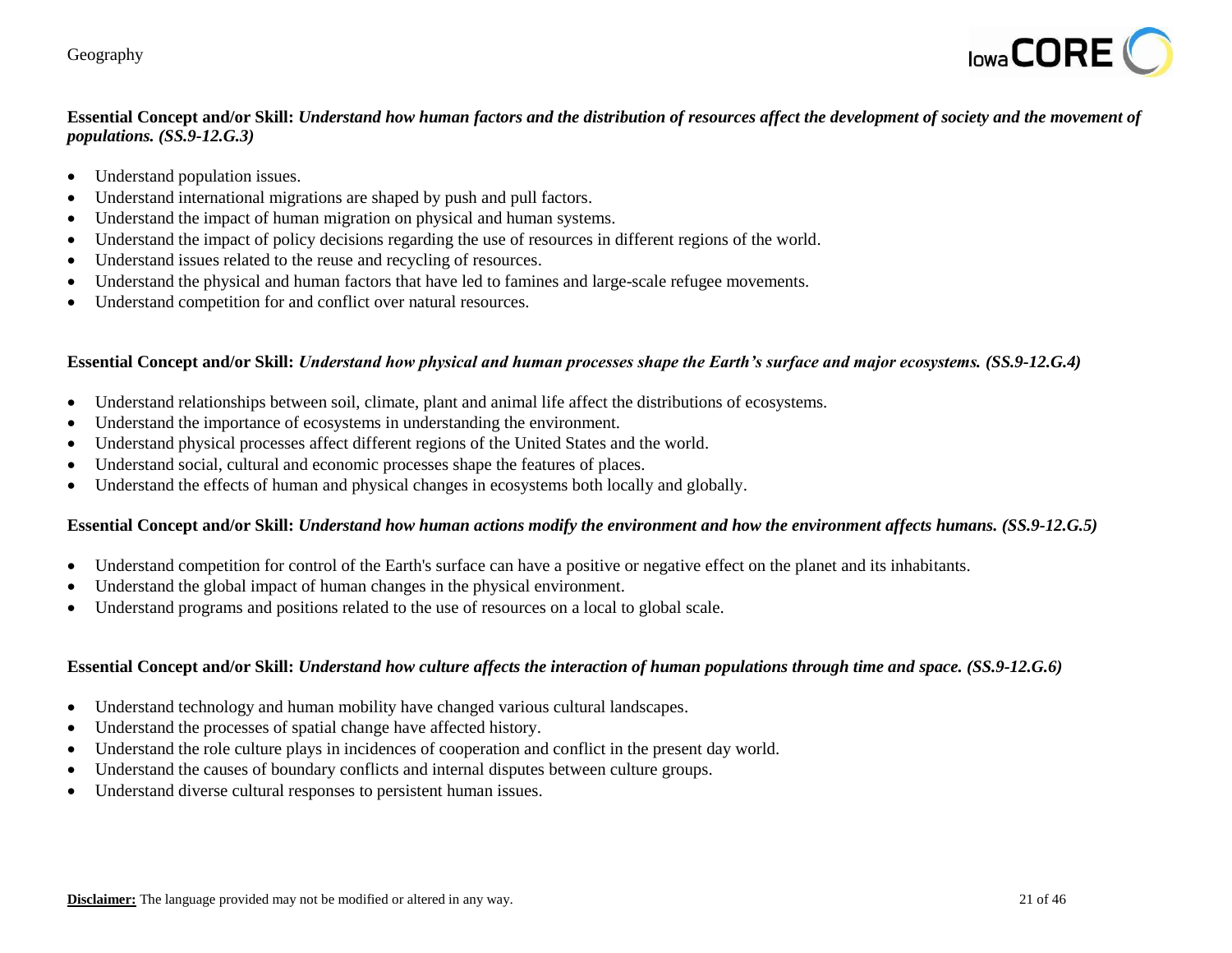

## **Essential Concept and/or Skill:** *Understand how cultural factors influence the design of human communities. (SS9-12.G.7)*

- Understand the impact of changing global patterns of trade and commerce on the local community and predict the future impact of these patterns.
- Understand cultures influence the characteristics of regions.
- Understand people create places that reflect culture, human needs, government policy, and current values and ideals as they design and build places.

# **Middle (6 – 8) Details and Example**

**Essential Concept and/or Skill:** *Understand the use of geographic tools to locate and analyze information about people, places, and environments. (SS.6- 8.G.1)*

- Understand the characteristics and purposes of geographic tools and representations of the earth such as maps, globes, graphs, charts, models, grid systems, aerial and other photographs, GIS, satellite-produced images and databases.
- Understand mental maps of locales, regions and the world.
- Understand geographic relationships such as population density and spatial distribution patterns.

## **Essential Concept and/or Skill:** *Understand how geographic and human characteristics create culture and define regions. (SS.6-8.G.2)*

- Understand human and physical characteristics of place.
- Understand the concept of region.
- Understand the physical environment affects life in different regions.
- Understand communities reflect the cultural backgrounds of their inhabitants.
- Understand patterns of cultural diffusion.

| Illustration of <i>Understand how geographic and human characteristics create culture and define regions</i> in the ICLE's Rigor and Relevance |  |
|------------------------------------------------------------------------------------------------------------------------------------------------|--|
| Framework                                                                                                                                      |  |

| .                                                           |                                                                                    |
|-------------------------------------------------------------|------------------------------------------------------------------------------------|
| <b>Quadrant C</b>                                           | <b>Quadrant D</b>                                                                  |
| The students create a facsimile of an Iowa immigrant        | Students create Iowa Tour Guides designed for use with Iowa tourists. The Tour     |
| journal. The journal should include references to why the   | Guides should capture the geographic and cultural essence of each region of Iowa   |
| region attracted them, the rationale for settling in a      | and connect to a tour group's ancestral heritage. (e.g. the Dutch in Pella and the |
| particular place and the impact geography had on the        | Norwegians in Decorah). A PowerPoint or scrapbook of pictures, maps or other       |
| decisions immigrants made.                                  | artifacts could accompany the completed tour plans. The tours are presented at a   |
|                                                             | senior center to small groups of seniors.                                          |
| <b>Quadrant A</b>                                           | <b>Quadrant B</b>                                                                  |
| Students list ways land has been used historically and how  | Students research where immigrants settled in Iowa. The students create a map and  |
| these uses shape people's lives. The lists are created in a | timeline to determine patterns of immigration.                                     |
| chart form and displayed in the classroom.                  |                                                                                    |
|                                                             |                                                                                    |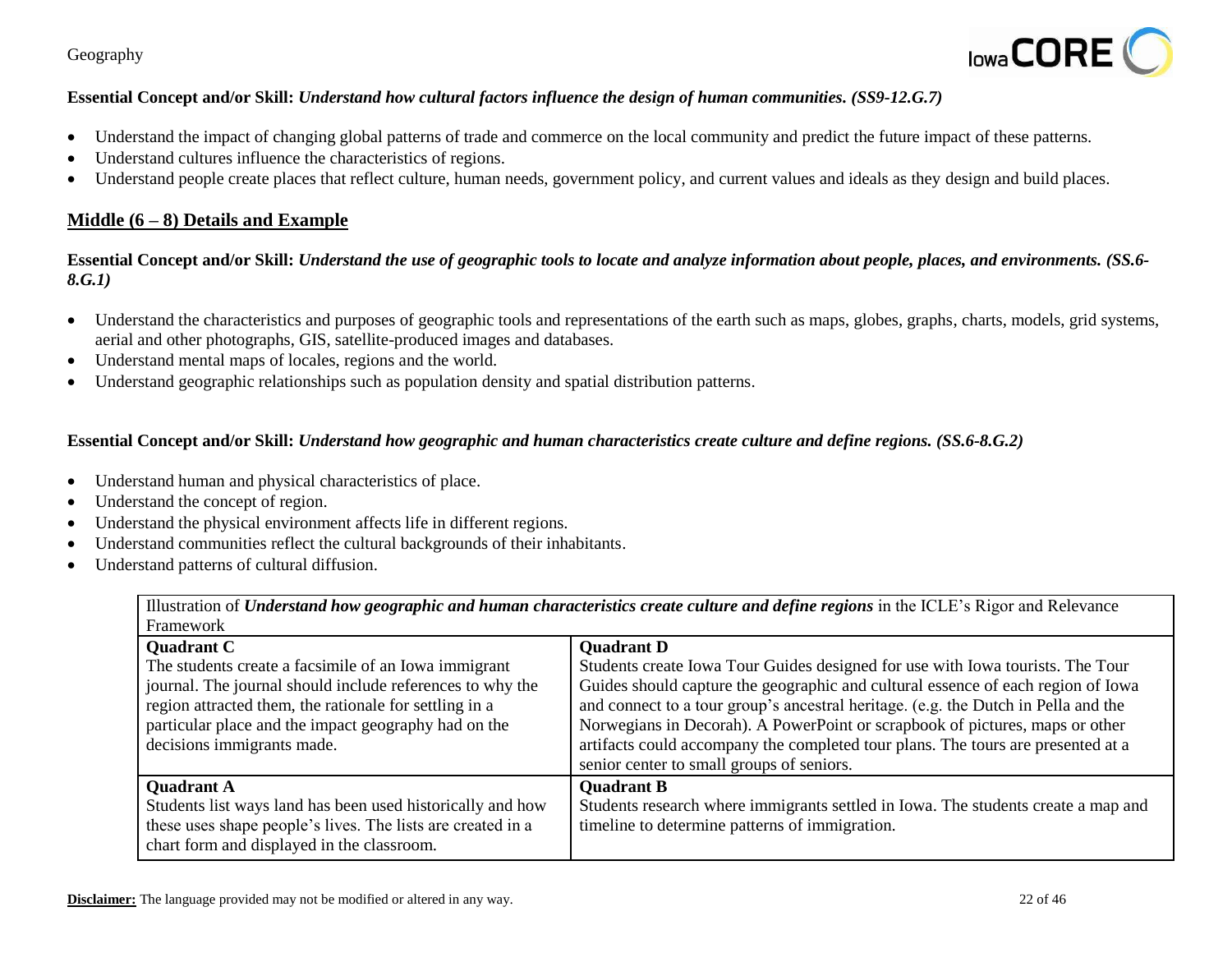

- Understand physical and cultural patterns and their interactions, such as land use, settlement patterns, cultural transmission of customs and ideas, and ecosystem changes.
- Understand world patterns of resource distribution and utilization.
- Understand the role of technology in resource acquisition and use, and its impact on the environment.
- Understand the development and widespread use of alternative energy sources have an impact on societies.
- Understand physical and human geographic factors have influenced major historic events and movements.

# **Essential Concept and/or Skill:** *Understand how physical processes and human actions modify the environment and how the environment affects humans. (SS.6-8.G.4)*

- Understand human systems develop in response to conditions in the physical environment.
- Understand major processes that shape patterns in the physical environment.
- Understand the environmental consequences of both the unintended and intended outcomes of major technological changes in human history.
- Understand technology influences the human capacity to modify the physical environment.
- Understand the environmental consequences of people changing the physical environment.
- Understand ecosystems in terms of their characteristics and ability to withstand stress caused by physical events.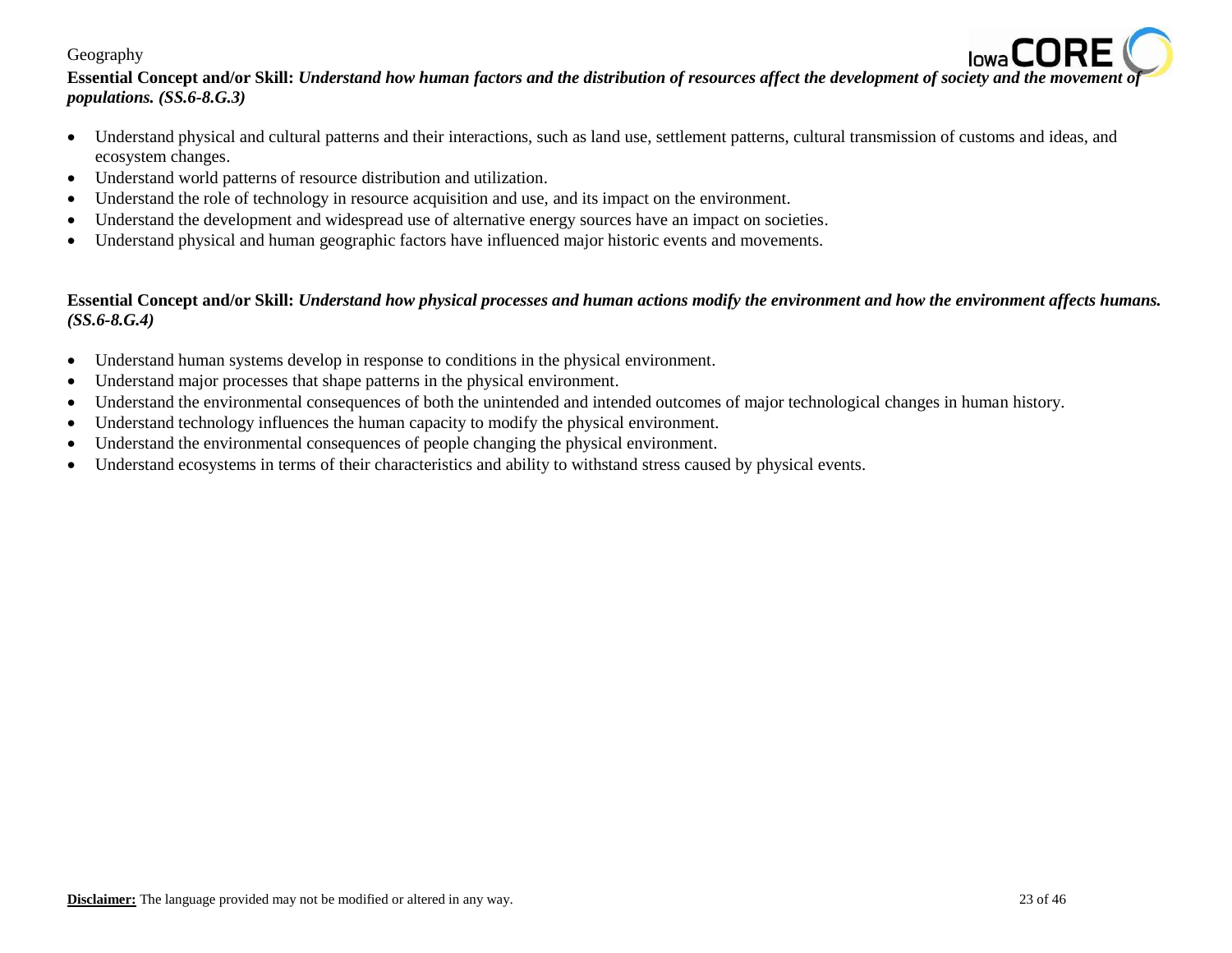

# Intermediate  $(3 - 5)$  Details and Example

**Essential Concept and/or Skill:** *Understand the use of geographic tools to locate and analyze information about people, places, and environments. (SS.3- 5.G.1)*

- Understand political, topographical and historical maps, aerial photos and maps.
- Understand the use of mental maps to organize information about people, places, and environments in a spatial context.
- Understand the concepts of title, legend, cardinal directions, distance, grids.
- Understand the use of data sources, atlases, data bases, grid systems, charts, graphs, and maps to generate, manipulate, and interpret information.
- Understand the spatial elements of point, line, area and volume.
- Understand the representations of major physical and human features on maps and globes.

Illustration of *Understand the use of geographic tools to locate and analyze information about people, places, and environments in the ICLE's* Rigor and Relevance Framework

| <b>Quadrant C</b>                                                 | <b>Quadrant D</b>                                                                  |
|-------------------------------------------------------------------|------------------------------------------------------------------------------------|
| Students examine an online satellite image of Iowa. They choose   | The students use online satellite imagery to view an image of their city. Students |
| a region (northeast, southeast, northwest, southwest) of Iowa and | create an emergency evacuation plan for their town. The plan should include        |
| write a hypothesis regarding how and why settlements of cities    | provisions for food, shelter, transportation and medical services. They present    |
| and towns in that region occurred. Analysis should include        | the emergency plans to the city council or other community groups and compare      |
| statements about geographic and physical features.                | with the city's current emergency evacuation plans.                                |
| <b>Quadrant A</b>                                                 | <b>Quadrant B</b>                                                                  |
| Students use a road map to locate a city. They make a list of     | Using online satellite imagery, students discover the absolute location of their   |
| geographical reasons why people may have settled their town.      | home by searching with their address. Students use the satellite image to          |
|                                                                   | discover and chart other geographic and manmade features that are close to         |
|                                                                   | their home.                                                                        |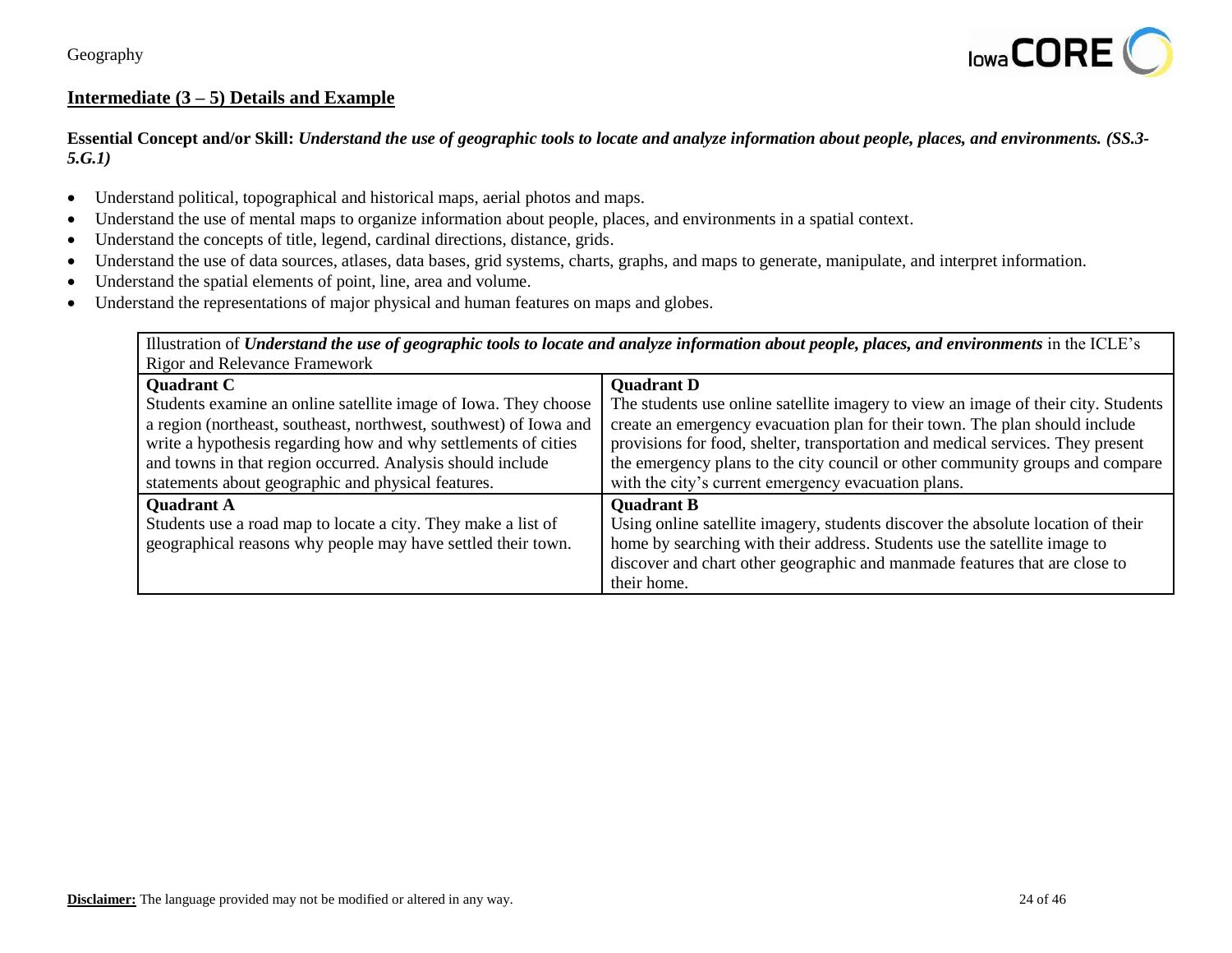

## **Essential Concept and/or Skill:** *Understand how geographic and human characteristics create culture and define regions. (SS.3-5.G.2)*

- Understand the characteristics of regions--physical and cultural.
- Understand regions change over time and the causes and consequences of these changes.
- Understand ways regional, ethnic, and national cultures influence individuals' daily lives.
- Understand how people from different cultures think about and deal with their physical environment and social conditions.
- Understand language, stories, folktales, music and artistic creations serve as expressions of culture and influence behavior of people.

## **Essential Concept and/or Skill:** *Understand how human factors and the distribution of resources affect the development of society and the movement of populations. (SS.3-5.G.3)*

- Understand causes and effects of human migration.
- Understand reasons for the growth and decline of settlements.
- Understand density and sparcity in terms of human settlement.
- Understand the relationship between population growth and resource use.
- Understand the concepts of renewable and non-renewable resources.
- Understand recycling.
- Understand the relation between economic activities and natural resources in areas.

## **Essential Concept and/or Skill:** *Understand how physical processes and human actions modify the environment and how the environment affects humans. (SS.3-5.G.4)*

- Understand the characteristics of places are shaped by physical and human processes.
- Understand humans interact and adapt to the physical environment.
- Understand ways to monitor science and technology in order to protect the physical environment, individual rights and the common good.
- Understand laws and policies that govern the environment.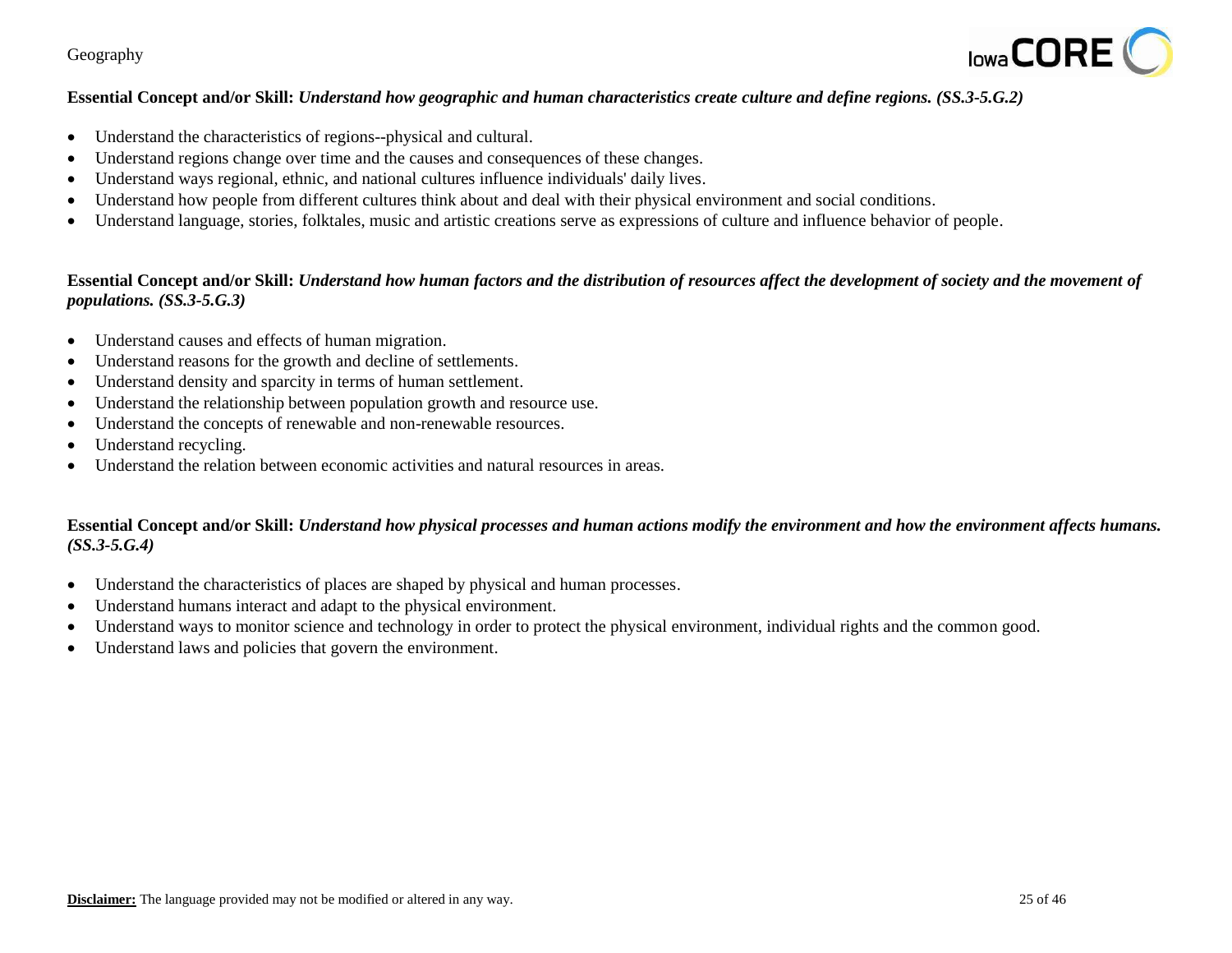

# **Primary (K – 2) Details and Example**

**Essential Concept and/or Skill:** *Understand the use of geographic tools to locate and analyze information about people, places, and environments. (SS.K-2.G.1)*

- Understand representations of the earth such as maps, globes and photographs.
- Understand representations of locales and regions on maps and globes.

|                                              | Illustration of Understand the use of geographic tools to locate and analyze information about people, places, and environments. in the ICLE's |
|----------------------------------------------|------------------------------------------------------------------------------------------------------------------------------------------------|
| <b>Rigor and Relevance Framework</b>         |                                                                                                                                                |
| <b>Quadrant C</b>                            | <b>Quadrant D</b>                                                                                                                              |
| Students study their hometown using          | Students study their hometown using different sources of geographic information, such as census                                                |
| different sources of geographic information, | data, newspapers and pictures. Categorizing information such as population data, physical features,                                            |
| such as census data, newspapers and          | attractions and recreation sources the class makes travel brochures for their community                                                        |
| pictures.                                    | incorporating the information.                                                                                                                 |
| <b>Ouadrant A</b>                            | <b>Ouadrant B</b>                                                                                                                              |
| Students learn the concept of scale and      | Students each choose a place in the community they enjoy visiting and have their picture taken                                                 |
| maps by drawing maps of their classroom      | there. (Provide disposable cameras for children who do not have a camera at home.) When the                                                    |
| and school.                                  | students bring their photos to school, they place them on an enlarged map of the community in the                                              |
|                                              | spot where they were taken.                                                                                                                    |

#### **Essential Concept and/or Skill:** *Understand how geographic and human characteristics create culture and define regions. (SS.K-2.G.2)*

- Understand human and physical characteristics of places. (Ex. rural, urban, forest, desert, etc.).
- Understand the concept of regions according to physical and human criteria.
- Understand the concept of culture.
- Understand the concepts of urban and suburban.
- Understand that different people living in the same region maintain different ways of life.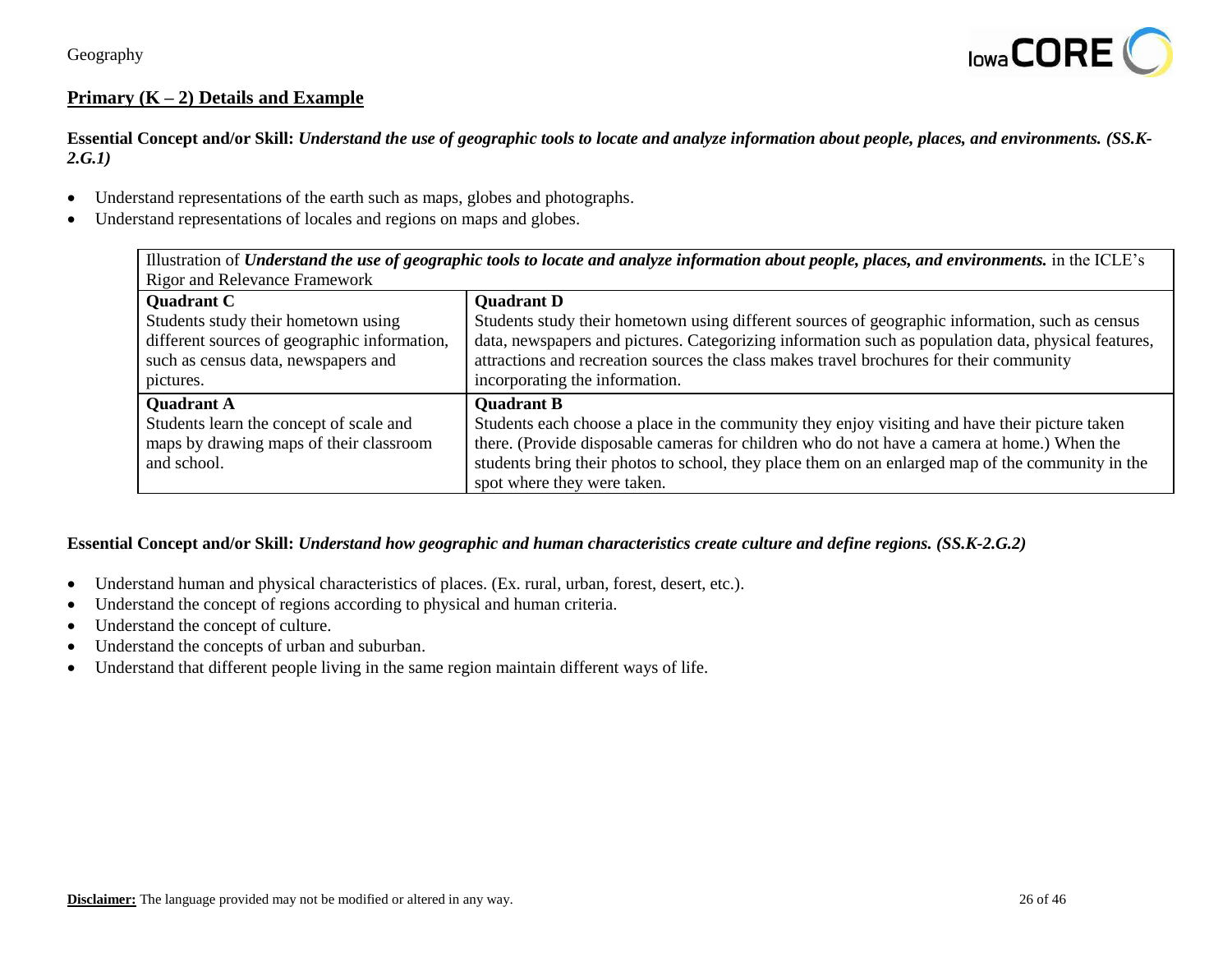

# **Essential Concept and/or Skill:** *Understand how human factors and the distribution of resources affect the development of communities and the movement of populations. (SS.K-2.G.3)*

- Understand why people choose to settle in different places.
- Understand the role that resources play in human's daily lives.
- Understand modes of transportation used to move products, people and ideas.

## **Essential Concept and/or Skill:** *Understand how geographic processes and human actions modify the environment and how the environment affects humans. (SS.K-2.G.4)*

- Understand ways in which people depend on the physical environment.
- Understand humans impact the environment in positive and negative ways.
- Understand the environment impacts humans in positive and negative ways.
- Understand areas of a community have changed over time.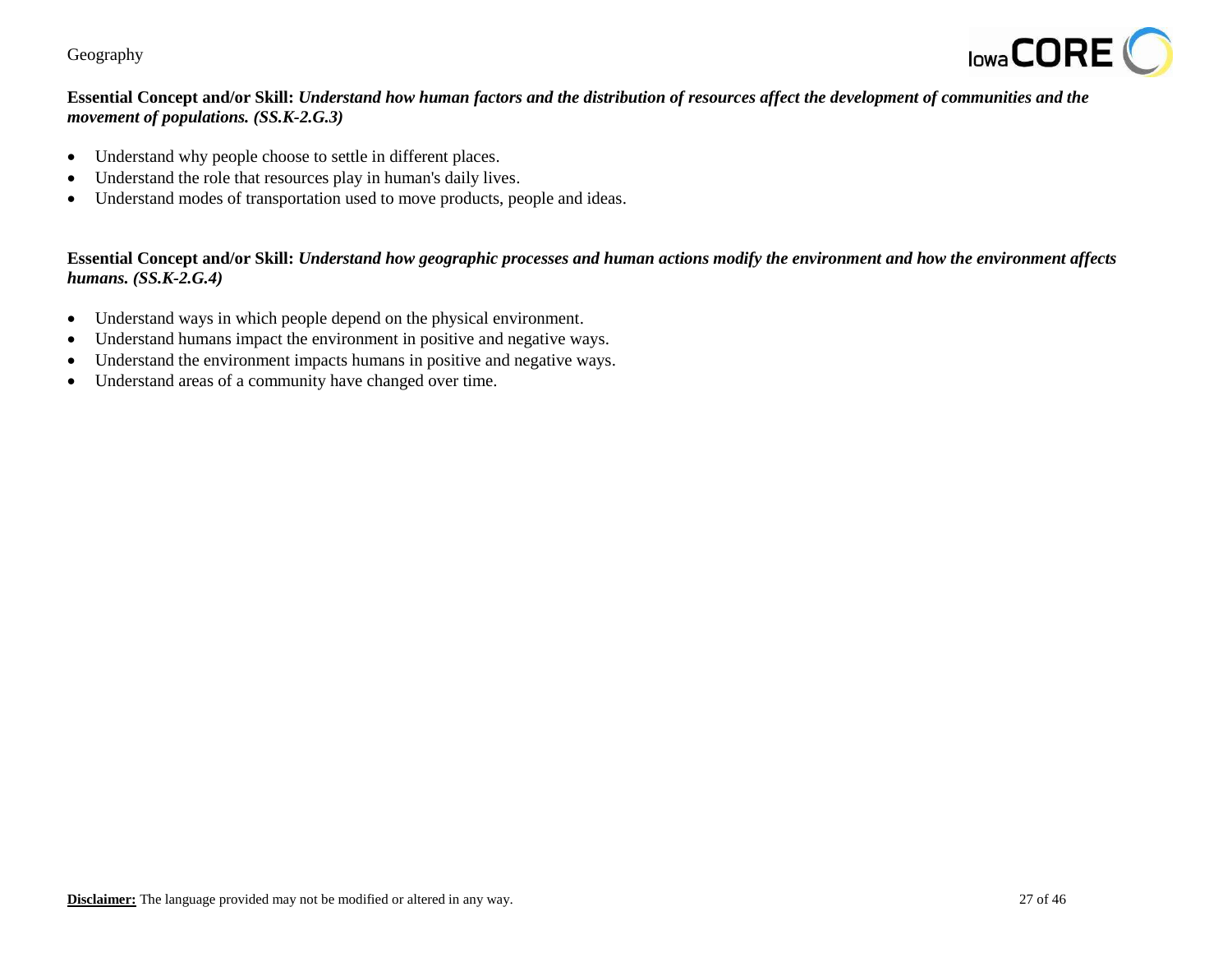

# **History**

History is the study and analysis of the past. Built upon a foundation of historical knowledge, history seeks to analyze the past in order to describe the relationship between historical facts, concepts, and generalizations. History draws upon cause and effect relationships within multiple social narratives to help explain complex human interactions. Understanding the past provides context for the present and implications for the future.

# **High School (9 – 12) Details and Example**

# **Essential Concept and/or Skill:** *Understand historical patterns, periods of time, and the relationships among these elements. (SS.9-12.H.1)*

- Understand concepts such as chronology, causality, change, conflict, and complexity to explain, analyze, and show connections among patterns of historical change and continuity.
- Understand significant historical periods and patterns of change within and across cultures, such as the development of ancient cultures and civilizations, the rise of nation states, and social, economic, and political revolutions.
- Understand patterns of social and cultural continuity in various societies.

# **Essential Concept and/or Skill:** *Understand how and why people create, maintain, or change systems of power, authority, and governance. (SS.9-12.H.2)*

- Understand the purpose of government and how its powers have been acquired, used, and justified.
- Understand different political systems from historical periods.
- Understand from a historical perspective the purpose and effects of treaties, alliances, and international organizations that characterize today's interconnected world.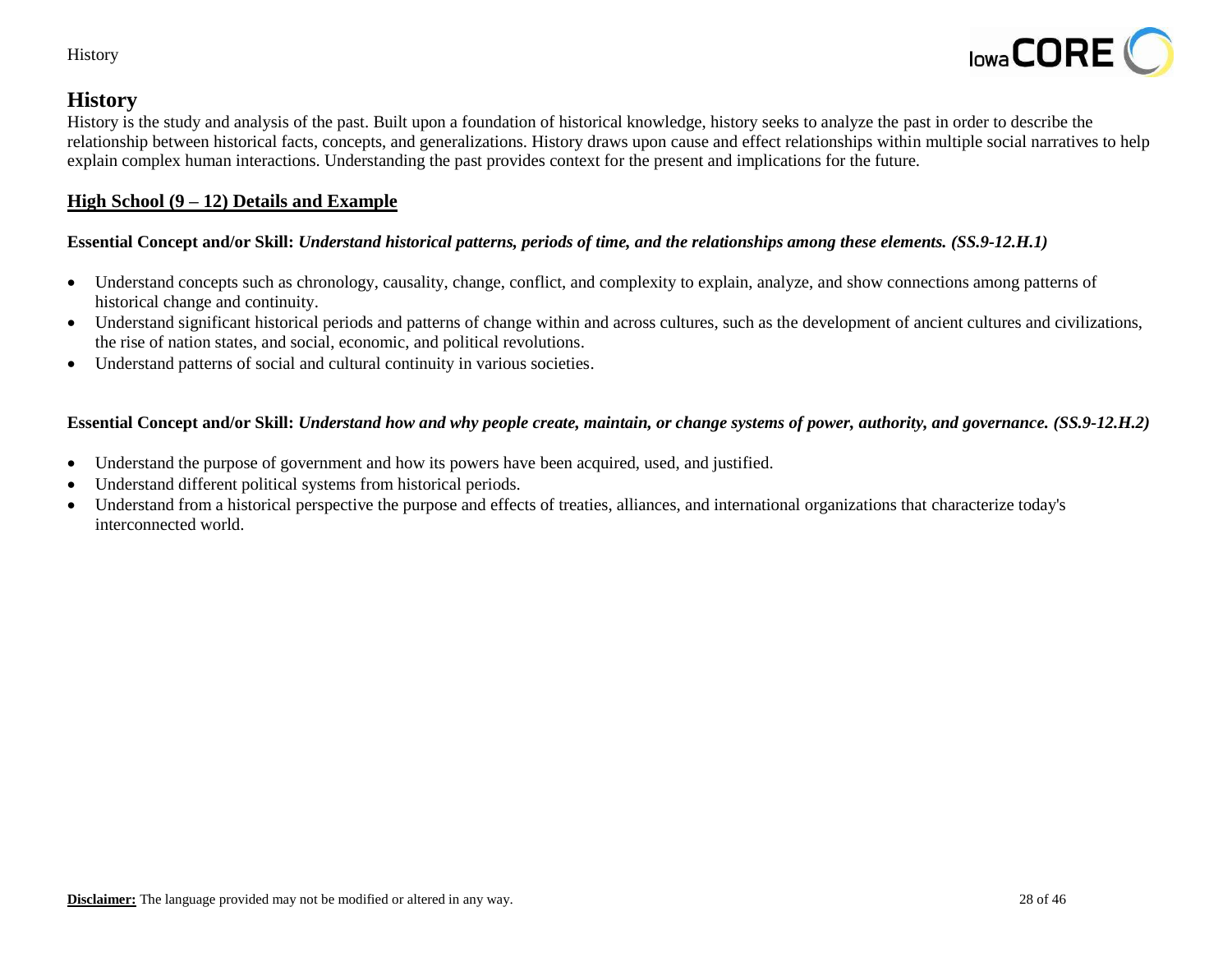

## **Essential Concept and/or Skill:** *Understand the role of culture and cultural diffusion on the development and maintenance of societies. (SS.9-12.H.3)*

- Understand the ways groups, societies, and cultures have addressed human needs and concerns in the past.
- Understand societal patterns for preserving and transmitting culture while adapting to environmental or social change.
- Understand the value of cultural diversity, as well as cohesion, within and across groups.
- Understand the origins, central ideas, and global influence of world religions
- Understand cultural factors that have promoted political conflict.

| Illustration of Understand the role of culture and cultural diffusion on the development and maintenance of societies in the ICLE's Rigor and |                                                                              |  |
|-----------------------------------------------------------------------------------------------------------------------------------------------|------------------------------------------------------------------------------|--|
| <b>Relevance Framework</b>                                                                                                                    |                                                                              |  |
| <b>Quadrant C</b>                                                                                                                             | <b>Quadrant D</b>                                                            |  |
| Students analyze examples of advertisements from the 1920s and                                                                                | Working in groups, students are assigned a product that was first introduced |  |
| today for advertising styles and for the assumptions about people                                                                             | in the 1920s. The group of students design an advertising campaign for their |  |
| and society which the advertisements make. Students write an essay                                                                            | product appealing to consumerism in the 1920s and have them plan a           |  |
| comparing Americans of the 1920s to Americans of today, using                                                                                 | presentation to win the account for this product. The groups will present    |  |
| examples from their analysis of the advertisements.                                                                                           | their campaign to a committee of students and the teacher and the best ad    |  |
|                                                                                                                                               | campaign will be awarded the contract.                                       |  |
| <b>Quadrant A</b>                                                                                                                             | <b>Quadrant B</b>                                                            |  |
| Students create a concept web of consumer products which became                                                                               | Students create a collage of advertisements for products that they use       |  |
| popular in the 1920s. The web should identify how these products                                                                              | regularly and write a brief description of the advertising techniques used.  |  |
| affected people's lives.                                                                                                                      |                                                                              |  |

## **Essential Concept and/or Skill:** *Understand the role of individuals and groups within a society as promoters of change or the status quo. (SS.9-12.H.4)*

- Understand the significance of important people, their work, and their ideas in the areas of political and intellectual leadership, inventions, discoveries, and the arts.
- Understand the role the values of specific people in history played in influencing history.
- Understand the significant religious, philosophical, and social movements and their impacts on society and social reform.
- Understand the effect of "chance events" on history.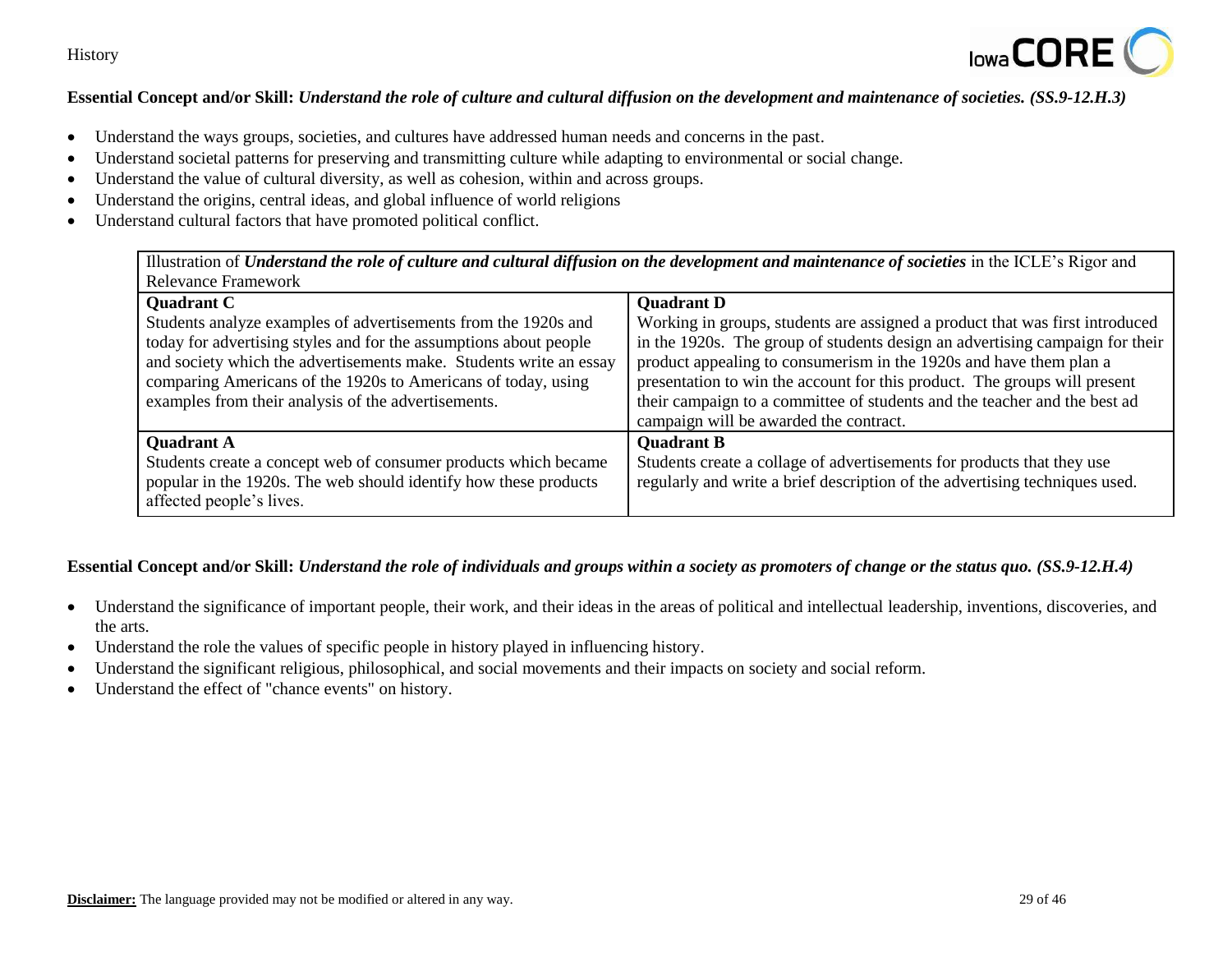

## **Essential Concept and/or Skill:** *Understand the effect of economic needs and wants on individual and group decisions. (SS.9-12.H.5)*

- Understand how economic issues have influenced society in the past.
- Understand connections between the cultural achievements of early civilizations and the development of political and economic institutions.
- Understand that choices made by individuals, firms, or government officials often have unintended consequences that can offset the initial effects of the decision.
- Understand that the introduction of new products and production methods by entrepreneurs has impacted economic growth, competition, technological progress, and job opportunities.
- Understand the historical relationship between economic growth, higher production levels, new technologies, and standard of living.

#### **Essential Concept and/or Skill:** *Understand the effects of geographic factors on historical events. (SS.9-12.H.6)*

- Understand ways that historical events have been influenced by, and have influenced, physical and human geographic factors in local, regional, national, and global settings.
- Understand reasons for changes in the world's political boundaries.
- Understand the historic reasons for conflicts within specific world regions.
- Understand past government policies designed to change a country's population characteristics.

#### **Essential Concept and/or Skill:** *Understand the role of innovation on the development and interaction of societies. (SS.9-12.H.7)*

- Understand significant changes caused by technology, industrialization, urbanization, and population growth and the effects of these changes.
- Understand the historical impact of the interaction and interdependence of science, technology, and society in a variety of cultural settings.

## **Essential Concept and/or Skill:** *Understand cause and effect relationships and other historical thinking skills in order to interpret events and issues. (SS.9- 12.H.8)*

- Understand processes such as using a variety of sources, providing, validating, and weighing evidence for claims, checking credibility of sources, and searching for causality.
- Understand relationships between and among significant events.
- Understand facts and concepts drawn from history, along with methods of historical inquiry, to inform decision-making about and action-taking on public issues.
- Understand the process of critical historical inquiry to reconstruct and reinterpret the past.
- Understand multiple viewpoints within and across cultures related to important events, recurring dilemmas, and issues.
- Understand how and why events may be interpreted differently depending upon the perspectives of participants, witnesses, reporters, and historians.

## **Middle (6 – 8) Details and Example**

**Disclaimer:** The language provided may not be modified or altered in any way. 30 of 46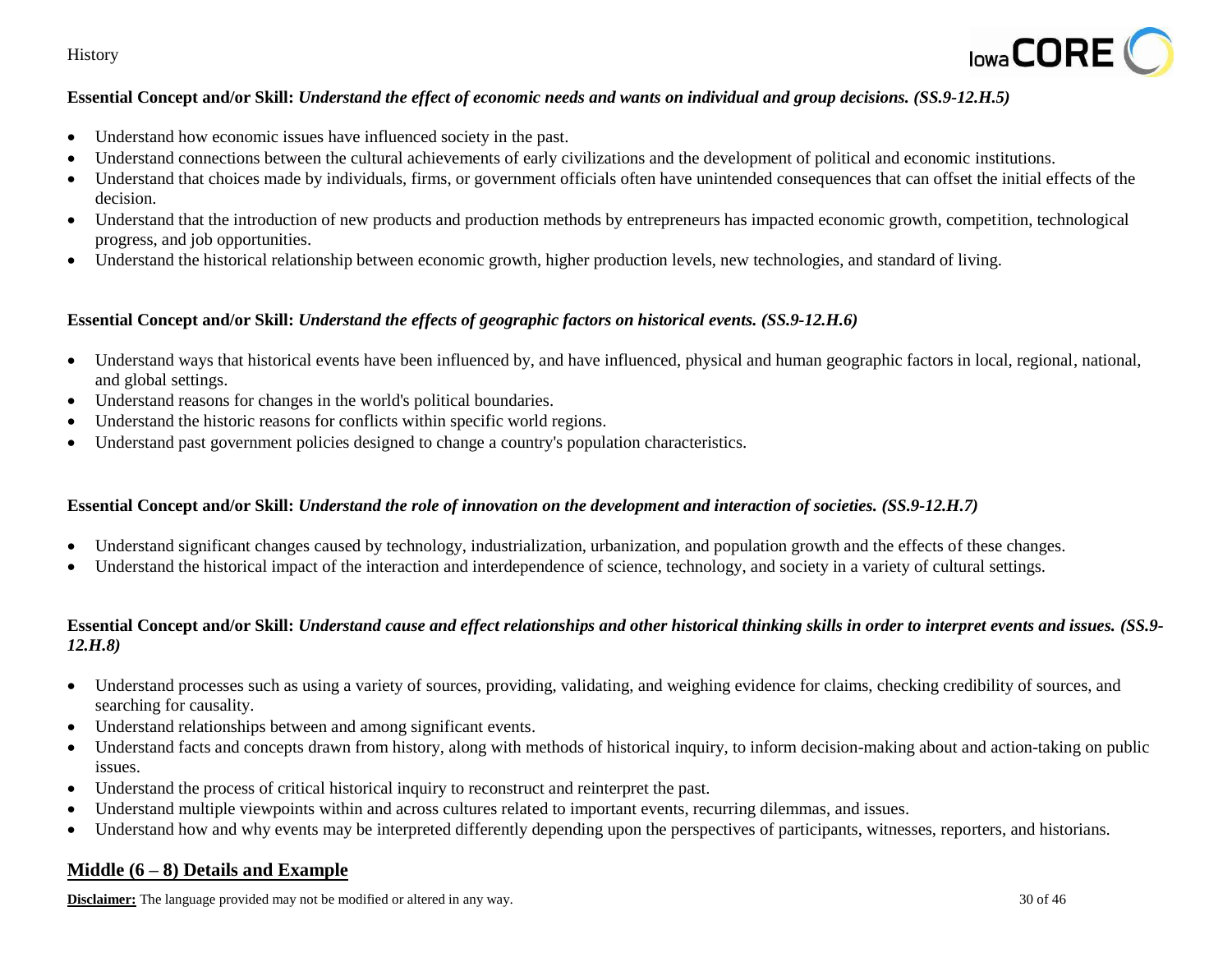

## **Essential Concept and/or Skill:** *Understand historical patterns, periods of time and the relationships among these elements. (SS.6-8.H.1)*

- Understand concepts such as chronology, causality, change, conflict, and complexity.
- Understand historical periods and patterns of change within and across cultures, such as the rise of civilizations, the development of transportation systems, the growth and breakdown of colonial systems, and others.

## **Essential Concept and/or Skill:** *Understand how and why people create, maintain or change systems of power, authority, and governance. (SS.6-8.H.2)*

- Understand political events that shaped the development of governments.
- Understand patterns of nationalism, state-building, religious and social reform.

## **Essential Concept and/or Skill:** *Understand the role of culture and cultural diffusion on the development and maintenance of societies. (SS.6-8.H.3)*

- Understand ways groups, societies, and cultures have met human needs and concerns in the past.
- Understand how information and experiences from the past may be interpreted by people from diverse cultural perspectives and frames of reference.
- Understand language, literature, the arts, architecture, other artifacts, traditions, beliefs, values, and behaviors have contributed to the development and transmission of culture.

#### **Essential Concept and/or Skill:** *Understand the role of individuals and groups within a society as promoters of change or the status quo. (SS.6-8.H.4)*

- Understand that specific individuals and the values those individuals held had an impact on history.
- Understand significant events and people, including women and minorities, in the major eras of history.

## **Essential Concept and/or Skill:** *Understand the effect of economic needs and wants on individual and group decisions. (SS.6-8.H.5)*

- Understand economic concepts that help explain historical and current developments and issues in local, national, or global contexts.
- Understand reform, revolution, and social change in the world economy.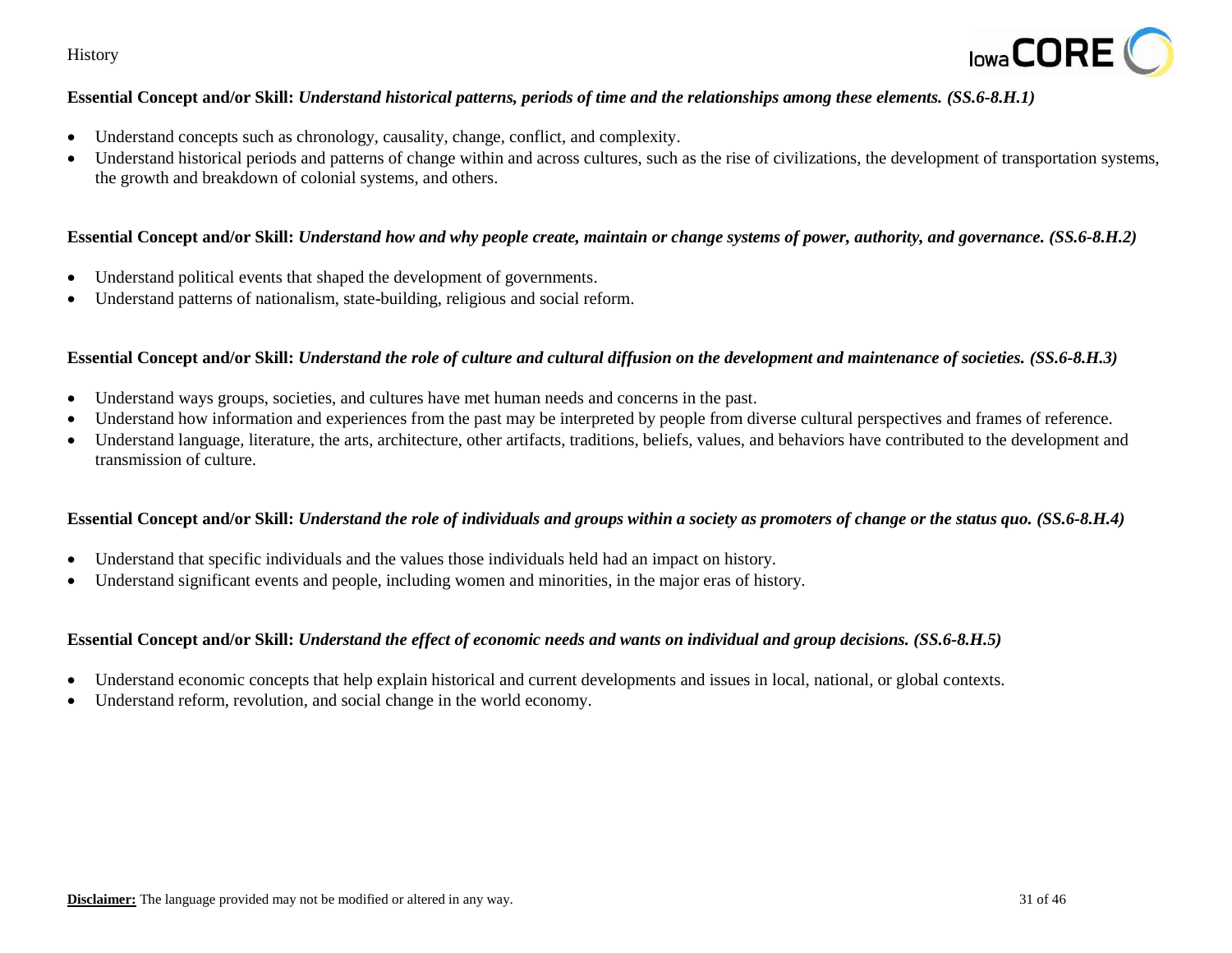

# **Essential Concept and/or Skill:** *Understand the effects of geographic factors on historical events. (SS.6-8.H.6)*

- Understand that historical events have been influenced by, and have influenced, physical and human geographic factors in local, regional, national, and global settings.
- Understand the forces of cooperation and conflict that shaped the divisions of Earth's surface.
- Understand geography is used to interpret the past.

## **Essential Concept and/or Skill:** *Understand the role of innovation on the development and interaction of societies. (SS.6-8.H.7)*

- Understand technology has influenced the course of history through revolutions in agriculture, manufacturing, sanitation, medicine, warfare, transportation, information processing, and communication.
- Understand the impact of new inventions and technological developments in various regions of the world.

## **Essential Concept and/or Skill:** *Understand cause and effect relationships and other historical thinking skills in order to interpret events and issues. (SS.6- 8.H.8)*

- Understand processes such as using a variety of sources, providing, validating, and weighing evidence for claims, checking credibility of sources, and searching for causality.
- Understand relationships between and among significant events.
- Understand facts and concepts drawn from history, along with methods of historical inquiry, to inform decision-making about and action-taking on public issues.
- Understand how and why events may be interpreted differently depending upon the perspectives of participants, witnesses, reporters, and historians.

| Illustration of Understand cause and effect relationships and other historical thinking skills in order to interpret events and issues in the ICLE's |                                                                                    |  |
|------------------------------------------------------------------------------------------------------------------------------------------------------|------------------------------------------------------------------------------------|--|
| <b>Rigor and Relevance Framework</b>                                                                                                                 |                                                                                    |  |
| <b>Quadrant C</b>                                                                                                                                    | <b>Quadrant D</b>                                                                  |  |
| The students investigate and analyze the causes of the Battle of                                                                                     | In small groups, students use mapping software to create a tour of Underground     |  |
| Gettysburg. In groups students create a Venn diagram that                                                                                            | Railroad sites in Iowa. A transcript for a guide is written to coordinate with an  |  |
| compares the cause and effect relationships of the events leading                                                                                    | online tour. Each group presents their tour to other classes in the school as well |  |
| to the battle.                                                                                                                                       | as parents and community groups.                                                   |  |
| <b>Quadrant A</b>                                                                                                                                    | <b>Ouadrant B</b>                                                                  |  |
| The students complete a word match worksheet about major                                                                                             | The class creates timelines that represent the events of the Civil War and the     |  |
| events of the Civil War and their impact on the economy of the                                                                                       | changes in the economy of the south. Students compare and contrast the             |  |
| South. The teacher facilitates a class conversation about the                                                                                        | timelines to determine the cause and effect relationships. Timelines are           |  |
| facts presented in the worksheet.                                                                                                                    | presented to another class.                                                        |  |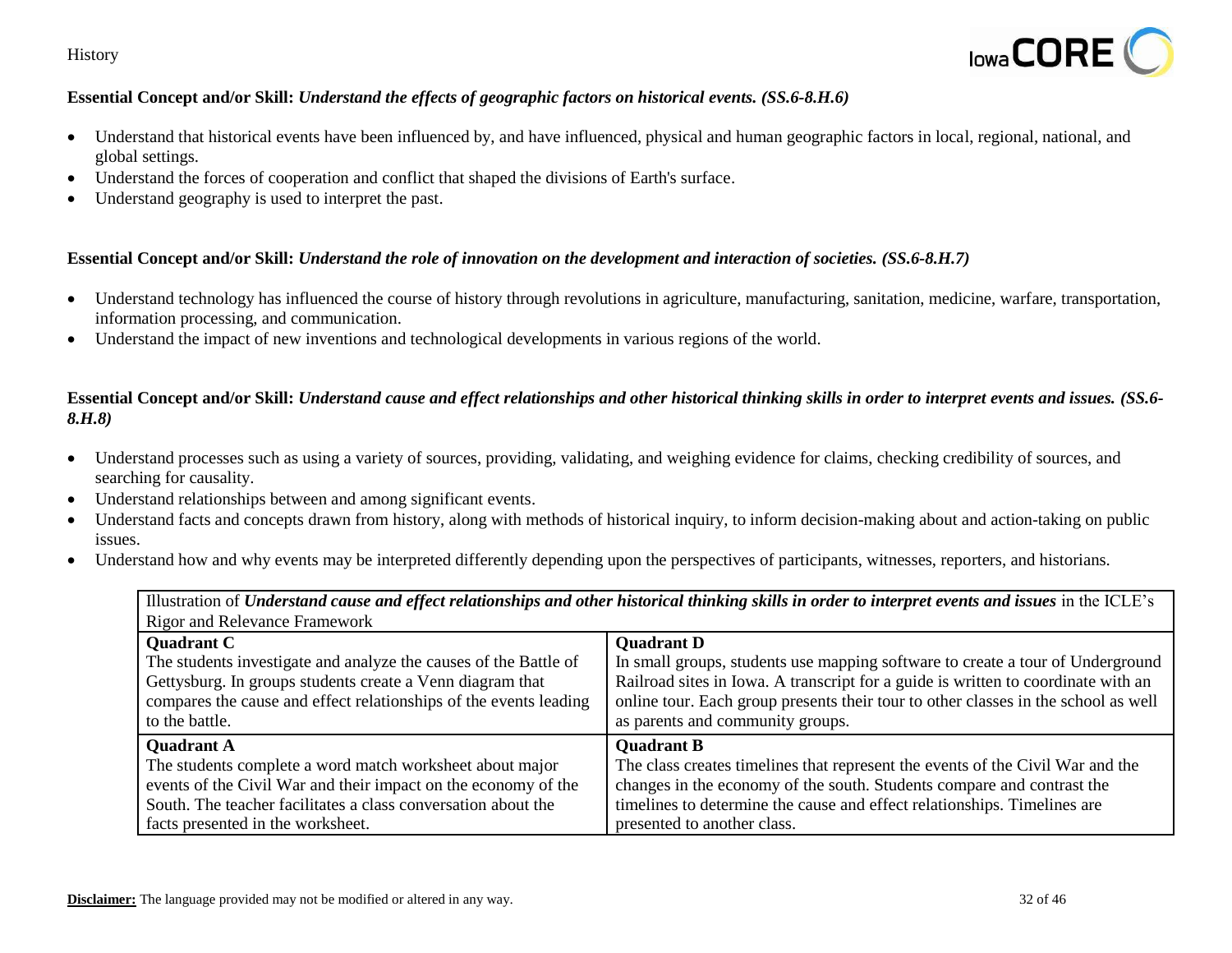

# **Intermediate (3 – 5) Details and Example**

#### **Essential Concept and/or Skill:** *Understand historical patterns, periods of time and the relationships among these elements. (SS.3-5.H.1)*

- Understand the similarities and differences between various civilizations within a time period.
- Understand problems, issues, and dilemmas of life in the past and their causes.
- Understand differences in life today compared to life in the past
- Understand causes and effects of events within a time period.

#### **Essential Concept and/or Skill:** *Understand how and why people create, maintain, or change systems of power, authority, and governance. (SS.3-5.H.2)*

- Understand groups and institutions work to meet individual needs and the common good of all.
- Understand that belief systems affect government policies and laws.
- Understand the consequences of governmental decisions.

# **Essential Concept and/or Skill:** *Understand the role of culture and cultural diffusion on the development and maintenance of societies. (SS.3-5.H.3)*

- Understand ways culture has influenced interactions of various groups.
- Understand ways culture affects decisions of a society, group or individual.
- Understand major historical events and developments that involved interaction among various groups.

#### **Essential Concept and/or Skill:** *Understand the role of individuals and groups within a society as promoters of change or the status quo. (SS.3-5.H.4)*

- Understand roles of important individuals and groups in technological and scientific fields.
- Understand that specific individuals had a great impact on history
- Understand the people, events, problems, and ideas that were significant in creating the history of their state.
- Understand how democratic values have been exemplified by people, events, and symbols.

#### **Essential Concept and/or Skill:** *Understand the effect of economic needs and wants on individual and group decisions. (SS.3-5.H.5)*

- Understands factors that shaped the economic system in the United States.
- Understand that economic activities in the community have changed over time.
- Understand that the types of work local community members do have changed over time.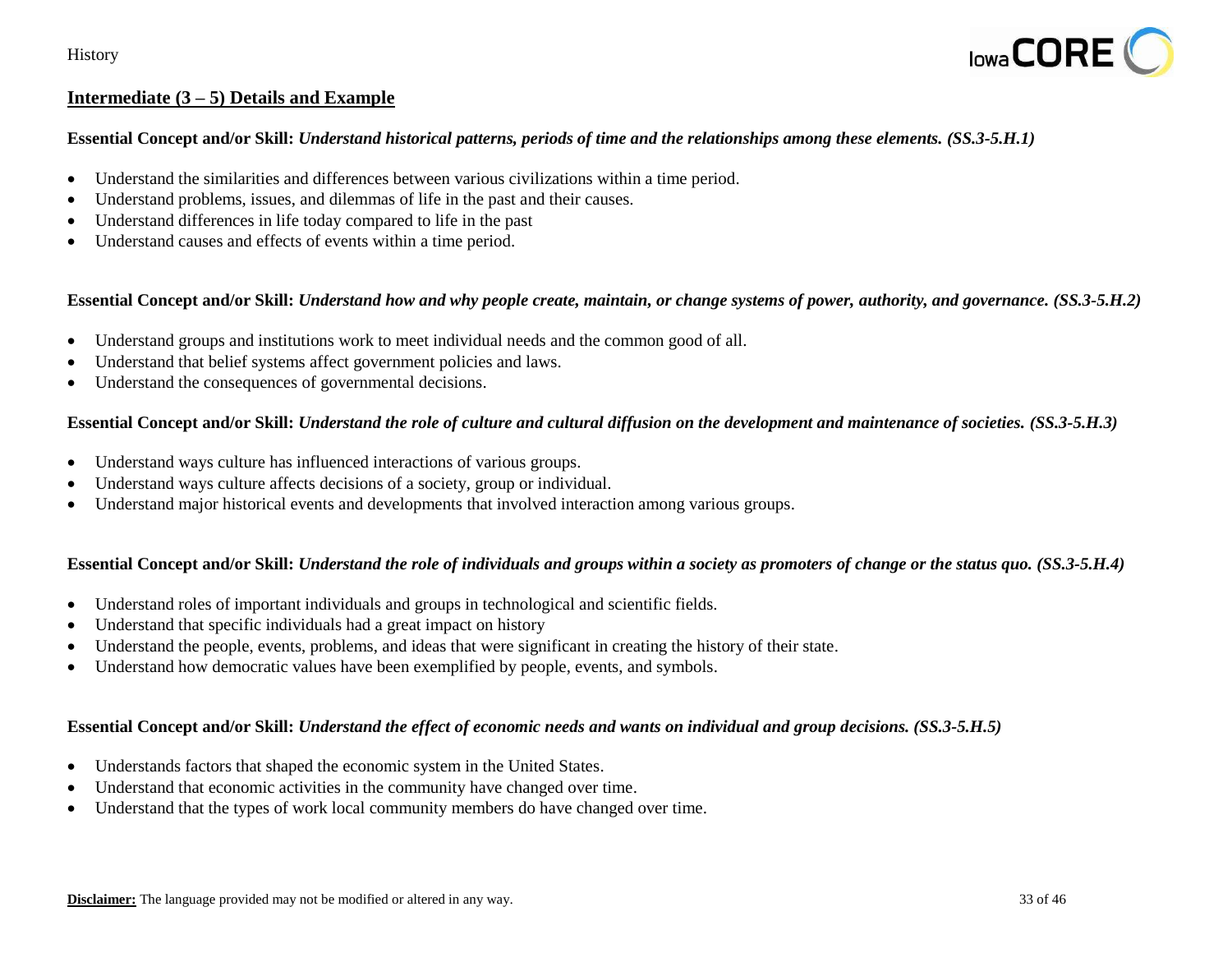## **Essential Concept and/or Skill:** *Understand the effects of geographic factors on historical events. (SS.3-5.H.6)*



- Understand varying landforms and geographic features and their importance in the development of communities.
- Understand seasons, climate, and weather, environmental change and crises affect social and economic development.
- Understand major land and water routes of explorers.

## **Essential Concept and/or Skill:** *Understand the role of innovation on the development and interaction of societies. (SS.3-5.H.7)*

- Understand the influence of cultural, scientific, and technological decisions on societies.
- Understand ways science and technology have changed the way people think about the natural world
- Understands that the use of technology in the local community has changed over time.

| Illustration of Understand the role of innovation on the development and interaction of societies in the ICLE's Rigor and Relevance Framework |                                                                                      |
|-----------------------------------------------------------------------------------------------------------------------------------------------|--------------------------------------------------------------------------------------|
| <b>Ouadrant C</b>                                                                                                                             | <b>Quadrant D</b>                                                                    |
| Compare a map of the Transcontinental Railroad Lines from                                                                                     | Each group of students will develop a recommendation for a Bullet Train rail line    |
| 1880 and a current map of Amtrak passenger routes from                                                                                        | (route) that would connect two major cities (one of which is near their home) in     |
| Chicago to the west coast. Research aspects of rail travel and                                                                                | the United States. Student groups need to state a rationale and market plan for the  |
| rail technology in the 1880s and today. List the similarities and                                                                             | line (why would it be important for the cities, states and country?). Predict the    |
| differences between the two time periods. Ask the class to                                                                                    | impact the rail line may have on the two cities and the states it passes through and |
| hypothesize about why changes occurred.                                                                                                       | the country. Each group will present to the rest of the class their rail line and    |
|                                                                                                                                               | market plan. The class decides on the best market plan and each student is able to   |
|                                                                                                                                               | provide a rationale for their choice.                                                |
| <b>Quadrant A</b>                                                                                                                             | <b>Quadrant B</b>                                                                    |
| Read "Death of an Iron Horse" by Paul Goble. As a class,                                                                                      | Compare and contrast automobile and railroad transportation 100 years ago and        |
| discuss "How did the Native Americans view the innovation                                                                                     | then today. List three to five innovations that have been introduced in students'    |
| of trains in their lands?" Make a list of class comments.                                                                                     | lifetime.                                                                            |

**Essential Concept and/or Skill:** *Understand cause and effect relationships and other historical thinking skills in order to interpret events and issues. (SS.3- 5.H.8)*

- Understand processes important to reconstructing and interpreting the past.
- Understand the historical perspective including cause and effect.
- Understand how to view the past in terms of the norms and values of the time.
- Understand interpretation of data in timelines.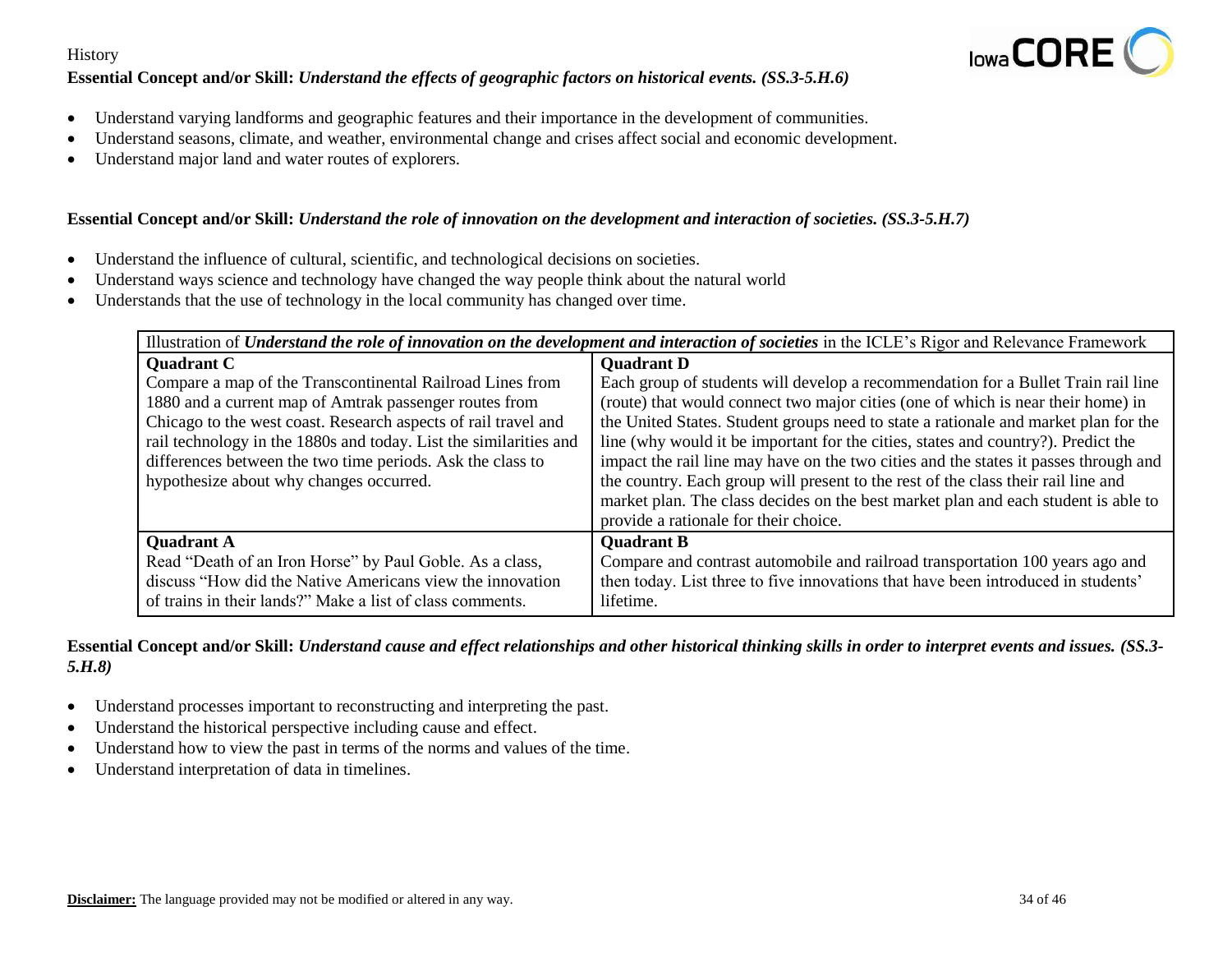

# **Primary (K – 2) Details and Example**

## **Essential Concept and/or Skill:** *Understand people construct knowledge of the past from multiple and various types of sources. (SS.K-2.H.1)*

- Understand past, present, and future time in relation to historical events.
- Understand that primary sources such as artifacts, photographs, and documents are used to learn about the past.
- Understand timelines.
- Understand that people in different times and places view the world differently.

| Illustration of Understand people construct knowledge of the past from multiple and various types of sources in the ICLE's Rigor and Relevance                                                                                                                                |                                                                                                                                     |  |
|-------------------------------------------------------------------------------------------------------------------------------------------------------------------------------------------------------------------------------------------------------------------------------|-------------------------------------------------------------------------------------------------------------------------------------|--|
| Framework                                                                                                                                                                                                                                                                     |                                                                                                                                     |  |
| <b>Quadrant C</b><br>The class analyzes current and historic photos of people and objects (e.g. children,<br>automobiles, radios, iPods, appliances) and decides if the people or objects are from the<br>present or past. Students provide their reasoning behind responses. | <b>Quadrant D</b><br>As a class, students make a Venn diagram comparing<br>their own lives to the lives of their interviewee.       |  |
| <b>Quadrant A</b><br>The teacher reads aloud a picture book about children who lived in the past.                                                                                                                                                                             | <b>Quadrant B</b><br>Children interview a parent, grandparent or guardian<br>about what life was like when that person was a child. |  |

## **Essential Concept and/or Skill:** *Understand how and why people create and participate in governance. (SS.K-2.H.2)*

- Understand the need for government and how our government came to be.
- Understand national symbols through which American values and principles are expressed.
- Understand factors that contribute to disputes or cooperation in groups and nations.

#### **Essential Concept and/or Skill:** *Understand culture and how cultural diffusion affects the development and maintenance of societies. (SS.K-2.H.3)*

- Understand cultures influence society and government.
- Understand reasons groups of people moved into and within the United States long ago and today.
- Understand the different roles of majority and minority groups in society.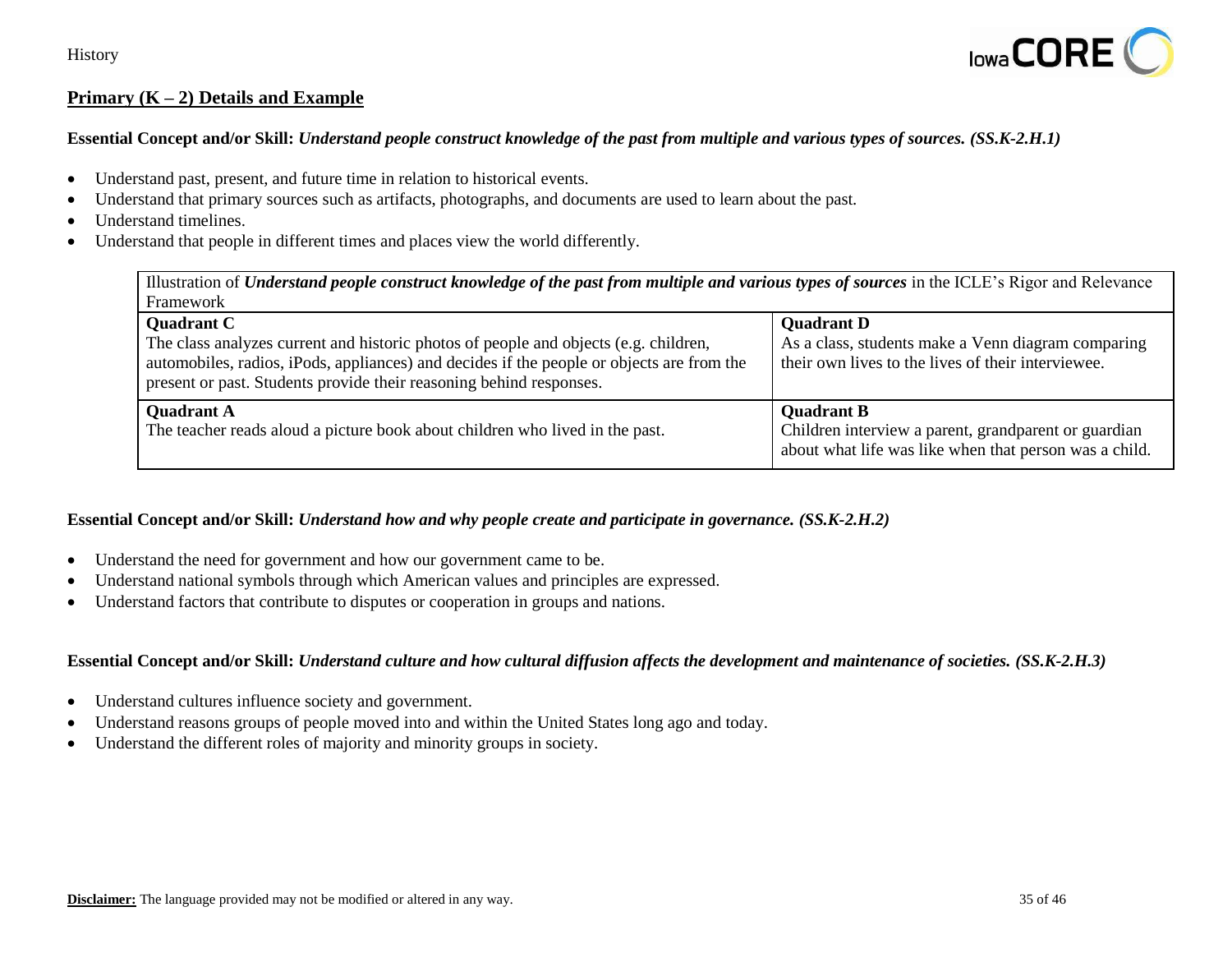

## **Essential Concept and/or Skill:** *Understand individuals and groups within a society may promote change or the status quo. (SS.K-2.H.4)*

- Understand the roles historic and ordinary Americans have played in changing society and government.
- Understand ways science and technology have changed the lives of people.
- Understand changes in values, beliefs, and attitudes have resulted in technological and scientific knowledge.
- Understand that changes in society may or may not be beneficial.

#### **Essential Concept and/or Skill:** *Understand economic needs and wants affect individual and group decisions. (SS.K-2.H.5)*

- Understand the differences between needs and wants.
- Understand the need for public and private goods and services and the workers who provide them.
- Understand the development of technological innovations and their economic effects.
- Understand changes in transportation and communication and their effects.

#### **Essential Concept and/or Skill:** *Understand relationship between geography and historical events. (SS.K-2.H.6)*

- Understand that science and technology can affect physical environments.
- Understand why people developed a region.
- Understand that the earth's physical features have changed over time.

## **Essential Concept and/or Skill:** *Understand cause and effect relationships and other historical thinking skills in order to interpret events and issues. (SS.K-2.H.7)*

- Understand that historical decisions can help inform current public issues.
- Understand historical research methods.
- Understand the difference between fact and fiction.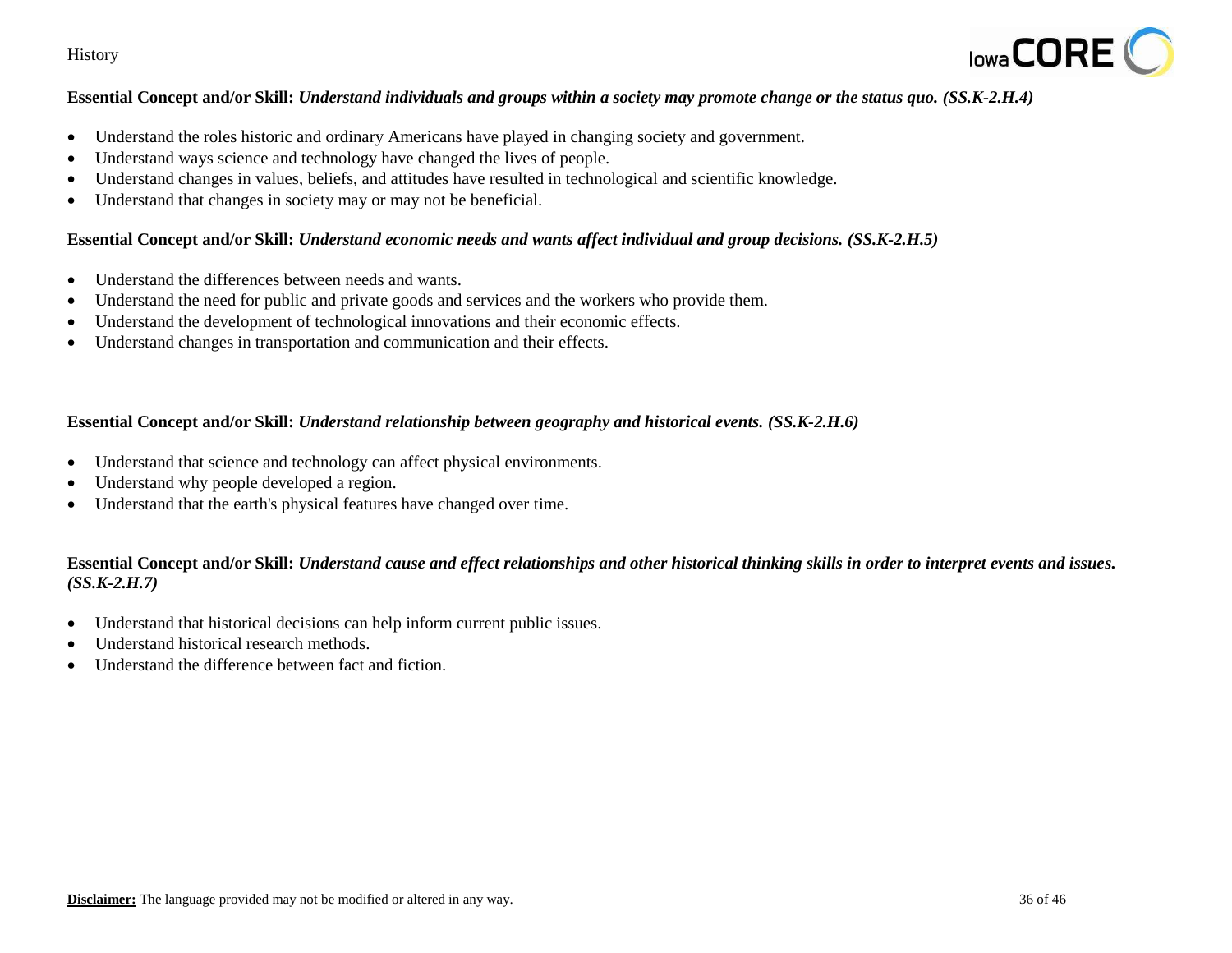

# **Political Science/Civic Literacy**

## **NOTE: The Essential Concepts and Skills listed in Social Studies – Political Science/Civic Literacy are the same as the Essential Concepts and Skills listed in 21st Century Skills – Civic Literacy.**

Political science is the study of power and authority through the examination of political processes, governmental institutions, and human behavior in a civil society. In this context the study of civics is understood to include the form and function of government. Civic literacy encompasses civics but also addresses the individual's social and political participation.

## **High School (9 – 12) Details and Example**

**Essential Concept and/or Skill:** *Understand the rights and responsibilities of each citizen and demonstrate the value of lifelong civic action. (SS.9- 12.PSCL.1)*

- Understand rights, roles, and status of the individual in relation to the general welfare.
- Understand that constitutional democracy requires the participation of an attentive, knowledgeable, and competent citizenry.
- Understand personal, political, and economic rights are secured by constitutional government, the rule of law, checks and balances, an independent judiciary, and a vigilant citizenry.
- Understand ways citizens participate in the political process at local, state, and national levels.
- Understand the importance of becoming knowledgeable about public affairs.
- Understand the importance of voluntarism as a characteristic of American society.

## **Essential Concept and/or Skill:** *Understand how the government established by the Constitution embodies the enduring values and principles of democracy and republicanism. (SS.9-12.PSCL.2)*

- Understand the central ideas of American constitutional government and how this form of government has shaped the character of American society.
- Understand the role of government in major areas of domestic and foreign policy.

#### **Essential Concept and/or Skill:** *Understand the purpose and function of each of the three branches of government established by the Constitution. (SS.9- 12.PSCL.3)*

- Understand the purpose of government and how its powers are acquired, used and justified.
- Understand the necessity of politics and government.
- Understand the purposes, organization, and functions of the legislative, executive, and judicial branches and the independent regulatory agencies.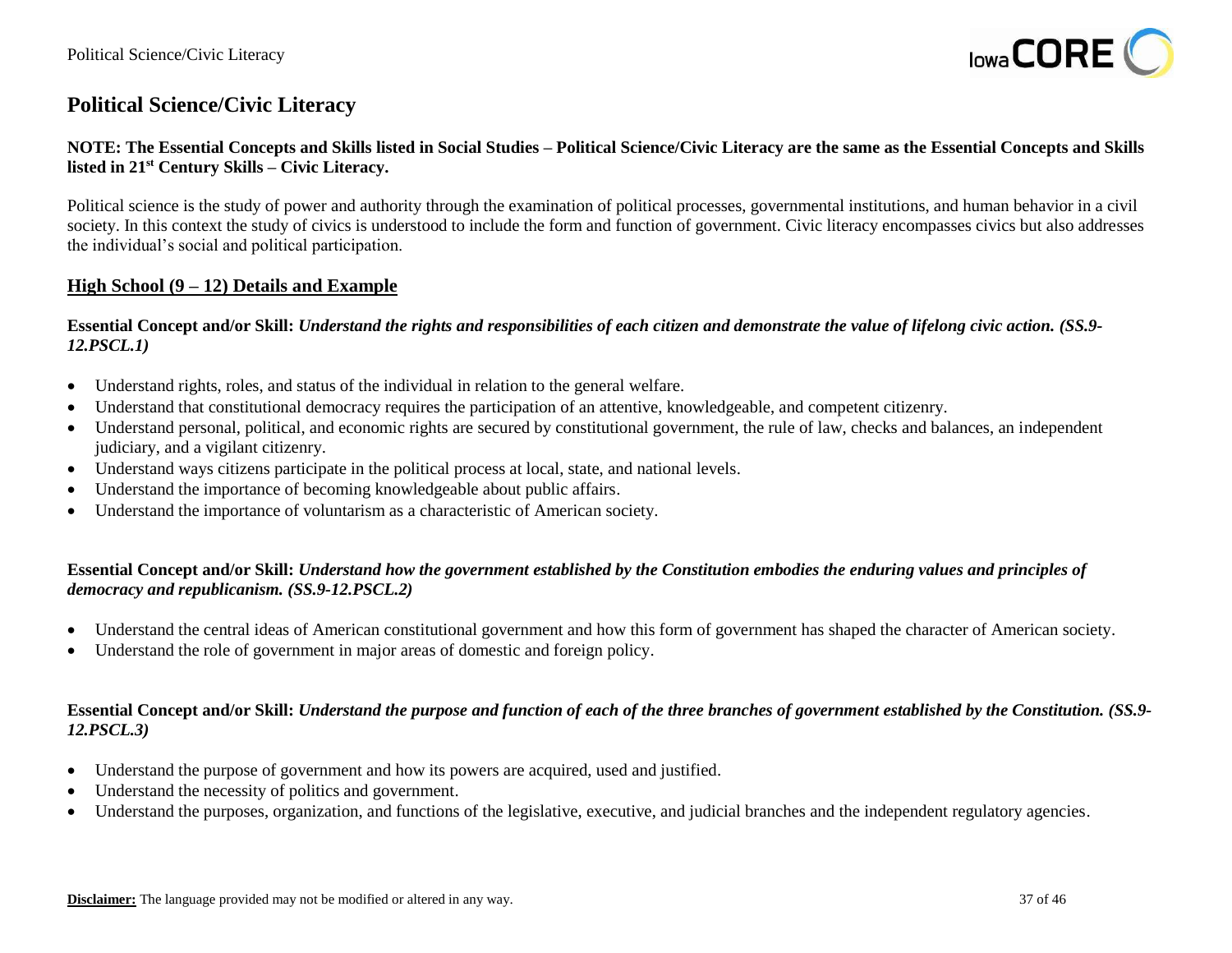

## **Essential Concept and/or Skill:** *Understand the differences among the complex levels of local, state and national government and their inherent, expressed, and implied powers. (SS.9-12.PSCL.4)*

- Understand the design and features of the Constitution prevent the abuse of power by aggregating power at the national, state, and local levels and using a system of checks and balances.
- Understand provisions of the Constitution and principles of the constitutional system help to insure a government that will not exceed its limits.
- Understand the limits the United States Constitution places on the powers of the states and on the powers of the national government over state governments.
- Understand the policies of state and local governments provide citizens with ways to monitor and influence the actions of members of government and hold them responsible for their actions.

## **Essential Concept and/or Skill:** *Understand strategies for effective political action that impact local, state, and national governance. (SS.9-12.PSCL.5)*

- Understand participation in civic and political life can help citizens attain individual and public goals.
- Understand the role of diversity in American life and the importance of shared values, political beliefs, and civic beliefs in an increasingly diverse American society.

## **Essential Concept and/or Skill:** *Understand how law and public policy are established at the local, state, and national levels of government. (SS.9- 12.PSCL.6)*

- Understand the purposes and functions of law.
- Understand the processes by which public policy concerning a local, state, or national issue is formed and carried out.
- Understand issues concerning the relationship between state and local governments and the national government.

Illustration of *Understand how law and public policy are established at the local, state, and national levels of government* in the ICLE's Rigor and Relevance Framework

| <b>Quadrant D</b>                                                 |
|-------------------------------------------------------------------|
| Students analyze a local, state or national issue and prescribe a |
| legislative response that promotes the public interest or general |
| welfare.                                                          |
|                                                                   |
| <b>Quadrant B</b>                                                 |
| Students select a current bill that they support and track it     |
| through the legislative session.                                  |
|                                                                   |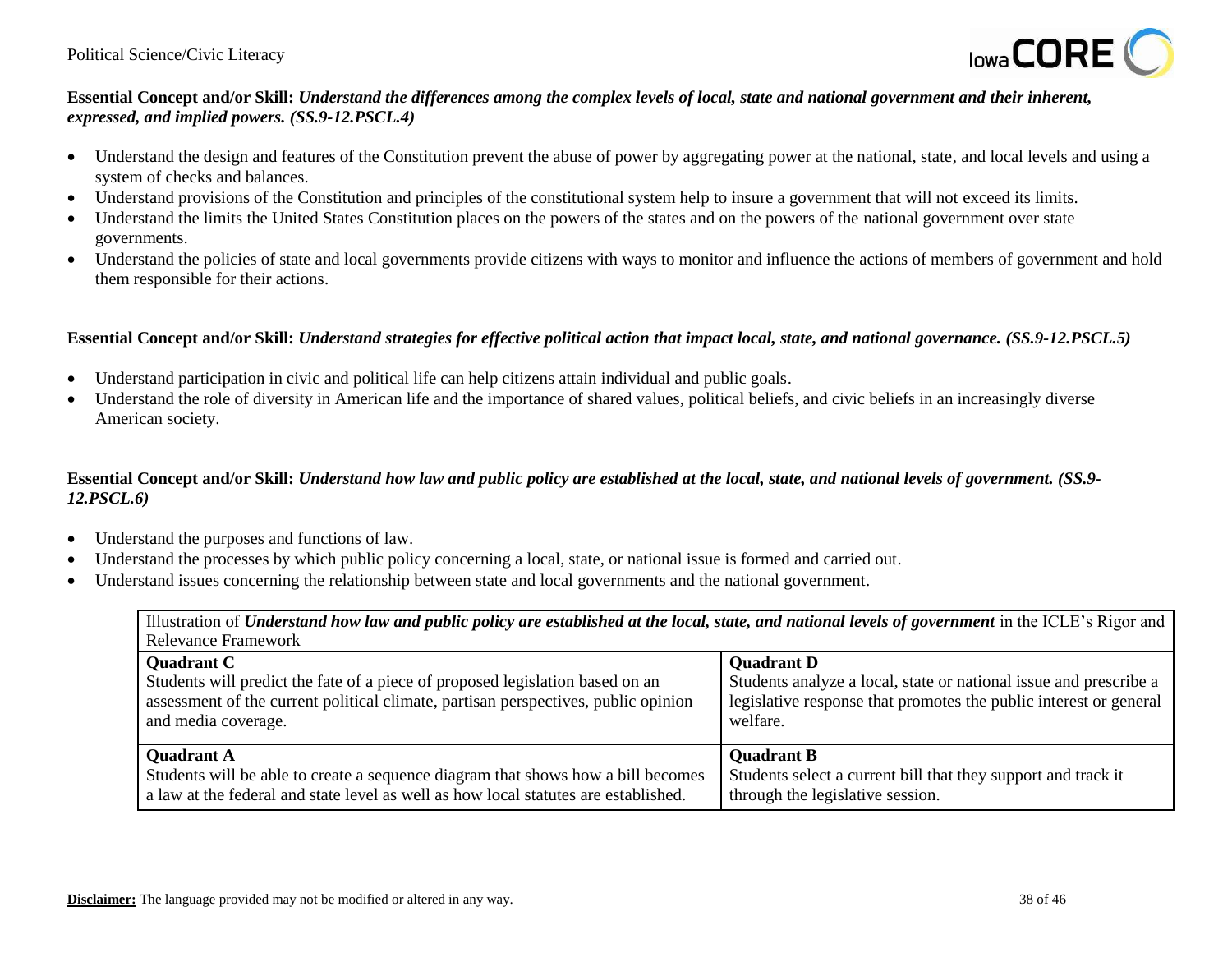#### Political Science/Civic Literacy

**Essential Concept and/or Skill:** *Understand how various political systems throughout the world define the rights and responsibilities of the individual. (SS.9-12.PSCL.7)*

- Understand ideologies, structures, institutions, processes and political cultures of different political systems in the world.
- Understand the essential characteristics of limited and unlimited governments.

## **Essential Concept and/or Skill:** *Understand the role of the United States in current world affairs. (SS.9-12.PSCL.8)*

- Understand conditions, actions and motivations that contribute to conflict and cooperation within and among nations.
- Understand the significance of foreign policies and events in the United States' relations with the world.
- Understand the idea of national interest and how it is used as a criterion for shaping American foreign policy.
- Understand the effects that significant world political developments have on the United States.
- Understands the influence that American ideas about rights have had abroad and how other peoples' ideas about rights have influenced Americans.

# **Middle (6 – 8) Details and Example**

**Essential Concept and/or Skill:** *Understand the rights and responsibilities of each citizen and demonstrate the value of lifelong civic action. (SS.6- 8.PSCL.1)*

- Understand rights, roles and status of the individual in relation to the general welfare.
- Understand issues regarding personal, political, and economic rights.
- Understand what is meant by the "scope and limits" of a right.
- Understand participation in civic and political life can help bring about the attainment of individual and public goals.
- Understand the functions of political leadership and why leadership is a vital necessity in a democracy.
- Understand the importance of voluntarism as a characteristic of American society.

## **Essential Concept and/or Skill:** *Understand how the government established by the Constitution embodies the principles of democracy and republicanism. (SS.6-8.PSCL.2)*

- Understand the essential ideas of American government that are expressed in the Declaration of Independence, the Constitution, and other documents.
- Understand the concepts of constitutional government as fundamental principles of American democracy.
- Understand the essential characteristics of limited and unlimited governments.
- Understand the basic concepts of a federal system of government.
- Understand values such as individual rights, the common good, self government, justice, equality, diversity, openness and free inquiry, truth, patriotism are fundamental to American public life.
- Understand the type of citizenry needed to establish and maintain constitutional government.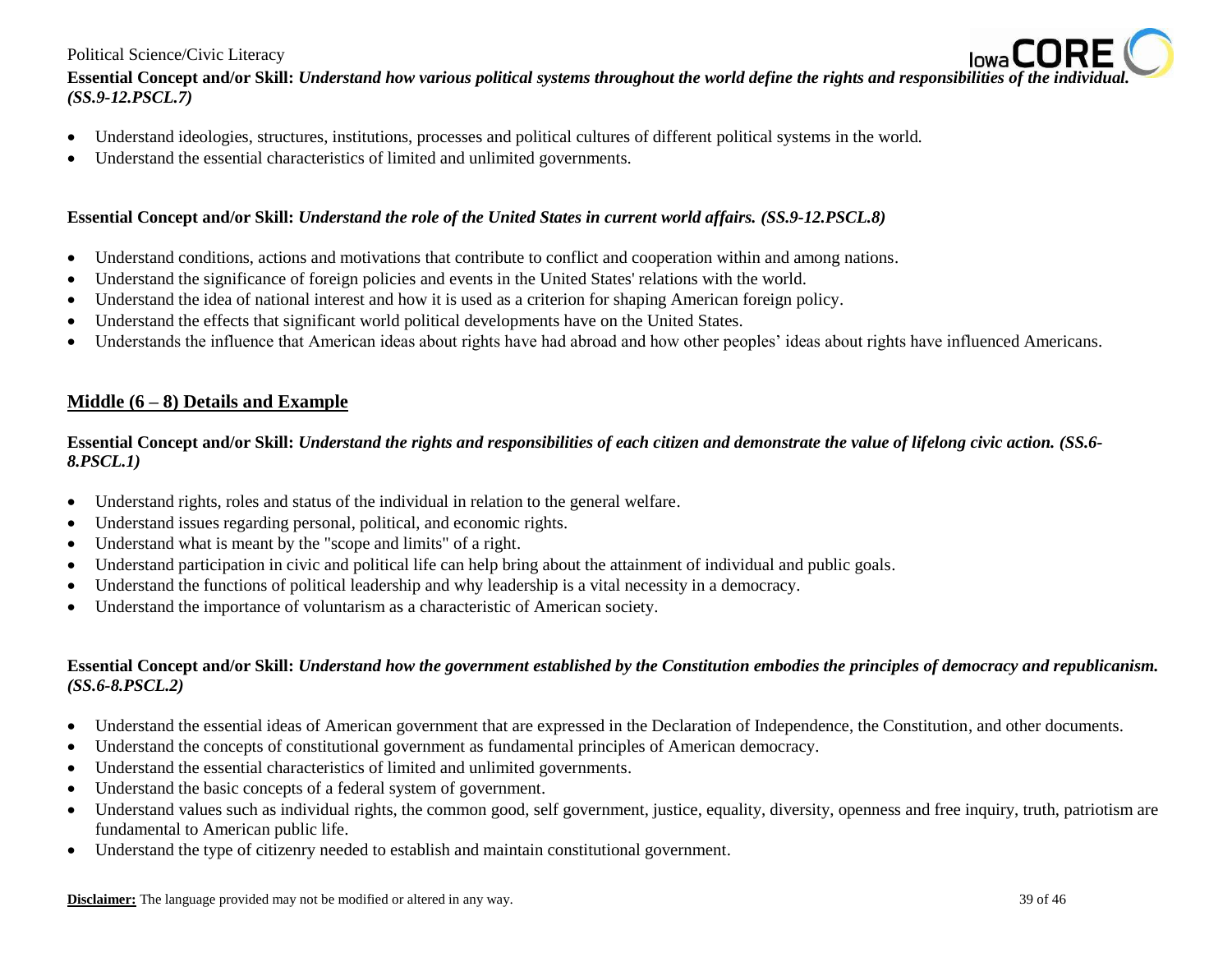

## **Essential Concept and/or Skill:** *Understand the purpose and function of each of the three branches of government established by the Constitution. (SS.6- 8.PSCL.3)*

- Understand the primary responsibilities of each branch of government in a system of shared powers (legislative, executive, judicial) and ways in which each branch shares the powers and functions of the other branches.
- Understand how the legislative, executive, and judicial branches use checks and balances.

| Illustration of Understand the purpose and function of each of the three branches of government established by the Constitution in the ICLE's |                                                                                      |  |
|-----------------------------------------------------------------------------------------------------------------------------------------------|--------------------------------------------------------------------------------------|--|
| <b>Rigor and Relevance Framework</b>                                                                                                          |                                                                                      |  |
| <b>Quadrant C</b>                                                                                                                             | <b>Quadrant D</b>                                                                    |  |
| In groups, students create an informative chart that defines the                                                                              | In groups, students create a tri-fold board and a corresponding brochure that        |  |
| relationship between each of the branches of the federal                                                                                      | displays the functions and relationships between the three branches of the U.S.      |  |
| government—emphasizing similarities and differences. Each                                                                                     | Government. On Constitution Day, September 17th the students take their boards       |  |
| chart is displayed in the classroom for a gallery walk,                                                                                       | and brochures to a local community gathering place such as a senior center or a      |  |
| allowing each student to comment on the information found                                                                                     | mall and present their findings. Students publicize the event in the local paper and |  |
| on the charts.                                                                                                                                | on community bulletin boards.                                                        |  |
| <b>Quadrant A</b>                                                                                                                             | <b>Quadrant B</b>                                                                    |  |
| Students read about the three branches of the federal                                                                                         | Students research the branches of the federal government and create a presentation   |  |
| government and complete a corresponding worksheet.                                                                                            | that gives an overview of the responsibilities of each branch and shows how          |  |
|                                                                                                                                               | individuals are affected by the actions of the three branches. The students present  |  |
|                                                                                                                                               | their findings to an elementary class studying government.                           |  |

**Essential Concept and/or Skill:** *Understand the similarities and differences among the complex levels of local, state and national government (SS.6- 8.PSCL.4).*

- Understand the relationship between state and local governments and the national government.
- Understand the powers and responsibilities of local, state and national governments.

**Essential Concept and/or Skill:** *Understand strategies for effective political action that impacts local, state and national governance. (SS.6-8.PSCL.5)*

- Understand the concept of civic responsibility.
- Understand the importance of political leadership, public service, and a knowledgeable citizenry in American democracy.
- Understand the concept of political leadership in the student's own school, community, state, and the nation.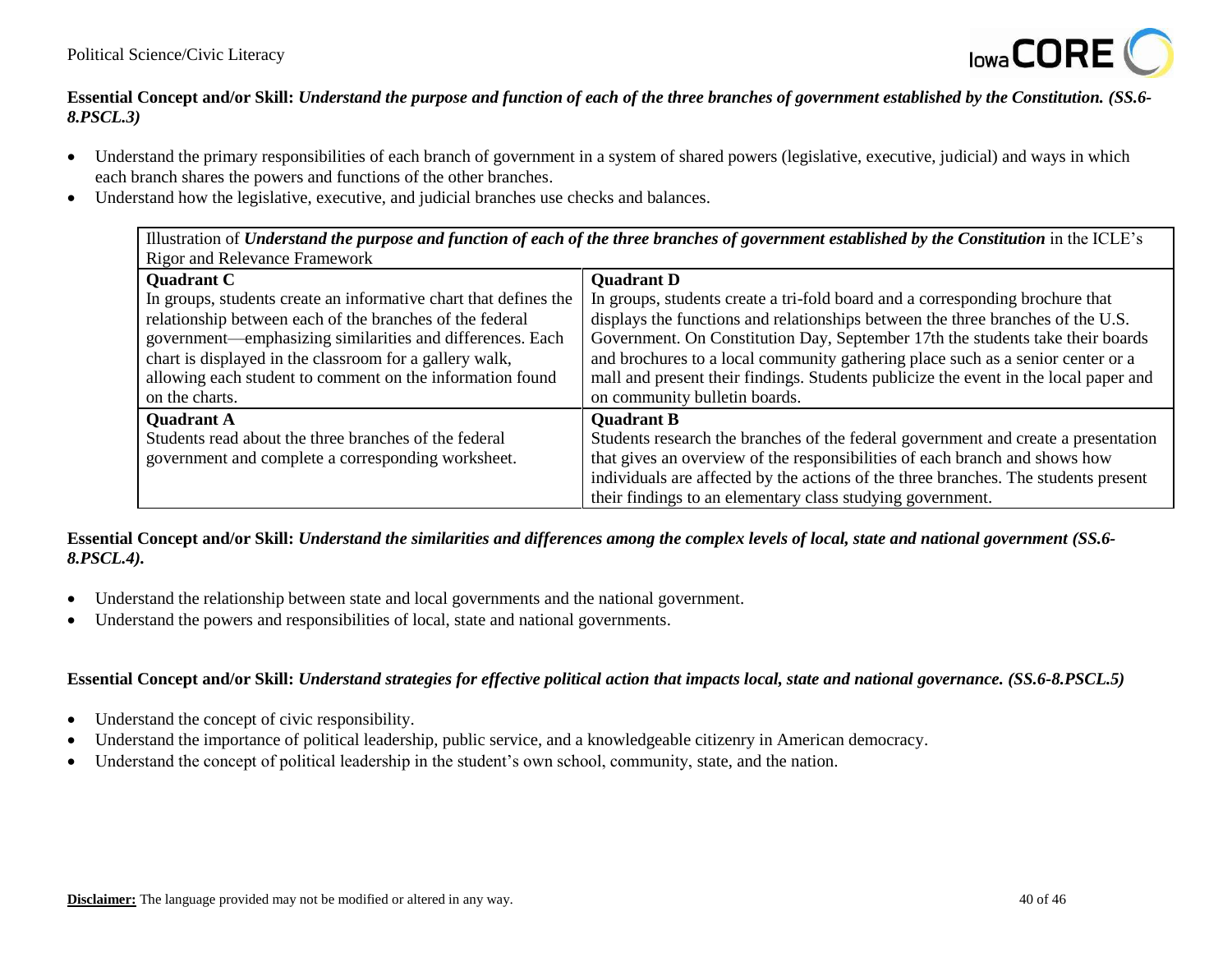

## **Essential Concept and/or Skill:** *Understand how laws are established at the local, state and national levels. (SS.6-8.PSCL.6)*

- Understand the concept of public policy.
- Understand the sources, purposes, and functions of law, and the importance of the rule of law for the protection of individual rights and the common good.

## **Essential Concept and/or Skill:** *Understand how various political systems throughout the world define the rights and responsibilities of the individual. (SS.6-8.PSCL.7)*

- Understand constitutions protect individual rights and promote the common good.
- Understand the essential characteristics of limited and unlimited governments.

#### **Essential Concept and/or Skill:** *Understand the role of the United States in current world affairs. (SS.6-8.PSCL.8)*

- Understand conditions, actions and motivations that contribute to conflict and cooperation within and among nations.
- Understand current foreign policy issues and the means the United States is using to deal with them.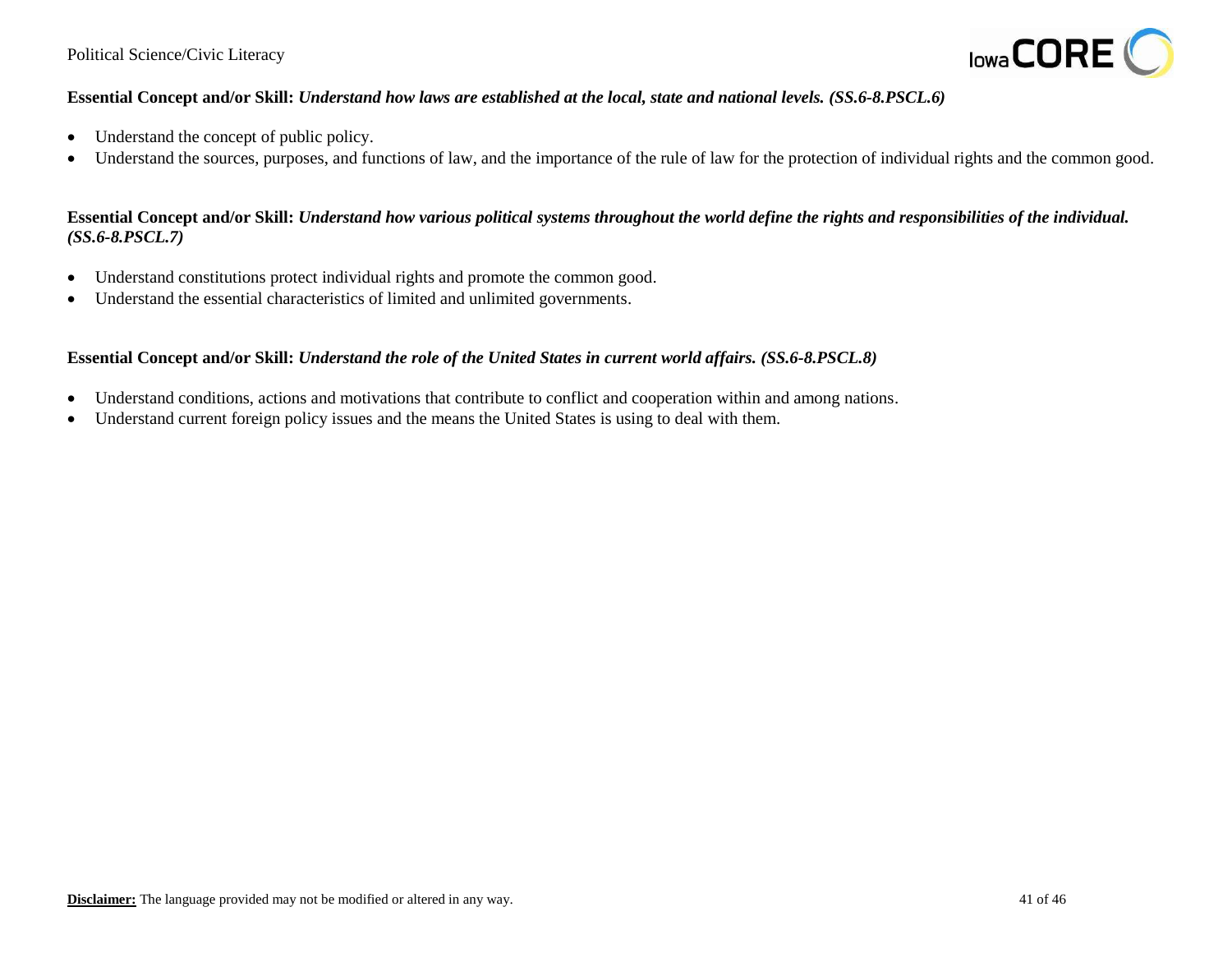

## **Intermediate (3 – 5) Details and Example**

**Essential Concept and/or Skill:** *Understand the rights and responsibilities of each citizen and demonstrate the value of lifelong civic action. (SS.3- 5.PSCL.1)*

- Understand what it means to be a citizen.
- Understand why civic responsibility is important and know examples of civic responsibility.
- Understand that Congress passes laws to protect individual rights.
- Understand how people can participate in their government.
- Understand what political leaders do and why leadership is necessary in a democracy.
- Understand opportunities for leadership and public service in the student's own classroom, school, community, state, and the nation.
- Understand the importance of voluntarism as a characteristic of American society.

Illustration of *Understand the rights and responsibilities of each citizen and demonstrate the value of lifelong civic action* in the ICLE's Rigor and Relevance Framework

| <b>Quadrant C</b>                                                | <b>Quadrant D</b>                                                                     |
|------------------------------------------------------------------|---------------------------------------------------------------------------------------|
| In small groups, students prioritize the rules contained in the  | The students cooperatively develop a classroom belief statement that serves as        |
| school's student handbook. Each group compares their ranking     | their classroom constitution, incorporating rules from the school's student           |
| of the rules with other group's rankings. Each group must come   | handbook. Each student is involved in the creation of the statement using             |
| to consensus with at least one other group.                      | cooperative learning groups, guidelines for success and after a review of the         |
|                                                                  | United States Constitution and Bill of Rights.                                        |
| <b>Quadrant A</b>                                                | <b>Quadrant B</b>                                                                     |
| Students examine the rules in the school handbook and explain    | In groups, students list and explain the rights and responsibilities of groups and or |
| reasons for these rules. The teacher facilitates a discussion    | citizens (e.g. students and adults) in their community. The groups then produce a     |
| centered on the students' responsibilities to their class and    | comprehensive list.                                                                   |
| school. Students summarize their responsibilities in their class |                                                                                       |
| notes or journal.                                                |                                                                                       |

#### **Essential Concept and/or Skill:** *Understand how the government established by the Constitution embodies the enduring values and principles of democracy and republicanism. (SS.3-5 PSCL.2)*

- Understand the fundamental values and principles of American democracy.
- Understand the difference between power and authority.
- Understand fundamental values and principles of American democracy are expressed in documents such as the Declaration of Independence, the Preamble to the United States Constitution, and the Bill of Rights, as well as in American songs, stories, and speeches.
- Understand the costs and benefits of diversity in American society.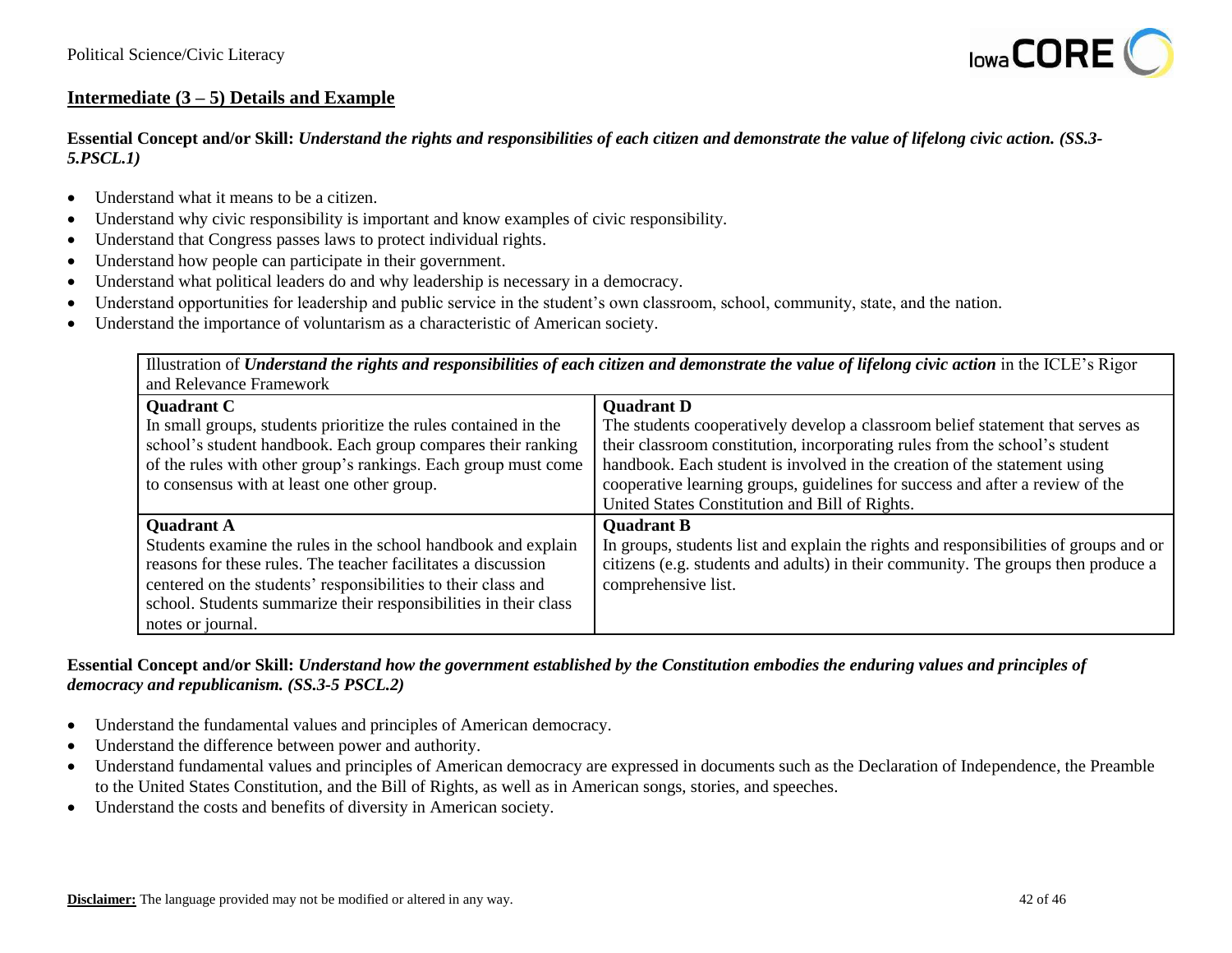

## **Essential Concept and/or Skill:** *Understand the purpose and function of each of the three branches of government established by the Constitution. (SS.3- 5.PSCL.3)*

- Understand that the legislative branch passes laws to protect individual rights.
- Understand that the executive branch carries out and enforces laws to protect individual rights.
- Understand that the judicial branch, headed by the Supreme Court, makes decisions concerning the law that aim to protect individual rights.

#### **Essential Concept and/or Skill:** *Understand the differences among local, state and national government. (SS.3-5.PSCL.4)*

- Understand the roles of local, state and national government and the roles of representative leaders at these levels such as mayor, governor and President.
- Understand major services provided by national, state, and local governments.
- Understand how national, state and local government officials are chosen.

## **Essential Concept and/or Skill:** *Understand the role of the United States in current world affairs. (SS.3-5.PSCL.5)*

- Understand that the world is divided into many different nations with each one having its own government.
- Understand the major ways nations interact with each other such as trade, diplomacy, cultural contacts, treaties or agreements, and use of military force.
- Understand factors that contribute to cooperation and cause disputes within and among groups and nations.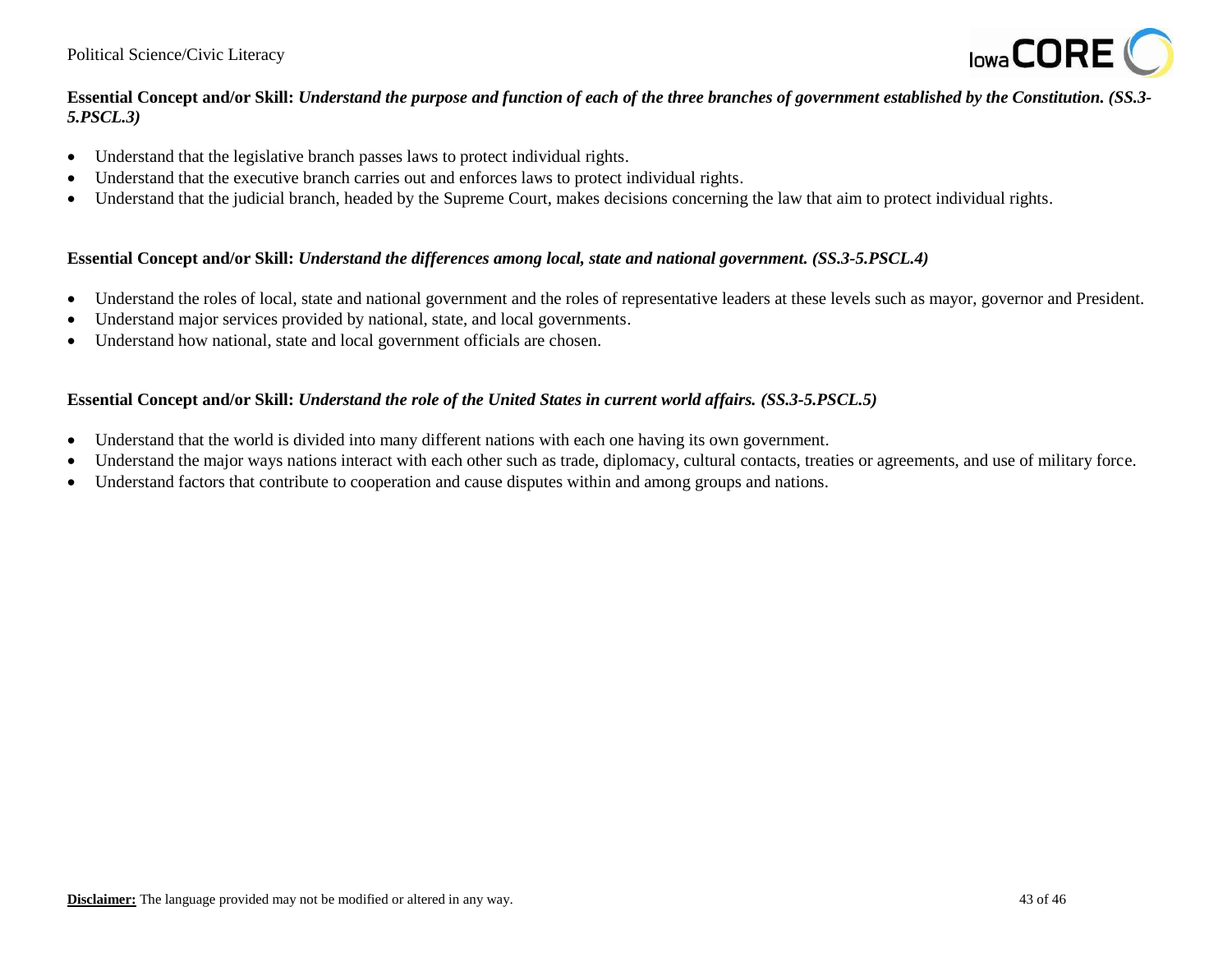

# **Primary (K – 2) Details and Example**

## **Essential Concept and/or Skill:** *Understand the basic concepts of government and democracy and that the Constitution defines the rights and responsibilities of citizens. (SS.K-2.PSCL.1)*

- Understand what the US Constitution is and why it is important.
- Understand the purpose of rules.
- Understand the concept of fairness.
- Understand rights and responsibilities.

| Illustration of Understand the basic concepts of government and democracy and that the Constitution defines the rights and responsibilities of<br><i>citizens</i> in the ICLE's Rigor and Relevance Framework |                                                                                 |  |
|---------------------------------------------------------------------------------------------------------------------------------------------------------------------------------------------------------------|---------------------------------------------------------------------------------|--|
| <b>Quadrant C</b>                                                                                                                                                                                             | <b>Quadrant D</b>                                                               |  |
| Students develop a ballot on which they list their rights and                                                                                                                                                 | The students construct a class constitution identifying the most important      |  |
| responsibilities as students. They vote on the most important rights                                                                                                                                          | rights and responsibilities. The class constitution is displayed next to a copy |  |
| and responsibilities.                                                                                                                                                                                         | of the U.S. constitution.                                                       |  |
| <b>Quadrant A</b>                                                                                                                                                                                             | <b>Quadrant B</b>                                                               |  |
| The teacher defines rights and responsibilities, democracy and the                                                                                                                                            | Students give examples of their rights and responsibilities as members of their |  |
| Constitution.                                                                                                                                                                                                 | school class.                                                                   |  |

#### **Essential Concept and/or Skill:** *Understand how government affects citizens and how citizens affect government. (SS.K-2.PSCL.2)*

- Understand the purpose of government.
- Understand the characteristics of a good leader.
- Understand respect for other's point of view.
- Understand the concepts of power and authority.

#### **Essential Concept and/or Skill:** *Understand the United States has a role in current world affairs. (SS.K-2.PSCL.3)*

- Understand the world is divided into nations.
- Understand how the nations of the world interact with one another.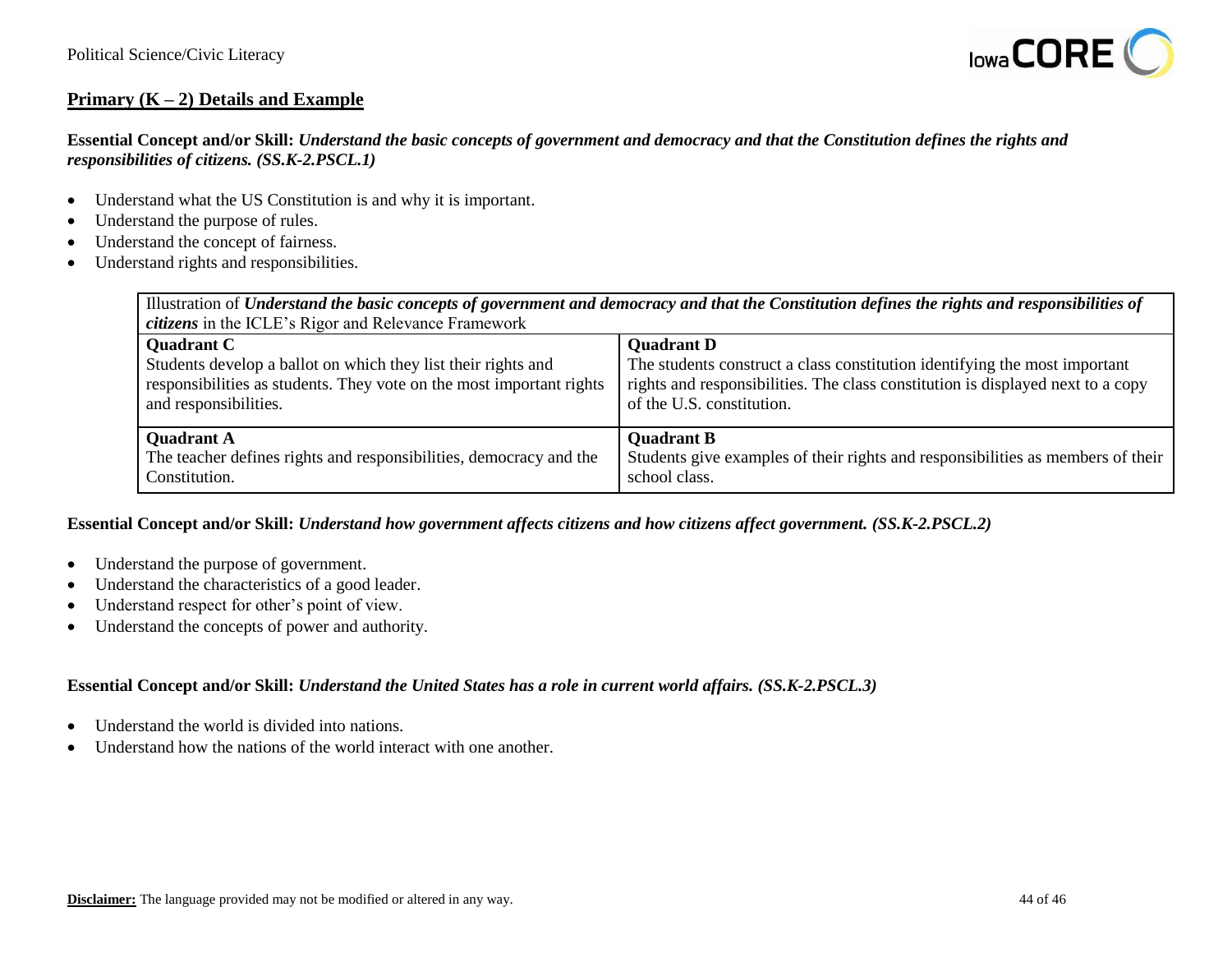

# **References**

**Burtz, H., & Marshall, K. (1998).** *Performance-Based Curriculum for Social Studies. From Knowing to Showing.* **Thousand Oaks, CA: Corwin Press, Inc., Sage Publications.** 

**Center for Civic Education. (2008).** *National Standards for Civics and Government.* **Retrieved February 19, 2008, from Web site: <http://www.civiced.org/index.php?page=912toc>**

**Center for Civic Education. (2007***). National Standards for Civics and Government***. Retrieved February 19, 2008, from Web site[:](http://www.civiced.org/index.php?page=stds) <http://www.civiced.org/index.php?page=stds>**

**Colorado Department of Education. (August 20, 1998).** *Colorado Model Content standards for Economics.* **Retrieved February 19, 2008, from Web site: <http://www.cde.state.co.us/cdeassess/documents/standards/econom.htm>**

**Colorado Department of Education. (November 9, 1995).** *Colorado Model Content Standards for Geography***. Retrieved February 19, 2008, from Web site:<http://www.cde.state.co.us/cdeassess/documents/standards/geog.htm>**

**Fitzpatrick, Kathleen A (1998).** *Program evaluation handbook: A comprehensive guide for standards-based program evaluation for schools committed to continuous improvement (national study of school evaluation)***. Bloomington, IN: NSSE; Indicators of Schools of Quality Series edition.** 

**Indiana's Academic Standards and Resources. (n.d.).** *Standard Summary***. Retrieved February 19, 2008, from Web site: [http://www.indianastandardsresources.org/standardSummary.asp?Subject=soc&Grade=S&Standard=](http://www.indianastandardsresources.org/standardSummary.asp?Subject=soc&Grade=S&Standard)** 

**Indiana Department of Education. (February 4, 2008).** *Indiana's Academic Standards***. Retrieved February 19, 2008, from Web site: <http://www.doe.state.in.us/standards/welcome2.html>**

**International center for leadership in education. (2007).** *Committed to Rigor and Relevance for All Students***. Retrieved February 19, 2008, from Web site:<http://www.leadered.com/rigor.shtml>**

**Massachusetts Department of Elementary and Secondary Education. (1997).** *History and social science curriculum framework.* **Retrieved February 10, 2008, from Web site[: http://www.doe.mass.edu/frameworks/hss/1997/sect8.html](http://www.doe.mass.edu/frameworks/hss/1997/sect8.html)**

**Mid-continent Research for Education and Learning. (2008).** *Geography standards and topics***. Retrieved February 19, 2008, from Web site: <http://www.mcrel.org/compendium/SubjectTopics.asp?SubjectID=8>**

**Munroe, S., & Smith, T. (1998, February). State Geography Standards. Retrieved February 20, 2008, from Fordham report Web site: <http://www.edexcellence.net/doc/geog.pdf>**

**National Center for Education Statistics. (October 25, 2006).** *National Assessment of Educational Progress***. Retrieved February 19, 2008, from Web site:<http://nces.ed.gov/nationsreportcard/aboutnaep.asp>**